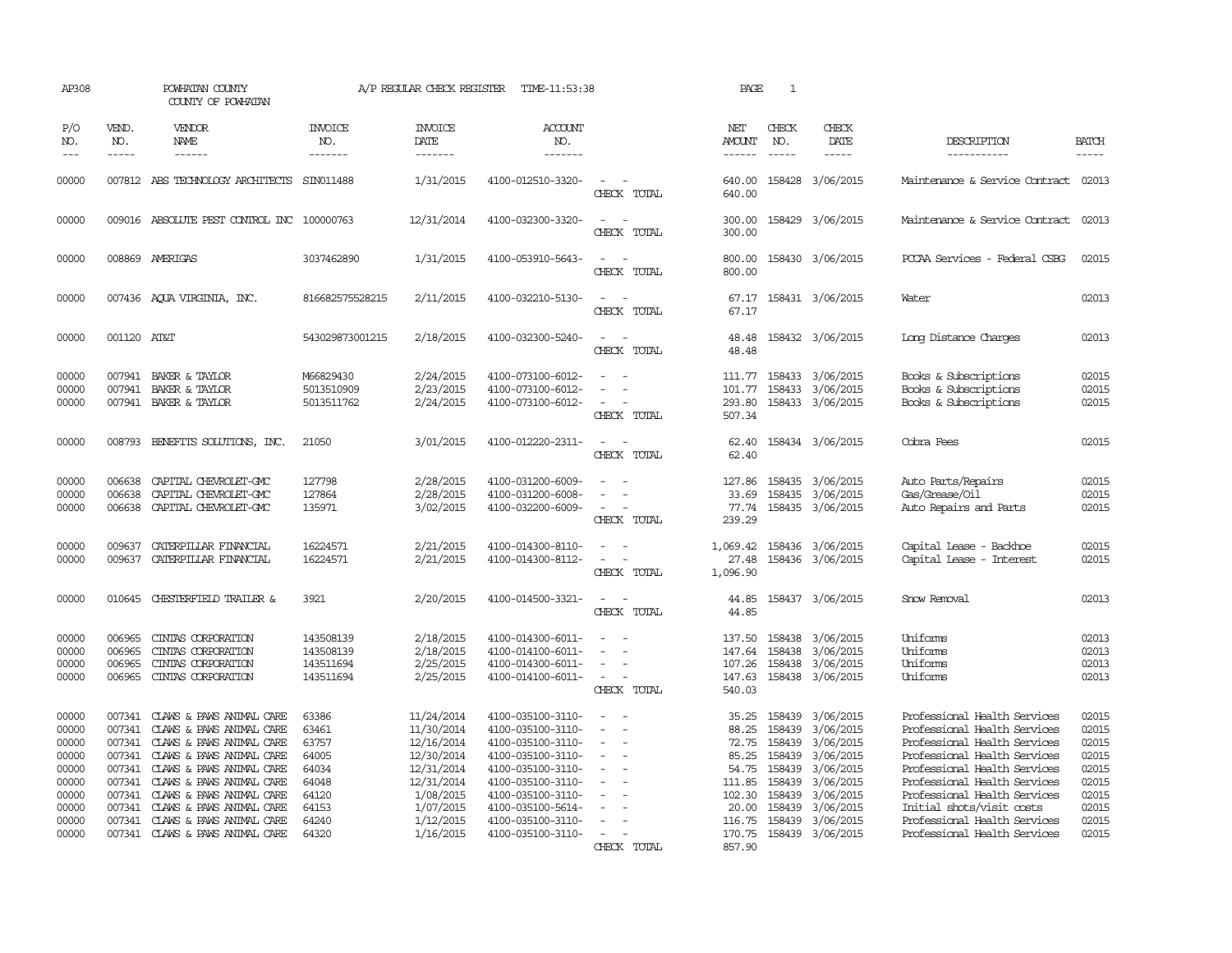| AP308                                                                                                                                                                                                                                                                                                                                                                                                      |                             | POWHATAN COUNTY<br>COUNTY OF POWHATAN                                                                                      |                                                     | A/P REGULAR CHECK REGISTER                       | TIME-11:53:38                                                                    |                                                   | PAGE                                             | 2                           |                                                         |                                                                                                      |                                  |
|------------------------------------------------------------------------------------------------------------------------------------------------------------------------------------------------------------------------------------------------------------------------------------------------------------------------------------------------------------------------------------------------------------|-----------------------------|----------------------------------------------------------------------------------------------------------------------------|-----------------------------------------------------|--------------------------------------------------|----------------------------------------------------------------------------------|---------------------------------------------------|--------------------------------------------------|-----------------------------|---------------------------------------------------------|------------------------------------------------------------------------------------------------------|----------------------------------|
| P/O<br>NO.<br>$\frac{1}{2} \frac{1}{2} \frac{1}{2} \frac{1}{2} \frac{1}{2} \frac{1}{2} \frac{1}{2} \frac{1}{2} \frac{1}{2} \frac{1}{2} \frac{1}{2} \frac{1}{2} \frac{1}{2} \frac{1}{2} \frac{1}{2} \frac{1}{2} \frac{1}{2} \frac{1}{2} \frac{1}{2} \frac{1}{2} \frac{1}{2} \frac{1}{2} \frac{1}{2} \frac{1}{2} \frac{1}{2} \frac{1}{2} \frac{1}{2} \frac{1}{2} \frac{1}{2} \frac{1}{2} \frac{1}{2} \frac{$ | VEND.<br>NO.<br>$- - - - -$ | VENDOR<br><b>NAME</b><br>------                                                                                            | <b>INVOICE</b><br>NO.<br>-------                    | <b>INVOICE</b><br>DATE<br>-------                | <b>ACCOUNT</b><br>NO.<br>-------                                                 |                                                   | NET<br><b>AMOUNT</b><br>$- - - - - -$            | CHECK<br>NO.<br>$- - - - -$ | CHECK<br>DATE<br>-----                                  | DESCRIPTION<br>-----------                                                                           | <b>BATCH</b><br>$- - - - -$      |
| 00000<br>00000<br>00000                                                                                                                                                                                                                                                                                                                                                                                    | 009178<br>009178            | COMCAST<br>COMCAST<br>009178 COMCAST                                                                                       | 1684141802019 2<br>1684141802019 2<br>1684141566011 | 2/14/2015<br>2/14/2015<br>2/21/2015              | 4100-032300-5230-<br>4100-032300-5260-<br>4100-032210-5260-                      | CHECK TOTAL                                       | 46.88<br>59.95<br>83.59<br>190.42                | 158440<br>158440            | 3/06/2015<br>3/06/2015<br>158440 3/06/2015              | Telephone Services<br><b>Internet</b><br><b>Internet</b>                                             | 02013<br>02013<br>02015          |
| 00000                                                                                                                                                                                                                                                                                                                                                                                                      |                             | 010079 DEAL & LACHENEY P.C.                                                                                                | 4614                                                | 3/03/2015                                        | 4100-012210-3150-                                                                | $\sim$<br>CHECK TOTAL                             | 10,000.00<br>10,000.00                           |                             | 158441 3/06/2015                                        | Contracted County Attomey                                                                            | 02013                            |
| 00000<br>00000                                                                                                                                                                                                                                                                                                                                                                                             | 000076                      | DELL MARKETING L.P.<br>000076 DELL MARKETING L.P.                                                                          | XJN33TFR9<br>XJN343531                              | 2/23/2015<br>2/23/2015                           | 4100-053120-3320-<br>4100-053120-3320-                                           | $\sim$<br>$\overline{\phantom{a}}$<br>CHECK TOTAL | 115.68<br>1,287.25<br>1,402.93                   | 158442                      | 3/06/2015<br>158442 3/06/2015                           | Maint/Service Contract/Copying<br>Maint/Service Contract/Copying                                     | 02015<br>02015                   |
| 00000<br>00000<br>00000<br>00000                                                                                                                                                                                                                                                                                                                                                                           | 008373<br>008373            | 008373 EMERGENCY MOBILE SERVICE<br>EMERGENCY MOBILE SERVICE<br>EMERGENCY MOBILE SERVICE<br>008373 EMERGENCY MOBILE SERVICE | 2094<br>2095<br>2098<br>2099                        | 2/13/2015<br>2/13/2015<br>2/16/2015<br>2/16/2015 | 4100-032200-6009-<br>4100-032200-6009-<br>4100-032200-6009-<br>4100-032200-6009- | $\sim$<br>$\overline{\phantom{a}}$<br>CHECK TOTAL | 215.00<br>833.25<br>701.99<br>389.00<br>2,139.24 | 158443<br>158443<br>158443  | 3/06/2015<br>3/06/2015<br>3/06/2015<br>158443 3/06/2015 | Auto Repairs and Parts<br>Auto Repairs and Parts<br>Auto Repairs and Parts<br>Auto Repairs and Parts | 02013<br>02013<br>02013<br>02013 |
| 00000                                                                                                                                                                                                                                                                                                                                                                                                      |                             | 008669 EMERGENCY SERVICES                                                                                                  | P2014-1777                                          | 2/09/2015                                        | 4100-032200-6012-                                                                | $\overline{\phantom{a}}$<br>CHECK TOTAL           | 19.60<br>19.60                                   |                             | 158444 3/06/2015                                        | Books & Subscriptions                                                                                | 02013                            |
| 00000                                                                                                                                                                                                                                                                                                                                                                                                      |                             | 009093 FARMVILLE WHOLESALE                                                                                                 | 552397                                              | 2/04/2015                                        | 4100-014100-3310-                                                                | $\sim$<br>CHECK TOTAL                             | 116.00<br>116.00                                 |                             | 158445 3/06/2015                                        | Repairs & Maintenance                                                                                | 02013                            |
| 00000                                                                                                                                                                                                                                                                                                                                                                                                      |                             | 000338 FIRE PROTECTION EQUIP. CO                                                                                           | 00061081                                            | 2/03/2015                                        | 4100-032200-6011-                                                                | $\sim$<br>$\sim$<br>CHECK TOTAL                   | 110.25<br>110.25                                 |                             | 158446 3/06/2015                                        | Protective Gear/Uniforms                                                                             | 02015                            |
| 00000                                                                                                                                                                                                                                                                                                                                                                                                      |                             | 010228 GOVERNMENT FINANCE                                                                                                  | 0114354                                             | 2/11/2015                                        | 4100-012100-5810-                                                                | $\overline{\phantom{a}}$<br>CHECK TOTAL           | 150.00<br>150.00                                 |                             | 158447 3/06/2015                                        | Dues/Association Memberships                                                                         | 02013                            |
| 00000                                                                                                                                                                                                                                                                                                                                                                                                      |                             | 008006 GRACRE                                                                                                              | 2015 DUES                                           | 3/04/2015                                        | 4100-081500-5810-                                                                | $\overline{\phantom{a}}$<br>CHECK TOTAL           | 200.00<br>200.00                                 |                             | 158448 3/06/2015                                        | Dues/Association Memberships                                                                         | 02015                            |
| 00000<br>00000                                                                                                                                                                                                                                                                                                                                                                                             | 010487<br>010487            | IBM CORPORATION<br>IBM CORPORATION                                                                                         | <b>I6213EL</b><br>I6213EL                           | 3/01/2015<br>3/01/2015                           | 4100-012510-8211-<br>4100-012510-8212-                                           | CHECK TOTAL                                       | 757.68<br>96.89<br>854.57                        | 158449                      | 3/06/2015<br>158449 3/06/2015                           | AS400 Lease - Principal<br>AS400 Lease - Interest                                                    | 02013<br>02013                   |
| 00000                                                                                                                                                                                                                                                                                                                                                                                                      | 010755                      | <b>INNOVATIVE TURF</b>                                                                                                     | 2463                                                | 2/23/2015                                        | 4100-014500-3319-                                                                | CHECK TOTAL                                       | 1,436.92<br>1,436.92                             |                             | 158450 3/06/2015                                        | Equipment Repairs and Maintena                                                                       | 02013                            |
| 00000<br>00000<br>00000                                                                                                                                                                                                                                                                                                                                                                                    | 000120<br>000120<br>000120  | <b>JAMES RIVER AIR</b><br><b>JAMES RIVER AIR</b><br>JAMES RIVER AIR                                                        | S51316<br>S52714<br>S53272                          | 1/30/2015<br>1/30/2015<br>1/30/2015              | 4100-014100-3308-<br>4100-032220-3310-<br>4100-014100-3308-                      | $\overline{\phantom{a}}$<br>CHECK TOTAL           | 725.00<br>1,508.82<br>683.38<br>2,917.20         | 158451<br>158451            | 3/06/2015<br>3/06/2015<br>158451 3/06/2015              | HVAC Service and Repairs<br>Repairs & Maintenance<br>HVAC Service and Repairs                        | 02013<br>02013<br>02013          |
| 00000                                                                                                                                                                                                                                                                                                                                                                                                      |                             | 009898 JORDAN, CECIL W.                                                                                                    | NOV-FEB2014/15                                      | 3/04/2015                                        | 4100-013200-1011-                                                                | $\sim$<br>$\sim$<br>CHECK TOTAL                   | 688.16<br>688.16                                 |                             | 158452 3/06/2015                                        | COMP: Electoral Board                                                                                | 02015                            |
| 00000                                                                                                                                                                                                                                                                                                                                                                                                      |                             | 009743 LEETE TIRE & AUTO CENTER,                                                                                           | 409474                                              | 3/31/2015                                        | 4100-032200-6009-                                                                | CHECK TOTAL                                       | 1,526.96<br>1,526.96                             |                             | 158453 3/06/2015                                        | Auto Repairs and Parts                                                                               | 02015                            |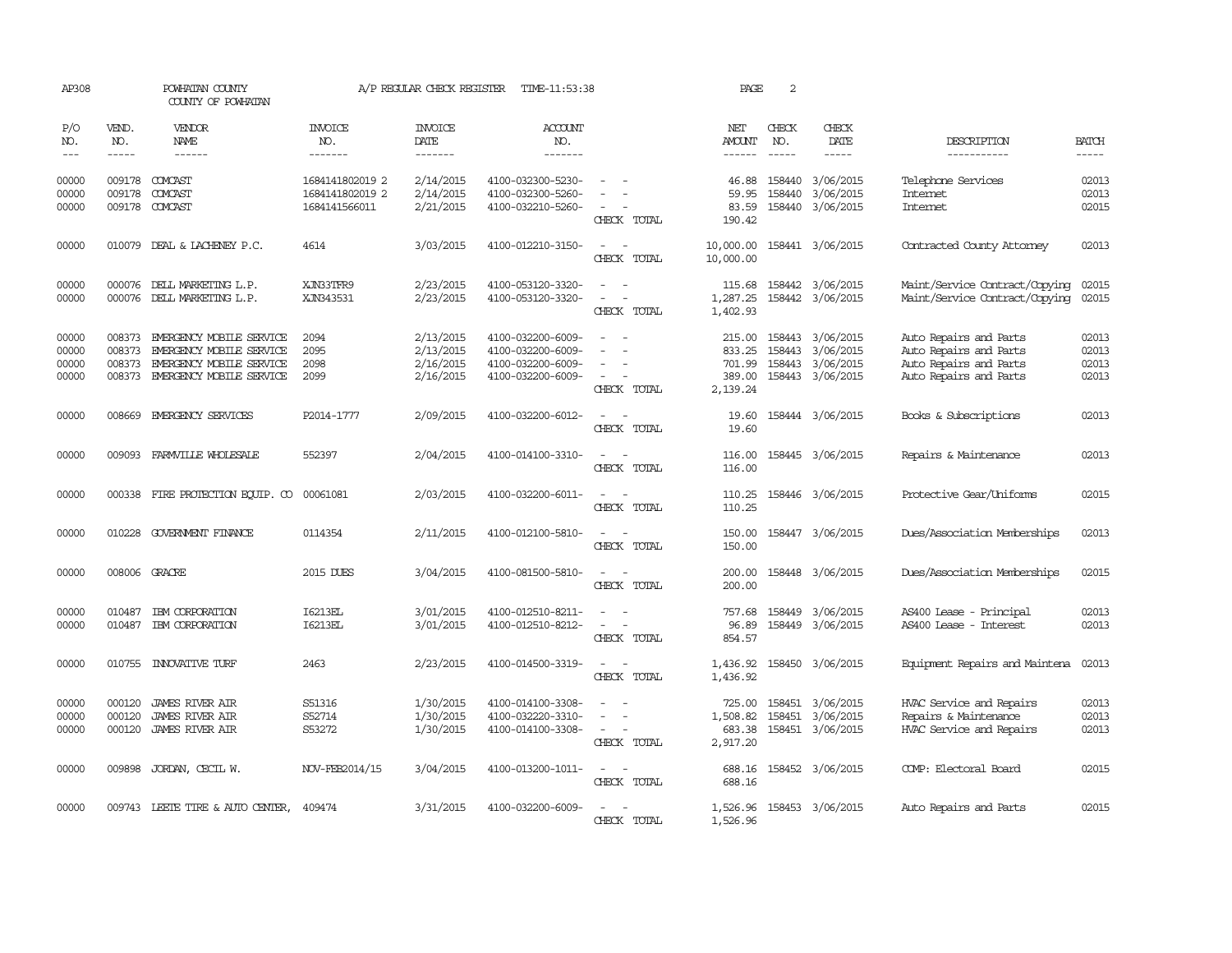| AP308               |                             | POWHATAN COUNTY<br>COUNTY OF POWHATAN                                 |                                  | A/P REGULAR CHECK REGISTER        | TIME-11:53:38                          |                                                                                                                             | PAGE                       | $\overline{3}$                |                                            |                                   |                       |
|---------------------|-----------------------------|-----------------------------------------------------------------------|----------------------------------|-----------------------------------|----------------------------------------|-----------------------------------------------------------------------------------------------------------------------------|----------------------------|-------------------------------|--------------------------------------------|-----------------------------------|-----------------------|
| P/O<br>NO.<br>$---$ | VEND.<br>NO.<br>$- - - - -$ | VENDOR<br>NAME<br>$- - - - - -$                                       | <b>INVOICE</b><br>NO.<br>------- | <b>INVOICE</b><br>DATE<br>------- | <b>ACCOUNT</b><br>NO.<br>-------       |                                                                                                                             | NET<br>AMOUNT<br>------    | CHECK<br>NO.<br>$\frac{1}{2}$ | CHECK<br>DATE<br>-----                     | DESCRIPTION<br>-----------        | <b>BATCH</b><br>----- |
| 00000               |                             | 000166 LUCK STONE CORP.                                               | ACCT #10101                      | 1/31/2015                         | 4100-014500-3190-                      | $\sim$<br>CHECK TOTAL                                                                                                       | 1,336.40<br>1,336.40       |                               | 158454 3/06/2015                           | Grounds Maintenance               | 02013                 |
| 00000               |                             | 009552 MANSFIELD OIL COMPANY                                          | 00102246                         | 2/25/2015                         | 4100-032200-5120-                      | $\overline{\phantom{a}}$<br>CHECK TOTAL                                                                                     | 71.17                      |                               | 71.17 158455 3/06/2015                     | Apparatus Fuel                    | 02015                 |
| 00000               |                             | 006520 MCDONALD'S OFFICE                                              | 500073                           | 2/26/2015                         | 4100-033400-3846-                      | CHECK TOTAL                                                                                                                 | 237.36<br>237.36           |                               | 158456 3/06/2015                           | Detention of Adults-Other Expe    | 02015                 |
| 00000               |                             | 010086 MEDPRO US                                                      | MC23965                          | 3/01/2015                         | 4100-032300-3310-                      | $\frac{1}{2} \left( \frac{1}{2} \right) \left( \frac{1}{2} \right) = \frac{1}{2} \left( \frac{1}{2} \right)$<br>CHECK TOTAL | 330.00<br>330.00           |                               | 158457 3/06/2015                           | Repairs & Maintenance             | 02013                 |
| 00000               |                             | 000205 MUNICIPAL CODE CORP.                                           | 00252520                         | 2/18/2015                         | 4100-081100-3500-                      | $\sim$ 10 $\sim$ 10 $\sim$<br>CHECK TOTAL                                                                                   | 3,598.37                   |                               | 3,598.37 158458 3/06/2015                  | Printing & Binding                | 02015                 |
| 00000               |                             | 007297 NAFECO, INC.                                                   | 770235                           | 2/16/2015                         | 4100-032200-6011-                      | $\sim$<br>$\sim$<br>CHECK TOTAL                                                                                             | 187.00<br>187.00           |                               | 158459 3/06/2015                           | Protective Gear/Uniforms          | 02013                 |
| 00000               |                             | 009281 OVER DRIVE, INC.                                               | MR1369000402231                  | 2/23/2015                         | 4100-073100-6012-                      | $\sim$<br>$\sim$<br>CHECK TOTAL                                                                                             | 1.00<br>1.00               |                               | 158460 3/06/2015                           | Books & Subscriptions             | 02015                 |
| 00000               | 000375                      | PIEDMONT REGIONAL JAIL                                                | 2472                             | 1/31/2015                         | 4100-033400-3845-                      | CHECK TOTAL                                                                                                                 | 5,556.43<br>5,556.43       |                               | 158461 3/06/2015                           | Detention of Adults - Health C    | 02015                 |
| 00000               |                             | 010516 PLEASANTS HARDWARE                                             | 6369/6                           | 1/26/2015                         | 4100-014100-3310-                      | $\sim$<br>$\sim$<br>CHECK TOTAL                                                                                             | 11.20<br>11.20             |                               | 158462 3/06/2015                           | Repairs & Maintenance             | 02013                 |
| 00000               | 001250                      | POWHATAN AUTO & TRACTOR                                               | 340013                           | 3/02/2015                         | 4100-031200-6009-                      | $\sim$<br>CHECK TOTAL                                                                                                       | 41.96<br>41.96             |                               | 158463 3/06/2015                           | Auto Parts/Repairs                | 02015                 |
| 00000               | 006914                      | POWHATAN AUTO REPAIR                                                  | 561A                             | 2/27/2015                         | 4100-081100-6008-                      | $\overline{\phantom{a}}$                                                                                                    | 65.84                      |                               | 158464 3/06/2015                           | Gas/Grease/Oil                    | 02013                 |
| 00000               | 006914                      | POWHATAN AUTO REPAIR                                                  | 660                              | 2/27/2015                         | 4100-081100-6008-                      | $\equiv$                                                                                                                    | 48.65                      |                               | 158464 3/06/2015                           | Gas/Grease/Oil                    | 02013                 |
| 00000               |                             | 006914 POWHATAN AUTO REPAIR                                           | 662                              | 3/02/2015                         | 4100-031200-6009-                      | CHECK TOTAL                                                                                                                 | 49.50<br>163.99            |                               | 158464 3/06/2015                           | Auto Parts/Repairs                | 02015                 |
| 00000               |                             | 008163 PRICE, PAULA                                                   | NOV-FEB2014/15                   | 3/04/2015                         | 4100-013200-1011-                      | $\sim$ 100 $\sim$<br>CHECK TOTAL                                                                                            | 688.16<br>688.16           |                               | 158465 3/06/2015                           | COMP: Electoral Board             | 02015                 |
| 00000               |                             | 006474 PROGRESSIVE AUTO WORKS                                         | 0027146                          | 2/23/2015                         | 4100-031200-6009-                      | $\sim$<br>CHECK TOTAL                                                                                                       | 628.23<br>628.23           |                               | 158466 3/06/2015                           | Auto Parts/Repairs                | 02015                 |
| 00000<br>00000      | 009767<br>009767            | <b>CUALITY UNIFORM CO, INC.</b><br><b>OUALITY UNIFORM CO, INC.</b>    | 3336<br>3355                     | 2/16/2015<br>2/27/2015            | 4100-031200-6011-<br>4100-031200-6011- | CHECK TOTAL                                                                                                                 | 743.00<br>185.40<br>928.40 |                               | 158467 3/06/2015<br>158467 3/06/2015       | Uniforms<br>Uniforms              | 02015<br>02015        |
| 00000               | 000780                      | <b>CUILL CORPORATION</b>                                              | 1491567                          | 2/13/2015                         | 4100-032200-6001-                      | CHECK TOTAL                                                                                                                 | 12.59                      |                               | 12.59 158468 3/06/2015                     | Stationery/Office Supplies        | 02015                 |
| 00000<br>00000      | 000620                      | R. C. GOODWYN & SONS, INC<br>000620 R. C. GOODWYN & SONS, INC 0659737 | 0659250                          | 2/10/2015<br>2/13/2015            | 4100-073100-6001-<br>4100-021600-8101- | $\overline{\phantom{a}}$<br>CHECK TOTAL                                                                                     | 5.99<br>24.49              |                               | 158469 3/06/2015<br>18.50 158469 3/06/2015 | Office Supplies<br>Capital Outlay | 02015<br>02015        |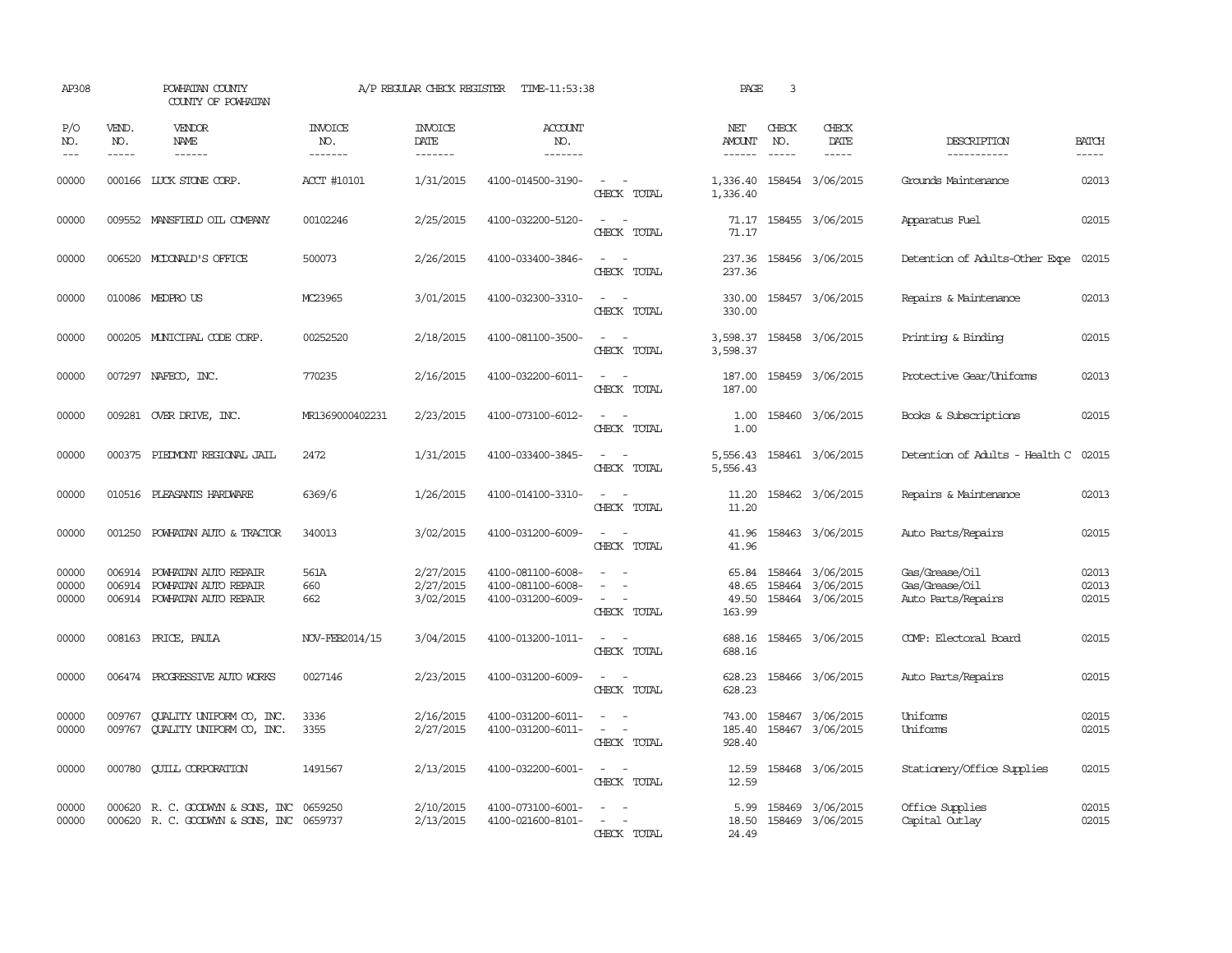| AP308                                                                |                                                                                     | POWHATAN COUNTY<br>COUNTY OF POWHATAN                                                                                               |                                                                                        | A/P REGULAR CHECK REGISTER                                                                           | TIME-11:53:38                                                                                                                                                        |                                                                           | PAGE                                                                                         | $\overline{4}$                                                     |                                                                                                             |                                                                                                                                                              |                                                                      |
|----------------------------------------------------------------------|-------------------------------------------------------------------------------------|-------------------------------------------------------------------------------------------------------------------------------------|----------------------------------------------------------------------------------------|------------------------------------------------------------------------------------------------------|----------------------------------------------------------------------------------------------------------------------------------------------------------------------|---------------------------------------------------------------------------|----------------------------------------------------------------------------------------------|--------------------------------------------------------------------|-------------------------------------------------------------------------------------------------------------|--------------------------------------------------------------------------------------------------------------------------------------------------------------|----------------------------------------------------------------------|
| P/O<br>NO.<br>$---$                                                  | VEND.<br>NO.<br>$- - - - -$                                                         | VENDOR<br>NAME<br>------                                                                                                            | <b>INVOICE</b><br>NO.<br>-------                                                       | <b>INVOICE</b><br>DATE<br>-------                                                                    | <b>ACCOUNT</b><br>NO.<br>-------                                                                                                                                     |                                                                           | NET<br>AMOUNT<br>$- - - - - -$                                                               | CHECK<br>NO.<br>$\frac{1}{2}$                                      | CHECK<br>DATE<br>$- - - - -$                                                                                | DESCRIPTION<br>-----------                                                                                                                                   | <b>BATCH</b><br>$- - - - -$                                          |
| 00000                                                                |                                                                                     | 006466 RADIO COMMUNICATION OF VA 502001983-1                                                                                        |                                                                                        | 2/13/2015                                                                                            | 4100-032220-3310-                                                                                                                                                    | $\sim$<br>CHECK TOTAL                                                     | 463.27<br>463.27                                                                             |                                                                    | 158470 3/06/2015                                                                                            | Repairs & Maintenance                                                                                                                                        | 02013                                                                |
| 00000                                                                |                                                                                     | 006945 RECORDED BOOKS, LLC                                                                                                          | 75090499                                                                               | 2/26/2015                                                                                            | 4100-073100-6012-                                                                                                                                                    | $\sim$<br>CHECK TOTAL                                                     | 74.20<br>74.20                                                                               |                                                                    | 158471 3/06/2015                                                                                            | Books & Subscriptions                                                                                                                                        | 02015                                                                |
| 00000                                                                |                                                                                     | 006201 RENGER, JEANIE AREHART                                                                                                       | NOV-FEB2014/15                                                                         | 3/04/2015                                                                                            | 4100-013200-1011-                                                                                                                                                    | $\sim$ 100 $\mu$<br>$\sim$<br>CHECK TOTAL                                 | 1,376.33<br>1,376.33                                                                         |                                                                    | 158472 3/06/2015                                                                                            | COMP: Electoral Board                                                                                                                                        | 02015                                                                |
| 00000                                                                |                                                                                     | 006579 RICHMOND ALARM COMPANY                                                                                                       | 50710                                                                                  | 3/01/2015                                                                                            | 4100-032200-3320-                                                                                                                                                    | $\sim$<br>$\sim$<br>CHECK TOTAL                                           | 300.00<br>300.00                                                                             |                                                                    | 158473 3/06/2015                                                                                            | Maintenance & Service Contract                                                                                                                               | 02015                                                                |
| 00000                                                                |                                                                                     | 007942 RICHMOND SUBURBAN                                                                                                            | I0000123389                                                                            | 2/01/2015                                                                                            | 4100-081100-3600-                                                                                                                                                    | $\sim$<br>$\overline{\phantom{a}}$<br>CHECK TOTAL                         | 273.00<br>273.00                                                                             |                                                                    | 158474 3/06/2015                                                                                            | Advertising                                                                                                                                                  | 02015                                                                |
| 00000<br>00000<br>00000<br>00000<br>00000                            | 006594<br>006594<br>006594<br>006594<br>006594                                      | SOUTHSIDE ELECTRIC COOP<br>SOUTHSIDE ELECTRIC COOP<br>SOUTHSIDE ELECTRIC COOP<br>SOUTHSIDE ELECTRIC COOP<br>SOUTHSIDE ELECTRIC COOP | 63504001 02/15<br>63504006 02/15<br>63504008 02/15<br>63504009 02/15<br>63504010 02/15 | 2/16/2015<br>2/16/2015<br>2/16/2015<br>2/16/2015<br>2/16/2015                                        | 4100-073100-5110-<br>4100-014600-5110-<br>4100-014600-5110-<br>4100-014600-5110-<br>4100-014600-5110-                                                                | $\sim$<br>$\sim$<br>$\sim$<br>CHECK TOTAL                                 | 4,245.53<br>643.22<br>20.00<br>1,983.87<br>196.95<br>7,089.57                                | 158475<br>158475<br>158475<br>158475<br>158475                     | 3/06/2015<br>3/06/2015<br>3/06/2015<br>3/06/2015<br>3/06/2015                                               | Electricity<br>Electricity<br>Electricity<br>Electricity<br>Electricity                                                                                      | 02015<br>02015<br>02015<br>02015<br>02015                            |
| 00000                                                                | 010756                                                                              | SPECIATOR ENTERPRISES                                                                                                               | 350                                                                                    | 2/24/2015                                                                                            | 4100-014500-3321-                                                                                                                                                    | $\sim$<br>CHECK TOTAL                                                     | 1,100.00<br>1,100.00                                                                         |                                                                    | 158476 3/06/2015                                                                                            | Snow Removal                                                                                                                                                 | 02013                                                                |
| 00000                                                                |                                                                                     | 007295 STERICYLE, INC.                                                                                                              | 1005645965                                                                             | 2/16/2015                                                                                            | 4100-032200-3175-                                                                                                                                                    | CHECK TOTAL                                                               | 10.55<br>10.55                                                                               |                                                                    | 158477 3/06/2015                                                                                            | Waste Disposal                                                                                                                                               | 02013                                                                |
| 00000                                                                |                                                                                     | 007182 SUPPLY ROOM COMPANIES INC 2255362-0                                                                                          |                                                                                        | 2/16/2015                                                                                            | 4100-021200-6001-                                                                                                                                                    | $\equiv$<br>$\overline{\phantom{a}}$<br>CHECK TOTAL                       | 29.75<br>29.75                                                                               |                                                                    | 158478 3/06/2015                                                                                            | Office Supplies                                                                                                                                              | 02013                                                                |
| 00000                                                                |                                                                                     | 010308 TARA D. HATCHER                                                                                                              | <b>MARCH 2015</b>                                                                      | 3/01/2015                                                                                            | 4100-022100-3320-                                                                                                                                                    | CHECK TOTAL                                                               | 3,359.58<br>3,359.58                                                                         |                                                                    | 158479 3/06/2015                                                                                            | Maintenance & Service Contract                                                                                                                               | 02013                                                                |
| 00000                                                                |                                                                                     | 010757 TREASURER OF VIRGINIA                                                                                                        | 550A15061184341                                                                        | 3/03/2015                                                                                            | 4100-022100-5540-                                                                                                                                                    | $\sim$<br>$\sim$<br>CHECK TOTAL                                           | 100.00<br>100.00                                                                             |                                                                    | 158480 3/06/2015                                                                                            | Conferences & Training                                                                                                                                       | 02015                                                                |
| 00000                                                                | 006721                                                                              | UNIVERSITY OF VIRGINIA                                                                                                              | 15859 15948                                                                            | 3/02/2015                                                                                            | 4100-012410-5540-                                                                                                                                                    | $\equiv$<br>CHECK TOTAL                                                   | 140.00<br>140.00                                                                             |                                                                    | 158481 3/06/2015                                                                                            | Conferences & Training                                                                                                                                       | 02015                                                                |
| 00000<br>00000<br>00000<br>00000<br>00000<br>00000<br>00000<br>00000 | 008351<br>008351<br>008351<br>008351<br>008351<br>008351<br>008351<br>008351 VACORP | VACORP<br>VACORP<br>VACORP<br>VACORP<br>VACORP<br>VACORP<br>VACORP                                                                  | LOCA14<br>LOCA14<br>LOCA14<br>LOCA14<br>LOCA14<br>LOCA14<br>LOCA14<br>LOCA14           | 3/01/2015<br>3/01/2015<br>3/01/2015<br>3/01/2015<br>3/01/2015<br>3/01/2015<br>3/01/2015<br>3/01/2015 | 4100-032200-2410-<br>4100-035500-2410-<br>4100-031200-2410-<br>4100-035100-2410-<br>4100-032200-2410-<br>4100-032200-2410-<br>4100-032300-2410-<br>4100-032300-2410- | $\equiv$<br>$\sim$<br>$\equiv$<br>$\overline{\phantom{a}}$<br>CHECK TOTAL | 186.71<br>124.47<br>2,365.14<br>248.95<br>3,584.50<br>142.38<br>142.37<br>552.73<br>7,347.25 | 158482<br>158482<br>158482<br>158482<br>158482<br>158482<br>158482 | 3/06/2015<br>3/06/2015<br>3/06/2015<br>3/06/2015<br>3/06/2015<br>3/06/2015<br>3/06/2015<br>158482 3/06/2015 | Line of Duty Act<br>Line of Duty Act<br>Line of Duty Act<br>Line of Duty Act<br>Line of Duty Act<br>Line of Duty Act<br>Line Of Duty Act<br>Line Of Duty Act | 02013<br>02013<br>02013<br>02013<br>02013<br>02013<br>02013<br>02013 |
| 00000                                                                | 006552 VBC0A                                                                        |                                                                                                                                     | 33344                                                                                  | 2/11/2015                                                                                            | 4100-034100-5810-                                                                                                                                                    | $\overline{\phantom{a}}$                                                  |                                                                                              |                                                                    | 40.00 158483 3/06/2015                                                                                      | Dues/Association Memberships                                                                                                                                 | 02013                                                                |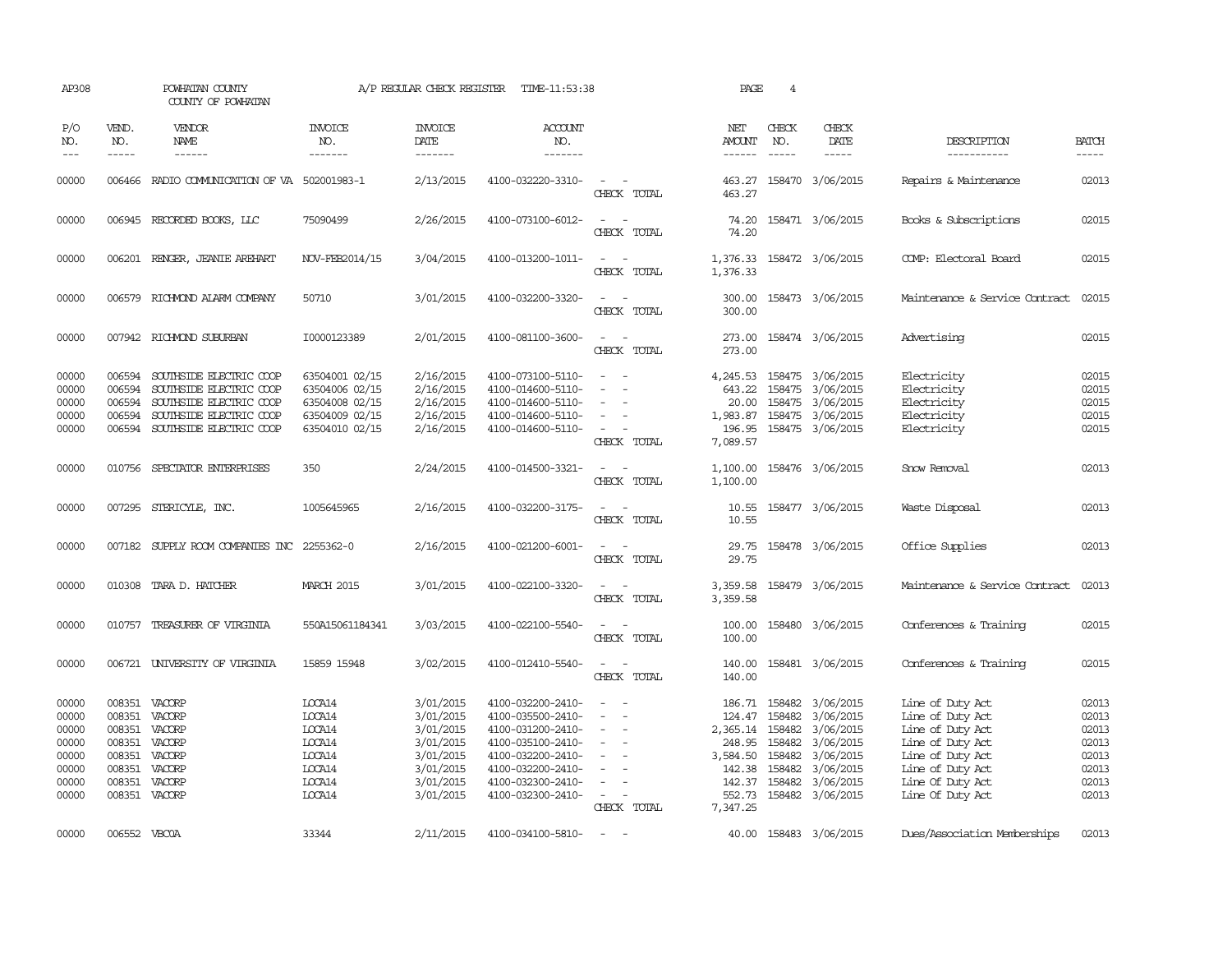| AP308               |                             | POWHATAN COUNTY<br>COUNTY OF POWHATAN                                         |                                    | A/P REGULAR CHECK REGISTER        | TIME-11:53:38                          |                                                                                                                             | PAGE                       | 5                             |                                      |                                    |                             |
|---------------------|-----------------------------|-------------------------------------------------------------------------------|------------------------------------|-----------------------------------|----------------------------------------|-----------------------------------------------------------------------------------------------------------------------------|----------------------------|-------------------------------|--------------------------------------|------------------------------------|-----------------------------|
| P/O<br>NO.<br>$---$ | VEND.<br>NO.<br>$- - - - -$ | <b>VENDOR</b><br>NAME<br>$- - - - - -$                                        | <b>INVOICE</b><br>NO.<br>-------   | <b>INVOICE</b><br>DATE<br>------- | ACCOUNT<br>NO.<br>-------              |                                                                                                                             | NET<br>AMOUNT<br>------    | CHECK<br>NO.<br>$\frac{1}{2}$ | CHECK<br>DATE<br>$- - - - -$         | DESCRIPTION<br>-----------         | <b>BATCH</b><br>$- - - - -$ |
| 00000               | 006552 VBC0A                |                                                                               | 33876                              | 2/11/2015                         | 4100-034100-5810-                      | $\sim$ $ -$<br>CHECK TOTAL                                                                                                  | 40.00<br>80.00             |                               | 158483 3/06/2015                     | Dues/Association Memberships       | 02013                       |
| 00000<br>00000      |                             | 008140 VERIZON<br>008140 VERIZON                                              | 8044925951 2/15<br>000657771710215 | 2/11/2015<br>2/22/2015            | 4100-032300-5230-<br>4100-073100-5260- | $\sim$<br>$\sim$<br>$\equiv$<br>$\overline{\phantom{a}}$<br>CHECK TOTAL                                                     | 249.51<br>88.48<br>337.99  |                               | 158484 3/06/2015<br>158484 3/06/2015 | Telephone Services<br>Internet     | 02013<br>02015              |
| 00000               |                             | 008785 VERIZON CABS                                                           | M55049170615056                    | 2/25/2015                         | 4100-035500-5232-                      | CHECK TOTAL                                                                                                                 | 474.97<br>474.97           |                               | 158485 3/06/2015                     | Wireline 911                       | 02015                       |
| 00000               |                             | 009079 VERIZON COMUNICATIONS                                                  | 9620004525 0215                    | 2/13/2015                         | 4100-032200-5260-                      | $\frac{1}{2} \left( \frac{1}{2} \right) \left( \frac{1}{2} \right) = \frac{1}{2} \left( \frac{1}{2} \right)$<br>CHECK TOTAL | 89.99<br>89.99             |                               | 158486 3/06/2015                     | Internet                           | 02015                       |
| 00000<br>00000      |                             | 008710 VIRGINIA BUSINESS SYSTEMS<br>008710 VIRGINIA BUSINESS SYSTEMS 16610592 | 16610592                           | 2/24/2015<br>2/24/2015            | 4100-012100-6001-<br>4100-081500-6001- | $\sim$ 100 $\sim$<br>$\sim$ 100 $\sim$<br>CHECK TOTAL                                                                       | 115.15<br>115.15<br>230.30 |                               | 158487 3/06/2015<br>158487 3/06/2015 | Office Supplies<br>Office Supplies | 02015<br>02015              |
| 00000               |                             | 009304 VIRGINIA BUSINESS SYSTEMS 1942026                                      |                                    | 2/09/2015                         | 4100-035100-3321-                      | $\sim$ 10 $\sim$ 10 $\sim$<br>CHECK TOTAL                                                                                   | 86.08<br>86.08             |                               | 158488 3/06/2015                     | Maintenance/Service Contracts      | 02015                       |
| 00000               |                             | 000020 ALEXANDER, NANCY N.                                                    | 0000201503                         | 3/06/2015                         | 4100-031200-2310-                      | $\sim$ $\sim$<br>CHECK TOTAL                                                                                                | 108.00<br>108.00           |                               | 158504 3/07/2015                     | Medical Insurance                  | 02016                       |
| 00000               |                             | 009751 ANTHEM BLUE CROSS &                                                    | 0097201503                         | 3/06/2015                         | 100-000100-0008-                       | $\sim$ 100 $\sim$ 100 $\sim$<br>CHECK TOTAL                                                                                 | 2,895.00<br>2,895.00       |                               | 158505 3/07/2015                     | Due from Cobra                     | 02016                       |
| 00000               |                             | 000045 BLANKENSHIP, SUSAN M.                                                  | 0000201503                         | 3/06/2015                         | 4100-012310-2310-                      | $\sim$ 100 $\sim$ 100 $\sim$<br>CHECK TOTAL                                                                                 | 104.00<br>104.00           |                               | 158506 3/07/2015                     | Medical Insurance                  | 02016                       |
| 00000               |                             | 007838 BROUGHTON, THOMAS B. JR.                                               | 0078201503                         | 3/06/2015                         | 4100-031200-2310-                      | $\sim$<br>CHECK TOTAL                                                                                                       | 92.00<br>92.00             |                               | 158507 3/07/2015                     | Medical Insurance                  | 02016                       |
| 00000               |                             | 001380 FORD, SUSAN P.                                                         | 0013201503                         | 3/06/2015                         | 4100-012310-2310-                      | $\sim$ 10 $\sim$ 10 $\sim$<br>CHECK TOTAL                                                                                   | 104.00<br>104.00           |                               | 158508 3/07/2015                     | Medical Insurance                  | 02016                       |
| 00000               |                             | 009638 POE, INEZ L                                                            | 0096201503                         | 3/06/2015                         | 4100-013200-2310-                      | $\frac{1}{2} \left( \frac{1}{2} \right) \left( \frac{1}{2} \right) = \frac{1}{2} \left( \frac{1}{2} \right)$<br>CHECK TOTAL | 120.00<br>120.00           |                               | 158509 3/07/2015                     | Medical Insurance                  | 02016                       |
| 00000               |                             | 001980 POORE, FRANCES                                                         | 0019201503                         | 3/06/2015                         | 4100-012100-2310-                      | $\overline{\phantom{a}}$<br>CHECK TOTAL                                                                                     | 88.00<br>88.00             |                               | 158510 3/07/2015                     | Medical Insurance                  | 02016                       |
| 00000               |                             | 006043 POWERS, KATHRYN C.                                                     | 0060201503                         | 3/06/2015                         | 4100-021600-2310-                      | $\frac{1}{2} \left( \frac{1}{2} \right) \left( \frac{1}{2} \right) = \frac{1}{2} \left( \frac{1}{2} \right)$<br>CHECK TOTAL | 120.00<br>120.00           |                               | 158511 3/07/2015                     | Medical Insurance                  | 02016                       |
| 00000               |                             | 007805 PUETT, VIRGINIA                                                        | 0078201503                         | 3/06/2015                         | 4100-014100-2310-                      | CHECK TOTAL                                                                                                                 | 80.00<br>80.00             |                               | 158513 3/07/2015                     | Medical Insurance                  | 02016                       |
| 00000               |                             | 009077 REYNOLDS, SHIRLEY                                                      | 0090201503                         | 3/06/2015                         | 4100-031200-2310-                      | $\sim$ 100 $\sim$ 100 $\sim$<br>CHECK TOTAL                                                                                 | 96.00<br>96.00             |                               | 158514 3/07/2015                     | Medical Insurance                  | 02016                       |
| 00000               |                             | 007616 SMITH, III, ROBERT G.                                                  | 0076201503                         | 3/06/2015                         | 4100-031200-2310-                      | $\sim$<br>$\sim$<br>CHECK TOTAL                                                                                             | 104.00<br>104.00           |                               | 158515 3/07/2015                     | Medical Insurance                  | 02016                       |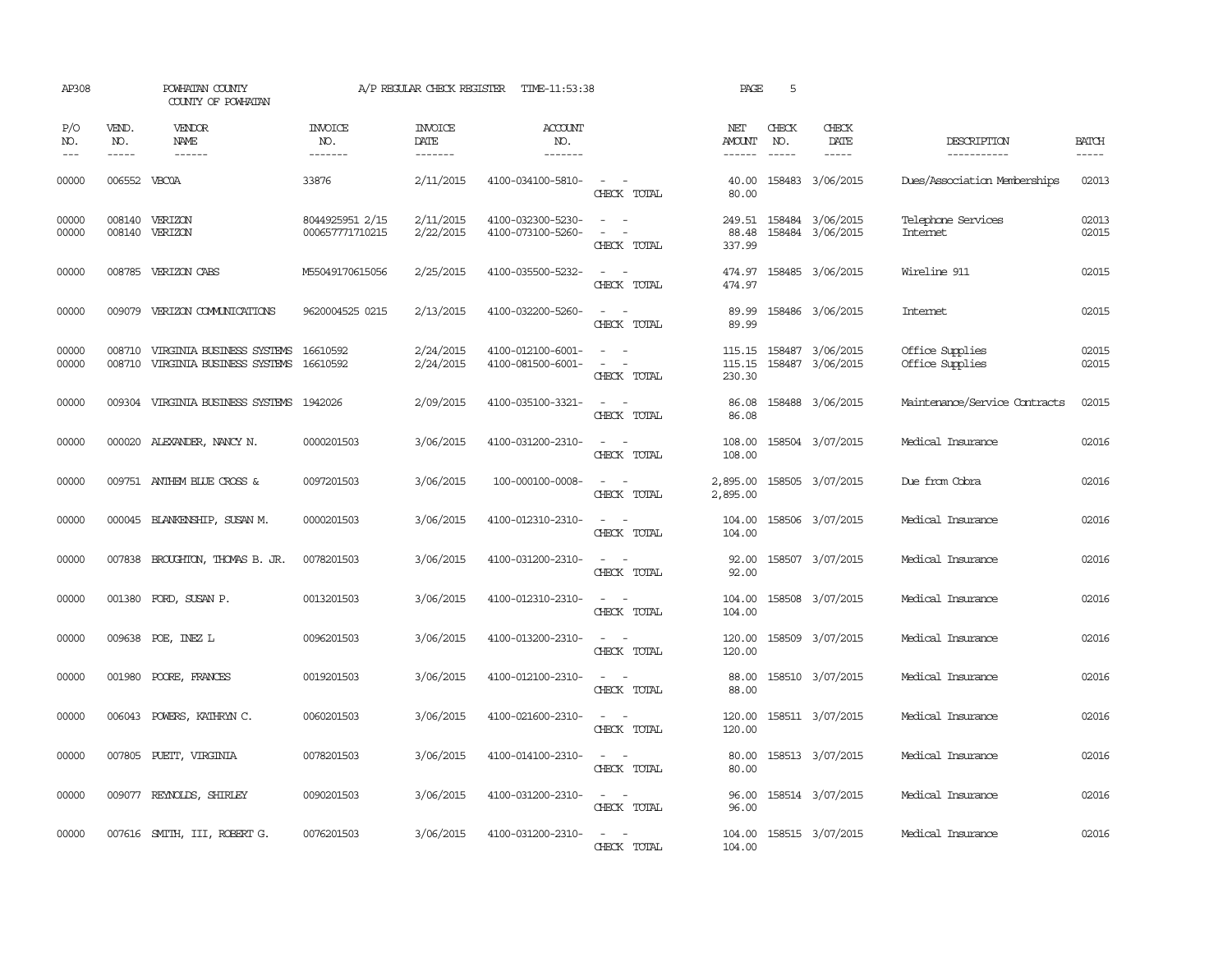| AP308                                                                                                                                                                                                                                  |                                                                                                                                                                                                                                                                  | POWHATAN COUNTY<br>COUNTY OF POWHATAN                                                                                                                                                                                                                                                                                                                                                                                                                                                                      |                                                                                                                                                                                                                                                                                                                                                                          | A/P REGULAR CHECK REGISTER                                                                                                                                                                                                                                                                                                                     | TIME-11:53:38                                                                                                                                                                                                                                                                                                                                                                                                                                                                                                                                                  |                                                  | PAGE                                                                                                                                                                                                                                        | 6                                                                                                                                                                                                                                                                |                                                                                                                                                                                                                                                                                                                                                |                                                                                                                                                                                                                                                                                                                                                                                                                                                                                                                                                                                                                                                                                          |                                                                                                                                                                                                                                        |
|----------------------------------------------------------------------------------------------------------------------------------------------------------------------------------------------------------------------------------------|------------------------------------------------------------------------------------------------------------------------------------------------------------------------------------------------------------------------------------------------------------------|------------------------------------------------------------------------------------------------------------------------------------------------------------------------------------------------------------------------------------------------------------------------------------------------------------------------------------------------------------------------------------------------------------------------------------------------------------------------------------------------------------|--------------------------------------------------------------------------------------------------------------------------------------------------------------------------------------------------------------------------------------------------------------------------------------------------------------------------------------------------------------------------|------------------------------------------------------------------------------------------------------------------------------------------------------------------------------------------------------------------------------------------------------------------------------------------------------------------------------------------------|----------------------------------------------------------------------------------------------------------------------------------------------------------------------------------------------------------------------------------------------------------------------------------------------------------------------------------------------------------------------------------------------------------------------------------------------------------------------------------------------------------------------------------------------------------------|--------------------------------------------------|---------------------------------------------------------------------------------------------------------------------------------------------------------------------------------------------------------------------------------------------|------------------------------------------------------------------------------------------------------------------------------------------------------------------------------------------------------------------------------------------------------------------|------------------------------------------------------------------------------------------------------------------------------------------------------------------------------------------------------------------------------------------------------------------------------------------------------------------------------------------------|------------------------------------------------------------------------------------------------------------------------------------------------------------------------------------------------------------------------------------------------------------------------------------------------------------------------------------------------------------------------------------------------------------------------------------------------------------------------------------------------------------------------------------------------------------------------------------------------------------------------------------------------------------------------------------------|----------------------------------------------------------------------------------------------------------------------------------------------------------------------------------------------------------------------------------------|
| P/O<br>NO.                                                                                                                                                                                                                             | VEND.<br>NO.                                                                                                                                                                                                                                                     | VENDOR<br>NAME.                                                                                                                                                                                                                                                                                                                                                                                                                                                                                            | <b>INVOICE</b><br>NO.                                                                                                                                                                                                                                                                                                                                                    | <b>INVOICE</b><br>DATE                                                                                                                                                                                                                                                                                                                         | <b>ACCOUNT</b><br>NO.                                                                                                                                                                                                                                                                                                                                                                                                                                                                                                                                          |                                                  | NET<br><b>AMOUNT</b>                                                                                                                                                                                                                        | CHECK<br>NO.                                                                                                                                                                                                                                                     | CHECK<br>DATE                                                                                                                                                                                                                                                                                                                                  | DESCRIPTION                                                                                                                                                                                                                                                                                                                                                                                                                                                                                                                                                                                                                                                                              | <b>BATCH</b>                                                                                                                                                                                                                           |
| $\frac{1}{2}$                                                                                                                                                                                                                          | $\frac{1}{2}$                                                                                                                                                                                                                                                    | ------                                                                                                                                                                                                                                                                                                                                                                                                                                                                                                     | -------                                                                                                                                                                                                                                                                                                                                                                  | -------                                                                                                                                                                                                                                                                                                                                        | -------                                                                                                                                                                                                                                                                                                                                                                                                                                                                                                                                                        |                                                  | ------                                                                                                                                                                                                                                      | $- - - - -$                                                                                                                                                                                                                                                      | $- - - - -$                                                                                                                                                                                                                                                                                                                                    | -----------                                                                                                                                                                                                                                                                                                                                                                                                                                                                                                                                                                                                                                                                              | -----                                                                                                                                                                                                                                  |
| 00000                                                                                                                                                                                                                                  | 006569                                                                                                                                                                                                                                                           | STICKELS, RANDAL LEE                                                                                                                                                                                                                                                                                                                                                                                                                                                                                       | 0065201503                                                                                                                                                                                                                                                                                                                                                               | 3/06/2015                                                                                                                                                                                                                                                                                                                                      | 4100-031200-2310-                                                                                                                                                                                                                                                                                                                                                                                                                                                                                                                                              | CHECK TOTAL                                      | 72.00<br>72.00                                                                                                                                                                                                                              |                                                                                                                                                                                                                                                                  | 158516 3/07/2015                                                                                                                                                                                                                                                                                                                               | Medical Insurance                                                                                                                                                                                                                                                                                                                                                                                                                                                                                                                                                                                                                                                                        | 02016                                                                                                                                                                                                                                  |
| 00000                                                                                                                                                                                                                                  |                                                                                                                                                                                                                                                                  | 007115 STOKES, GARLAND KENNETH                                                                                                                                                                                                                                                                                                                                                                                                                                                                             | 0071201503                                                                                                                                                                                                                                                                                                                                                               | 3/06/2015                                                                                                                                                                                                                                                                                                                                      | 4100-031200-2310-                                                                                                                                                                                                                                                                                                                                                                                                                                                                                                                                              | CHECK TOTAL                                      | 68.00<br>68.00                                                                                                                                                                                                                              |                                                                                                                                                                                                                                                                  | 158517 3/07/2015                                                                                                                                                                                                                                                                                                                               | Medical Insurance                                                                                                                                                                                                                                                                                                                                                                                                                                                                                                                                                                                                                                                                        | 02016                                                                                                                                                                                                                                  |
| 00000                                                                                                                                                                                                                                  | 002080                                                                                                                                                                                                                                                           | WOODCOCK, LYNN T.                                                                                                                                                                                                                                                                                                                                                                                                                                                                                          | 0020201503                                                                                                                                                                                                                                                                                                                                                               | 3/06/2015                                                                                                                                                                                                                                                                                                                                      | 4100-031200-2310-                                                                                                                                                                                                                                                                                                                                                                                                                                                                                                                                              | CHECK TOTAL                                      | 108.00<br>108.00                                                                                                                                                                                                                            |                                                                                                                                                                                                                                                                  | 158518 3/07/2015                                                                                                                                                                                                                                                                                                                               | Medical Insurance                                                                                                                                                                                                                                                                                                                                                                                                                                                                                                                                                                                                                                                                        | 02016                                                                                                                                                                                                                                  |
| 00000<br>00000<br>00000<br>00000<br>00000<br>00000<br>00000<br>00000<br>00000<br>00000<br>00000<br>00000<br>00000<br>00000<br>00000<br>00000<br>00000<br>00000<br>00000<br>00000<br>00000<br>00000<br>00000<br>00000<br>00000<br>00000 | 008668<br>008668<br>008668<br>008668<br>008668<br>008668<br>008668<br>008668<br>008668<br>008668<br>008668<br>008668<br>008668<br>008668<br>008668<br>008668<br>008668<br>008668<br>008668<br>008668<br>008668<br>008668<br>008668<br>008668<br>008668<br>008668 | BANK OF AMERICA<br>BANK OF AMERICA<br>BANK OF AMERICA<br>BANK OF AMERICA<br>BANK OF AMERICA<br>BANK OF AMERICA<br>BANK OF AMERICA<br>BANK OF AMERICA<br>BANK OF AMERICA<br>BANK OF AMERICA<br>BANK OF AMERICA<br>BANK OF AMERICA<br>BANK OF AMERICA<br>BANK OF AMERICA<br>BANK OF AMERICA<br>BANK OF AMERICA<br>BANK OF AMERICA<br>BANK OF AMERICA<br>BANK OF AMERICA<br>BANK OF AMERICA<br>BANK OF AMERICA<br>BANK OF AMERICA<br>BANK OF AMERICA<br>BANK OF AMERICA<br>BANK OF AMERICA<br>BANK OF AMERICA | 03/02/2015<br>03/02/2015<br>03/02/2015<br>03/02/2015<br>03/02/2015<br>03/02/2015<br>03/02/2015<br>03/02/2015<br>03/02/2015<br>03/02/2015<br>03/02/2015<br>03/02/2015<br>03/02/2015<br>03/02/2015<br>03/02/2015<br>03/02/2015<br>03/02/2015<br>03/02/2015<br>03/02/2015<br>03/02/2015<br>03/02/2015<br>03/02/2015<br>03/02/2015<br>03/02/2015<br>03/02/2015<br>03/02/2015 | 3/02/2015<br>3/02/2015<br>3/02/2015<br>3/02/2015<br>3/02/2015<br>3/02/2015<br>3/02/2015<br>3/02/2015<br>3/02/2015<br>3/02/2015<br>3/02/2015<br>3/02/2015<br>3/02/2015<br>3/02/2015<br>3/02/2015<br>3/02/2015<br>3/02/2015<br>3/02/2015<br>3/02/2015<br>3/02/2015<br>3/02/2015<br>3/02/2015<br>3/02/2015<br>3/02/2015<br>3/02/2015<br>3/02/2015 | 4100-083500-6012-<br>4100-073100-6003-<br>4100-012510-8205-<br>4100-012200-5540-<br>4100-012410-3321-<br>4100-032200-6012-<br>4100-073100-5210-<br>4100-073100-5210-<br>4100-073100-5210-<br>4100-073100-6001-<br>4100-014100-3400-<br>4100-032200-6011-<br>4100-073100-6001-<br>4100-014100-3310-<br>4100-013200-6001-<br>4100-014500-3319-<br>4100-014500-6009-<br>4100-073100-6002-<br>4100-012200-5540-<br>4100-012220-7002-<br>4100-012100-5810-<br>4100-012100-5810-<br>4100-032200-5810-<br>4100-034100-5540-<br>4100-034100-5810-<br>4100-012310-5540- | $\equiv$<br>$\overline{\phantom{a}}$<br>$\equiv$ | 39.50<br>1,377.98<br>99.95<br>30.00<br>19.95<br>24.95<br>6.67<br>6.33<br>14.18<br>92.56<br>29.90<br>21.00<br>36.19<br>123.00<br>50.52<br>17.98<br>29.99<br>159.80<br>260.00<br>20.00<br>50.00<br>50.00<br>4.03<br>270.00<br>25.00<br>150.00 | 158519<br>158519<br>158519<br>158519<br>158519<br>158519<br>158519<br>158519<br>158519<br>158519<br>158519<br>158519<br>158519<br>158519<br>158519<br>158519<br>158519<br>158519<br>158519<br>158519<br>158519<br>158519<br>158519<br>158519<br>158519<br>158519 | 3/13/2015<br>3/13/2015<br>3/13/2015<br>3/13/2015<br>3/13/2015<br>3/13/2015<br>3/13/2015<br>3/13/2015<br>3/13/2015<br>3/13/2015<br>3/13/2015<br>3/13/2015<br>3/13/2015<br>3/13/2015<br>3/13/2015<br>3/13/2015<br>3/13/2015<br>3/13/2015<br>3/13/2015<br>3/13/2015<br>3/13/2015<br>3/13/2015<br>3/13/2015<br>3/13/2015<br>3/13/2015<br>3/13/2015 | Books and Subscriptions<br>Computer Equipment - Capitaliz<br>Internet and Website Costs<br>Conferences & Training<br>BAI.NET Credit Card Fees<br>Books & Subscriptions<br>Postage<br>Postage<br>Postage<br>Office Supplies<br>Misc. Meetings - Set Up<br>Protective Gear/Uniforms<br>Office Supplies<br>Repairs & Maintenance<br>Office Supplies<br>Equipment Repairs and Maintena<br>Auto Parts & Repairs<br>Computer Equipment-non-capital<br>Conferences & Training<br>Criminal Background Checks<br>Dues/Association Memberships<br>Dues/Association Memberships<br>Dues/Association Memberships<br>Conferences & Training<br>Dues/Association Memberships<br>Conferences & Training | 02020<br>02020<br>02020<br>02020<br>02020<br>02020<br>02020<br>02020<br>02020<br>02020<br>02020<br>02020<br>02020<br>02020<br>02020<br>02020<br>02020<br>02020<br>02020<br>02020<br>02020<br>02020<br>02020<br>02020<br>02020<br>02020 |
| 00000<br>00000<br>00000<br>00000<br>00000<br>00000<br>00000<br>00000<br>00000<br>00000                                                                                                                                                 | 008668<br>008668<br>008668<br>008668<br>008668<br>008668<br>008668<br>008668<br>008668<br>008668                                                                                                                                                                 | BANK OF AMERICA<br>BANK OF AMERICA<br>BANK OF AMERICA<br>BANK OF AMERICA<br>BANK OF AMERICA<br>BANK OF AMERICA<br>BANK OF AMERICA<br>BANK OF AMERICA<br>BANK OF AMERICA<br>BANK OF AMERICA                                                                                                                                                                                                                                                                                                                 | 03/02/2015<br>03/02/2015<br>03/02/2015<br>03/02/2015<br>03/02/2015<br>03/02/2015<br>03/02/2015<br>03/02/2015<br>03/02/2015<br>03/02/2015                                                                                                                                                                                                                                 | 3/02/2015<br>3/02/2015<br>3/02/2015<br>3/02/2015<br>3/02/2015<br>3/02/2015<br>3/02/2015<br>3/02/2015<br>3/02/2015<br>3/02/2015                                                                                                                                                                                                                 | 4100-012200-5540-<br>4100-073100-6012-<br>4100-012510-8205-<br>4100-032220-3310-<br>4100-013200-5540-<br>4100-071110-5540-<br>4100-071110-5540-<br>4100-012100-5560-<br>4100-012100-5560-<br>4100-034100-6001-                                                                                                                                                                                                                                                                                                                                                 | $\sim$<br>$\equiv$<br>CHECK TOTAL                | 164.02<br>15.00<br>2,219.80<br>65.12<br>108.56<br>49.00<br>74.00<br>105.00<br>. 84<br>24.19<br>5,835.01                                                                                                                                     | 158519<br>158519<br>158519<br>158519<br>158519<br>158519<br>158519<br>158519<br>158519                                                                                                                                                                           | 3/13/2015<br>3/13/2015<br>3/13/2015<br>3/13/2015<br>3/13/2015<br>3/13/2015<br>3/13/2015<br>3/13/2015<br>158519 3/13/2015<br>3/13/2015                                                                                                                                                                                                          | Conferences & Training<br>Books & Subscriptions<br>Internet and Website Costs<br>Repairs & Maintenance<br>Conferences & Training<br>Travel-Convention and Educatio<br>Travel-Convention and Educatio<br>Employee Training<br>Employee Training<br>Office Supplies                                                                                                                                                                                                                                                                                                                                                                                                                        | 02020<br>02020<br>02020<br>02020<br>02020<br>02020<br>02020<br>02020<br>02020<br>02020                                                                                                                                                 |
| 00000<br>00000<br>00000                                                                                                                                                                                                                | 001340<br>001340<br>001340                                                                                                                                                                                                                                       | <b>BUSINESS CARD</b><br>BUSINESS CARD<br><b>BUSINESS CARD</b>                                                                                                                                                                                                                                                                                                                                                                                                                                              | 02/27/2015<br>02/27/2015<br>02/27/2015                                                                                                                                                                                                                                                                                                                                   | 2/27/2015<br>2/27/2015<br>2/27/2015                                                                                                                                                                                                                                                                                                            | 4100-031200-5210-<br>4100-031200-5210-<br>4100-031200-5210-                                                                                                                                                                                                                                                                                                                                                                                                                                                                                                    |                                                  | .00<br>28.00<br>50.00                                                                                                                                                                                                                       | 158520<br>158520                                                                                                                                                                                                                                                 | 3/13/2015<br>3/13/2015<br>158520 3/13/2015                                                                                                                                                                                                                                                                                                     | Postage<br>Postage<br>Postage                                                                                                                                                                                                                                                                                                                                                                                                                                                                                                                                                                                                                                                            | 02019<br>02019<br>02019                                                                                                                                                                                                                |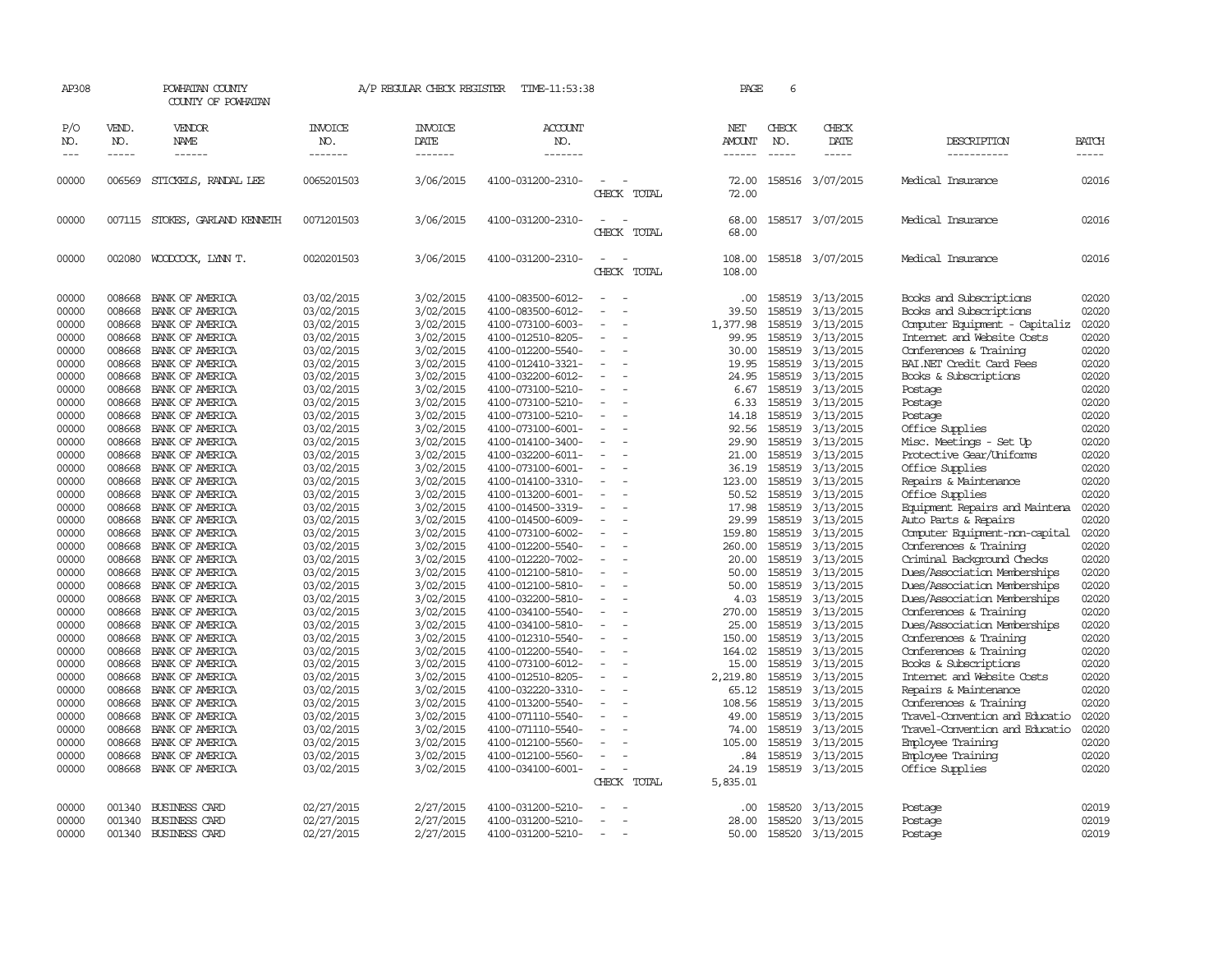| AP308      |              | POWHATAN COUNTY<br>COUNTY OF POWHATAN |                | A/P REGULAR CHECK REGISTER | TIME-11:53:38     |                          | PAGE                 | 7            |                  |                                |              |
|------------|--------------|---------------------------------------|----------------|----------------------------|-------------------|--------------------------|----------------------|--------------|------------------|--------------------------------|--------------|
| P/O<br>NO. | VEND.<br>NO. | VENDOR<br>NAME                        | INVOICE<br>NO. | <b>INVOICE</b><br>DATE     | ACCOUNT<br>NO.    |                          | NET<br>AMOUNT        | CHECK<br>NO. | CHECK<br>DATE    | DESCRIPTION                    | <b>BATCH</b> |
| $---$      | $\cdots$     | ------                                | -------        | -------                    | -------           |                          |                      | $- - - - -$  | -----            | -----------                    | $- - - - -$  |
| 00000      |              | 001340 BUSINESS CARD                  | 02/27/2015     | 2/27/2015                  | 4100-031200-5210- |                          |                      | 68.91 158520 | 3/13/2015        | Postage                        | 02019        |
| 00000      | 001340       | <b>BUSINESS CARD</b>                  | 02/27/2015     | 2/27/2015                  | 4100-031200-5210- |                          | 15.99                | 158520       | 3/13/2015        | Postage                        | 02019        |
| 00000      | 001340       | BUSINESS CARD                         | 02/27/2015     | 2/27/2015                  | 4100-031710-5210- |                          | 15.99                | 158520       | 3/13/2015        | Postage                        | 02019        |
| 00000      |              | 001340 BUSINESS CARD                  | 02/27/2015     | 2/27/2015                  | 4100-031200-6001- |                          | 46.04                | 158520       | 3/13/2015        | Office Supplies                | 02019        |
| 00000      |              | 001340 BUSINESS CARD                  | 02/27/2015     | 2/27/2015                  | 4100-031200-6001- |                          | 35.80                | 158520       | 3/13/2015        | Office Supplies                | 02019        |
| 00000      |              | 001340 BUSINESS CARD                  | 02/27/2015     | 2/27/2015                  | 4100-031200-5810- |                          | 90.00                | 158520       | 3/13/2015        | Dues/Association Memberships   | 02019        |
| 00000      |              | 001340 BUSINESS CARD                  | 02/27/2015     | 2/27/2015                  | 4100-031200-5810- |                          | 90.00                | 158520       | 3/13/2015        | Dues/Association Memberships   | 02019        |
| 00000      | 001340       | BUSINESS CARD                         | 02/27/2015     | 2/27/2015                  | 4100-031200-5810- | $\overline{\phantom{a}}$ | 90.00                | 158520       | 3/13/2015        | Dues/Association Memberships   | 02019        |
| 00000      | 001340       | <b>BUSINESS CARD</b>                  | 02/27/2015     | 2/27/2015                  | 4100-031200-6001- |                          | 36.64                | 158520       | 3/13/2015        | Office Supplies                | 02019        |
| 00000      |              | 001340 BUSINESS CARD                  | 02/27/2015     | 2/27/2015                  | 4100-031200-5550- |                          | 10.36                | 158520       | 3/13/2015        | Prisoner Extradition           | 02019        |
| 00000      |              | 001340 BUSINESS CARD                  | 02/27/2015     | 2/27/2015                  | 4100-031200-5540- | $\sim$                   | 450.00               | 158520       | 3/13/2015        | Conferences & Training         | 02019        |
| 00000      | 001340       | <b>BUSINESS CARD</b>                  | 02/27/2015     | 2/27/2015                  | 4100-031200-5550- |                          | 17.53                | 158520       | 3/13/2015        | Prisoner Extradition           | 02019        |
| 00000      |              | 001340 BUSINESS CARD                  | 02/27/2015     | 2/27/2015                  | 4100-031200-5540- | $\overline{\phantom{a}}$ | 350.00               |              | 158520 3/13/2015 | Conferences & Training         | 02019        |
|            |              |                                       |                |                            |                   | CHECK TOTAL              | 1,395.26             |              |                  |                                |              |
| 00000      | 010688       | A&B CLEANING SERVICE, INC.            | 7902           | 3/01/2015                  | 4100-014100-3180- |                          | 5,525.77             | 158521       | 3/13/2015        | Cleaning Service               | 02017        |
| 00000      | 010688       | A&B CLEANING SERVICE, INC.            | 7902           | 3/01/2015                  | 4100-032210-6005- |                          | 147.69               | 158521       | 3/13/2015        | Cleaning Supplies              | 02017        |
| 00000      | 010688       | A&B CLEANING SERVICE, INC.            | 7902           | 3/01/2015                  | 4100-032220-6005- | $\equiv$                 | 246.15               |              | 158521 3/13/2015 | Cleaning Supplies              | 02017        |
|            |              |                                       |                |                            |                   | CHECK TOTAL              | 5,919.61             |              |                  |                                |              |
| 00000      | 007758       | ADVANCE AUTO PARTS                    | 6819503364983  | 2/02/2015                  | 4100-032200-6009- | $\overline{\phantom{a}}$ | 73.00                | 158522       | 3/13/2015        | Auto Repairs and Parts         | 02017        |
| 00000      | 007758       | ADVANCE AUTO PARTS                    | 6819503433514  | 2/03/2015                  | 4100-032200-6009- |                          | 12.99                | 158522       | 3/13/2015        | Auto Repairs and Parts         | 02017        |
| 00000      | 007758       | ADVANCE AUTO PARTS                    | 6819503933869  | 2/08/2015                  | 4100-032200-6009- |                          | 53.99                | 158522       | 3/13/2015        | Auto Repairs and Parts         | 02017        |
| 00000      | 007758       | ADVANCE AUTO PARTS                    | 6819504465562  | 2/13/2015                  | 4100-032200-6009- |                          | 13.98                | 158522       | 3/13/2015        | Auto Repairs and Parts         | 02017        |
| 00000      | 007758       | ADVANCE AUTO PARTS                    | 6819504556992  | 2/14/2015                  | 4100-032200-6009- |                          | 8.99                 | 158522       | 3/13/2015        | Auto Repairs and Parts         | 02017        |
| 00000      | 007758       | ADVANCE AUTO PARTS                    | 6819504634377  | 2/15/2015                  | 4100-032200-6009- |                          | 3.98                 | 158522       | 3/13/2015        | Auto Repairs and Parts         | 02017        |
|            |              |                                       |                |                            |                   | CHECK TOTAL              | 166.93               |              |                  |                                |              |
| 00000      | 000660       | BAI MUNICIPAL SOFTWARE                | WATS201551-2   | 3/01/2015                  | 4100-012510-3320- |                          |                      |              |                  | Maintenance & Service Contract | 02017        |
|            |              |                                       |                |                            |                   | CHECK TOTAL              | 9,296.00<br>9,296.00 |              | 158523 3/13/2015 |                                |              |
|            |              |                                       |                |                            |                   |                          |                      |              |                  |                                |              |
| 00000      |              | 007941 BAKER & TAYLOR                 | K37770130      | 3/02/2015                  | 4100-073100-6012- |                          | 41.90                |              | 158524 3/13/2015 | Books & Subscriptions          | 02017        |
| 00000      |              | 007941 BAKER & TAYLOR                 | 5013525596     | 3/05/2015                  | 4100-073100-6012- | $\overline{\phantom{a}}$ | 204.19               |              | 158524 3/13/2015 | Books & Subscriptions          | 02017        |
|            |              |                                       |                |                            |                   | CHECK TOTAL              | 246.09               |              |                  |                                |              |
| 00000      |              | 000032 BARTON, FAYE G.                | 03102015       | 3/10/2015                  | 4100-012410-5510- |                          | 44.10                |              | 158525 3/13/2015 | Travel/Mileage/Parking/Tolls   | 02017        |
|            |              |                                       |                |                            |                   | CHECK TOTAL              | 44.10                |              |                  |                                |              |
| 00000      | 006249       | BATTERY BARN OF VA INC.               | 257822         | 3/05/2015                  | 4100-032200-6010- | $\overline{\phantom{a}}$ | 48.26                |              | 158526 3/13/2015 | Breathing Apparatus            | 02017        |
|            |              |                                       |                |                            |                   | CHECK TOTAL              | 48.26                |              |                  |                                |              |
|            |              |                                       |                |                            |                   |                          |                      |              |                  |                                |              |
| 00000      | 009984       | BRAME SPECIALITY CO., INC.            | 4451534        | 3/03/2015                  | 4100-014100-6005- |                          | 1,174.85             | 158527       | 3/13/2015        | Cleaning Supplies              | 02017        |
| 00000      | 009984       | BRAME SPECIALITY CO., INC.            | 4451534        | 3/03/2015                  | 4100-014500-3190- |                          | 391.90               | 158527       | 3/13/2015        | Grounds Maintenance            | 02017        |
| 00000      | 009984       | BRAME SPECIALITY CO., INC.            | 4451534        | 3/03/2015                  | 4100-014600-6005- | $\overline{\phantom{a}}$ | 385.88               |              | 158527 3/13/2015 | Cleaning Supplies              | 02017        |
|            |              |                                       |                |                            |                   | CHECK TOTAL              | 1,952.63             |              |                  |                                |              |
| 00000      | 006638       | CAPITAL CHEVROLET-GMC                 | 128017         | 3/09/2015                  | 4100-031200-6009- | $\overline{\phantom{a}}$ | 326.33               |              | 158528 3/13/2015 | Auto Parts/Repairs             | 02017        |
|            |              |                                       |                |                            |                   | CHECK TOTAL              | 326.33               |              |                  |                                |              |
|            |              |                                       |                |                            |                   |                          |                      |              |                  |                                |              |
| 00000      |              | 007353 CDW GOVERNMENT, INC.           | SX59438        | 3/05/2015                  | 4100-032300-3320- |                          | 175.34               |              | 158529 3/13/2015 | Maintenance & Service Contract | 02017        |
|            |              |                                       |                |                            |                   | CHECK<br>TOTAL           | 175.34               |              |                  |                                |              |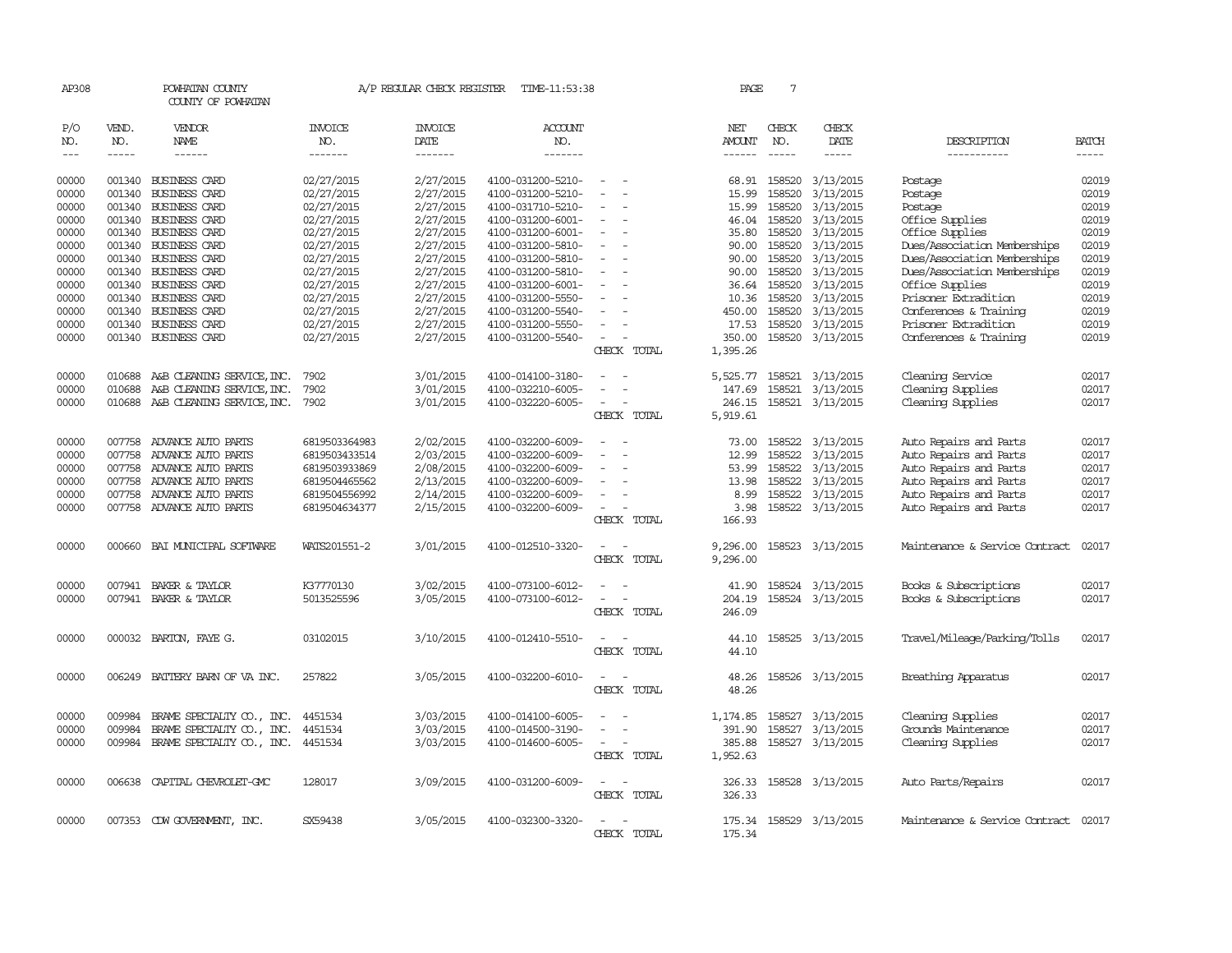| AP308                                                                |                                                                    | POWHATAN COUNTY<br>COUNTY OF POWHATAN                                                                                                                                                                                       |                                                                                                                                                      | A/P REGULAR CHECK REGISTER                                                                           | TIME-11:53:38                                                                                                                                                        |                                                                                                                                                                                                                               | PAGE                                                                                                                                                                                                                                                                                                                                                                                                                                                                                | 8                                                               |                                                                                                                    |                                                                                                                      |                                                                      |
|----------------------------------------------------------------------|--------------------------------------------------------------------|-----------------------------------------------------------------------------------------------------------------------------------------------------------------------------------------------------------------------------|------------------------------------------------------------------------------------------------------------------------------------------------------|------------------------------------------------------------------------------------------------------|----------------------------------------------------------------------------------------------------------------------------------------------------------------------|-------------------------------------------------------------------------------------------------------------------------------------------------------------------------------------------------------------------------------|-------------------------------------------------------------------------------------------------------------------------------------------------------------------------------------------------------------------------------------------------------------------------------------------------------------------------------------------------------------------------------------------------------------------------------------------------------------------------------------|-----------------------------------------------------------------|--------------------------------------------------------------------------------------------------------------------|----------------------------------------------------------------------------------------------------------------------|----------------------------------------------------------------------|
| P/O<br>NO.                                                           | VEND.<br>NO.                                                       | VENDOR<br>NAME                                                                                                                                                                                                              | INVOICE<br>NO.                                                                                                                                       | <b>INVOICE</b><br>DATE                                                                               | <b>ACCOUNT</b><br>NO.                                                                                                                                                |                                                                                                                                                                                                                               | NET<br>AMOUNT                                                                                                                                                                                                                                                                                                                                                                                                                                                                       | CHECK<br>NO.                                                    | CHECK<br>DATE                                                                                                      | DESCRIPTION                                                                                                          | <b>BATCH</b>                                                         |
| $\frac{1}{2}$                                                        | $\frac{1}{2}$                                                      | ------                                                                                                                                                                                                                      | -------                                                                                                                                              | -------                                                                                              | -------                                                                                                                                                              |                                                                                                                                                                                                                               | $\begin{tabular}{ccccc} \multicolumn{2}{c}{} & \multicolumn{2}{c}{} & \multicolumn{2}{c}{} & \multicolumn{2}{c}{} & \multicolumn{2}{c}{} & \multicolumn{2}{c}{} & \multicolumn{2}{c}{} & \multicolumn{2}{c}{} & \multicolumn{2}{c}{} & \multicolumn{2}{c}{} & \multicolumn{2}{c}{} & \multicolumn{2}{c}{} & \multicolumn{2}{c}{} & \multicolumn{2}{c}{} & \multicolumn{2}{c}{} & \multicolumn{2}{c}{} & \multicolumn{2}{c}{} & \multicolumn{2}{c}{} & \multicolumn{2}{c}{} & \mult$ | $- - - - -$                                                     | -----                                                                                                              | -----------                                                                                                          | $- - - - -$                                                          |
| 00000<br>00000<br>00000                                              | 000540<br>000540<br>000540                                         | CENTRAL VIRGINIA WASTE<br>CENTRAL VIRGINIA WASTE<br>CENTRAL VIRGINIA WASTE                                                                                                                                                  | 19997<br>19997<br>19997                                                                                                                              | 2/16/2015<br>2/16/2015<br>2/16/2015                                                                  | 4100-014300-3176-<br>4100-014300-3176-<br>4100-014300-3176-                                                                                                          | $\sim$<br>$\sim$<br>$\sim$<br>$\overline{\phantom{a}}$<br>CHECK TOTAL                                                                                                                                                         | 5,610.00<br>4,917.00                                                                                                                                                                                                                                                                                                                                                                                                                                                                | 158530                                                          | 495.00 158530 3/13/2015<br>3/13/2015<br>1,188.00-158530 3/13/2015                                                  | Recycling Pulls<br>Recycling Pulls<br>Recycling Pulls                                                                | 02017<br>02017<br>02017                                              |
| 00000<br>00000                                                       | 006965<br>006965                                                   | CINIAS CORPORATION<br>CINIAS CORPORATION                                                                                                                                                                                    | 143515301<br>143515301                                                                                                                               | 3/04/2015<br>3/04/2015                                                                               | 4100-014300-6011-<br>4100-014100-6011-                                                                                                                               | $\overline{\phantom{a}}$<br>$\sim$<br>$\sim$ 100 $\sim$ 100 $\sim$<br>CHECK TOTAL                                                                                                                                             | 107.25<br>147.64<br>254.89                                                                                                                                                                                                                                                                                                                                                                                                                                                          |                                                                 | 158531 3/13/2015<br>158531 3/13/2015                                                                               | Uniforms<br>Uniforms                                                                                                 | 02017<br>02017                                                       |
| 00000                                                                | 010763                                                             | COLONIAL DOOR & GLASS, INC 13408                                                                                                                                                                                            |                                                                                                                                                      | 2/24/2015                                                                                            | 4100-014100-3310-                                                                                                                                                    | $\sim$<br>$\sim$<br>CHECK TOTAL                                                                                                                                                                                               | 135.00<br>135.00                                                                                                                                                                                                                                                                                                                                                                                                                                                                    |                                                                 | 158532 3/13/2015                                                                                                   | Repairs & Maintenance                                                                                                | 02017                                                                |
| 00000<br>00000                                                       | 009178                                                             | COMCAST<br>009178 COMCAST                                                                                                                                                                                                   | 016841417990315<br>016841417990315                                                                                                                   | 3/01/2015<br>3/01/2015                                                                               | 4100-032300-5230-<br>4100-032300-5260-                                                                                                                               | $\sim$<br>$\hspace{0.1mm}-\hspace{0.1mm}$<br>CHECK TOTAL                                                                                                                                                                      | 75.88<br>59.95<br>135.83                                                                                                                                                                                                                                                                                                                                                                                                                                                            |                                                                 | 158533 3/13/2015<br>158533 3/13/2015                                                                               | Telephone Services<br><b>Internet</b>                                                                                | 02017<br>02017                                                       |
| 00000                                                                |                                                                    | 007765 COUNTY WASTE OF VIRGINIA                                                                                                                                                                                             | 0604427                                                                                                                                              | 2/28/2015                                                                                            | 4100-032300-3185-                                                                                                                                                    | $\sim$<br>$\sim$<br>CHECK TOTAL                                                                                                                                                                                               | 68.00<br>68.00                                                                                                                                                                                                                                                                                                                                                                                                                                                                      |                                                                 | 158534 3/13/2015                                                                                                   | Trash Removal                                                                                                        | 02017                                                                |
| 00000                                                                |                                                                    | 000076 DELL MARKETING L.P.                                                                                                                                                                                                  | XJN3N4T29                                                                                                                                            | 2/25/2015                                                                                            | 4100-012510-5540-                                                                                                                                                    | $\sim$<br>$\sim$<br>CHECK TOTAL                                                                                                                                                                                               | 650.00<br>650.00                                                                                                                                                                                                                                                                                                                                                                                                                                                                    |                                                                 | 158535 3/13/2015                                                                                                   | Conferences and Training                                                                                             | 02017                                                                |
| 00000<br>00000<br>00000<br>00000<br>00000<br>00000<br>00000<br>00000 | 000860<br>000860<br>000860<br>000860<br>000860<br>000860<br>000860 | DOMINION VIRGINIA POWER<br>DOMINION VIRGINIA POWER<br>DOMINION VIRGINIA POWER<br>DOMINION VIRGINIA POWER<br>000860 DOMINION VIRGINIA POWER<br>DOMINION VIRGINIA POWER<br>DOMINION VIRGINIA POWER<br>DOMINION VIRGINIA POWER | 1221667833 0315<br>2202262503 0315<br>3848526962 0315<br>4062035391 0315<br>4165680929 0315<br>6211789810 0315<br>8009370571 0315<br>8762105008 0315 | 3/04/2015<br>3/04/2015<br>3/04/2015<br>3/04/2015<br>3/05/2015<br>3/04/2015<br>3/05/2015<br>3/05/2015 | 4100-035500-5110-<br>4100-032300-5110-<br>4100-032300-5110-<br>4100-035500-5110-<br>4100-035500-5110-<br>4100-035500-5110-<br>4100-035500-5110-<br>4100-032300-5110- | $\overline{\phantom{a}}$<br>$\overline{\phantom{a}}$<br>$\sim$<br>$\overline{\phantom{a}}$<br>$\overline{\phantom{a}}$<br>$\overline{\phantom{a}}$<br>$\overline{\phantom{a}}$<br>$\sim$ 100 $\sim$ 100 $\sim$<br>CHECK TOTAL | 220.78<br>478.30<br>1,231.66<br>142.87<br>156.50<br>27.86<br>549.44<br>2,956.54                                                                                                                                                                                                                                                                                                                                                                                                     | 158536<br>158536<br>158536<br>149.13 158536<br>158536<br>158536 | 158536 3/13/2015<br>3/13/2015<br>3/13/2015<br>3/13/2015<br>3/13/2015<br>3/13/2015<br>3/13/2015<br>158536 3/13/2015 | Electricity<br>Electricity<br>Electricity<br>Electricity<br>Electricity<br>Electricity<br>Electricity<br>Electricity | 02017<br>02017<br>02017<br>02017<br>02017<br>02017<br>02017<br>02017 |
| 00000                                                                |                                                                    | 001910 DUNN GAS COMPANY                                                                                                                                                                                                     | 62897                                                                                                                                                | 2/20/2015                                                                                            | 4100-014100-5120-                                                                                                                                                    | $\sim$ 100 $\sim$ 100 $\sim$<br>CHECK TOTAL                                                                                                                                                                                   | 1,728.50<br>1,728.50                                                                                                                                                                                                                                                                                                                                                                                                                                                                |                                                                 | 158537 3/13/2015                                                                                                   | Fuel                                                                                                                 | 02017                                                                |
| 00000<br>00000                                                       | 006842                                                             | EAGLE FIRE INC.<br>006842 EAGLE FIRE INC.                                                                                                                                                                                   | SRVCE085887<br>SRVCE085891                                                                                                                           | 2/11/2015<br>2/11/2015                                                                               | 4100-014100-3310-<br>4100-014100-3310-                                                                                                                               | $\overline{\phantom{a}}$<br>$\sim$<br>$\sim$ 100 $\sim$ 100 $\sim$<br>CHECK TOTAL                                                                                                                                             | 133.00<br>74.00<br>207.00                                                                                                                                                                                                                                                                                                                                                                                                                                                           |                                                                 | 158538 3/13/2015<br>158538 3/13/2015                                                                               | Repairs & Maintenance<br>Repairs & Maintenance                                                                       | 02017<br>02017                                                       |
| 00000                                                                |                                                                    | 007509 ECK SUPPLY CO.                                                                                                                                                                                                       | 13330480                                                                                                                                             | 2/09/2015                                                                                            | 4100-014100-6004-                                                                                                                                                    | CHECK TOTAL                                                                                                                                                                                                                   | 564.37<br>564.37                                                                                                                                                                                                                                                                                                                                                                                                                                                                    |                                                                 | 158539 3/13/2015                                                                                                   | Tools and Equipment                                                                                                  | 02017                                                                |
| 00000                                                                |                                                                    | 006074 EVIDENT, INC.                                                                                                                                                                                                        | 92360A                                                                                                                                               | 2/27/2015                                                                                            | 4100-031200-6014-                                                                                                                                                    | $\overline{a}$<br>$\sim$<br>CHECK TOTAL                                                                                                                                                                                       | 226.00<br>226.00                                                                                                                                                                                                                                                                                                                                                                                                                                                                    |                                                                 | 158540 3/13/2015                                                                                                   | Other Operating Supplies                                                                                             | 02017                                                                |
| 00000<br>00000                                                       | 006606<br>006606                                                   | FLATROCK GLASS & DOOR INC 17018<br>FLATROCK GLASS & DOOR INC                                                                                                                                                                | 17020                                                                                                                                                | 2/26/2015<br>2/26/2015                                                                               | 4100-014100-3310-<br>4100-014100-3310-                                                                                                                               | $\sim$ 100 $\sim$<br>$\sim$<br>$\sim$<br>CHECK TOTAL                                                                                                                                                                          | 75.00<br>160.00<br>235.00                                                                                                                                                                                                                                                                                                                                                                                                                                                           |                                                                 | 158541 3/13/2015<br>158541 3/13/2015                                                                               | Repairs & Maintenance<br>Repairs & Maintenance                                                                       | 02017<br>02017                                                       |
| 00000<br>00000                                                       | 000690<br>000690                                                   | FLATROCK TIRE & AUTO<br>FLATROCK TIRE & AUTO                                                                                                                                                                                | 0010910<br>0010977                                                                                                                                   | 3/04/2015<br>3/04/2015                                                                               | 4100-031200-6009-<br>4100-035100-6009-                                                                                                                               | $\sim$<br>$\sim$<br>$\sim$<br>$\sim$<br>CHECK TOTAL                                                                                                                                                                           | 353.89<br>1,013.00                                                                                                                                                                                                                                                                                                                                                                                                                                                                  |                                                                 | 659.11 158542 3/13/2015<br>158542 3/13/2015                                                                        | Auto Parts/Repairs<br>Auto Parts/Repairs                                                                             | 02017<br>02017                                                       |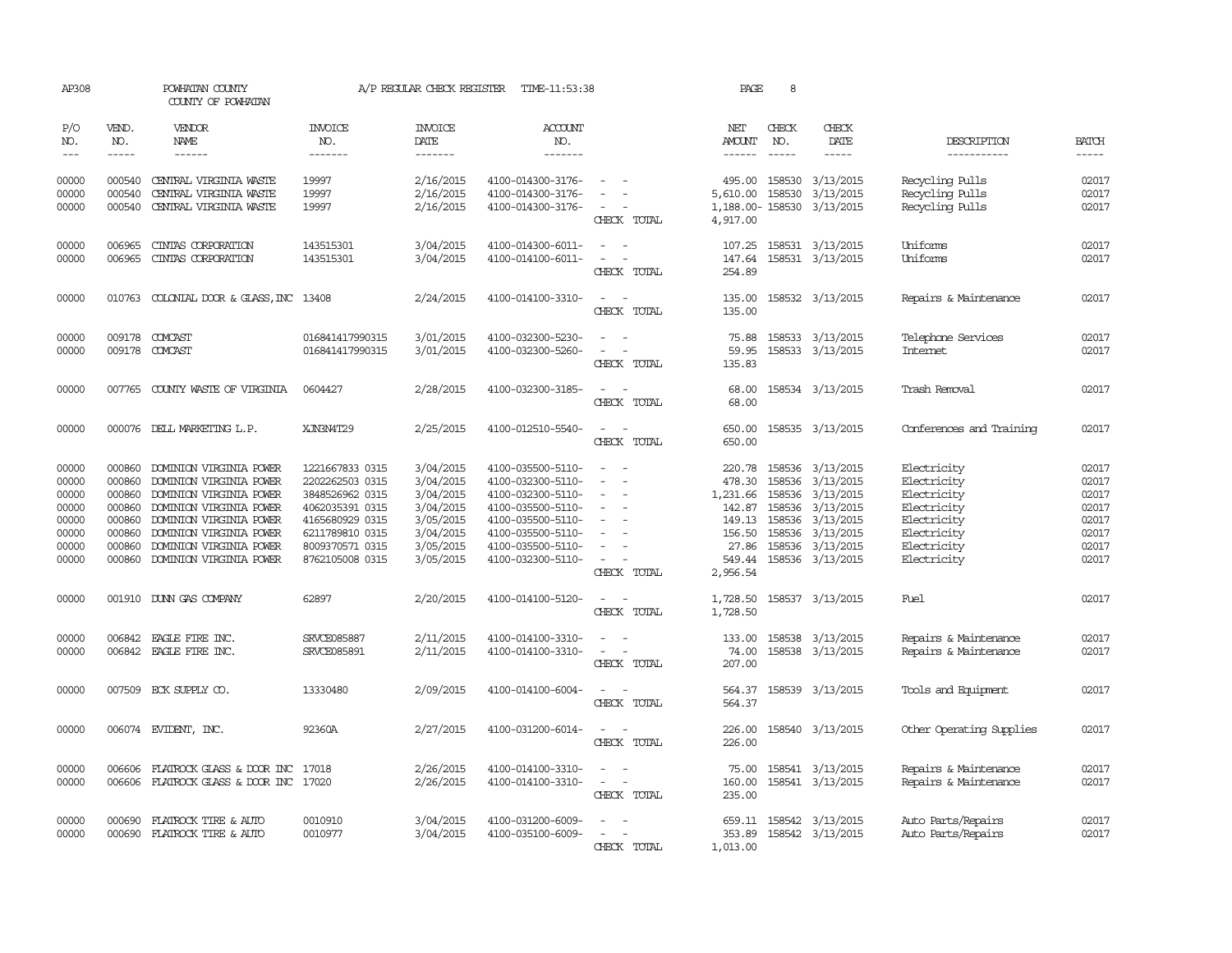| AP308                                                                         |                                                                                                                                                                                                                                                                                                                                                                                                                                                                         | POWHATAN COUNTY<br>COUNTY OF POWHATAN                                                                                                                                                                                                                    |                                                                                                                                                                | A/P REGULAR CHECK REGISTER                                                                                        | TIME-11:53:38                                                                                                                                                                           |                                                               | PAGE                                                                            | 9                                                        |                                                                                                                                        |                                                                                                                                                                                                              |                                                                               |
|-------------------------------------------------------------------------------|-------------------------------------------------------------------------------------------------------------------------------------------------------------------------------------------------------------------------------------------------------------------------------------------------------------------------------------------------------------------------------------------------------------------------------------------------------------------------|----------------------------------------------------------------------------------------------------------------------------------------------------------------------------------------------------------------------------------------------------------|----------------------------------------------------------------------------------------------------------------------------------------------------------------|-------------------------------------------------------------------------------------------------------------------|-----------------------------------------------------------------------------------------------------------------------------------------------------------------------------------------|---------------------------------------------------------------|---------------------------------------------------------------------------------|----------------------------------------------------------|----------------------------------------------------------------------------------------------------------------------------------------|--------------------------------------------------------------------------------------------------------------------------------------------------------------------------------------------------------------|-------------------------------------------------------------------------------|
| P/O<br>NO.<br>$\qquad \qquad -$                                               | VEND.<br>NO.<br>$\begin{tabular}{ccccc} \multicolumn{2}{c }{\multicolumn{2}{c }{\multicolumn{2}{c }{\multicolumn{2}{c}}{\hspace{-2.2cm}}}} \multicolumn{2}{c }{\multicolumn{2}{c }{\hspace{-2.2cm}}\hline} \multicolumn{2}{c }{\hspace{-2.2cm}}\hline \multicolumn{2}{c }{\hspace{-2.2cm}}\hline \multicolumn{2}{c }{\hspace{-2.2cm}}\hline \multicolumn{2}{c }{\hspace{-2.2cm}}\hline \multicolumn{2}{c }{\hspace{-2.2cm}}\hline \multicolumn{2}{c }{\hspace{-2.2cm}}$ | VENDOR<br>NAME                                                                                                                                                                                                                                           | <b>INVOICE</b><br>NO.<br>-------                                                                                                                               | <b>INVOICE</b><br>DATE<br>-------                                                                                 | <b>ACCOUNT</b><br>NO.<br>-------                                                                                                                                                        |                                                               | NET<br>AMOUNT                                                                   | CHECK<br>NO.<br>$\frac{1}{2}$                            | CHECK<br>DATE                                                                                                                          | DESCRIPTION<br>-----------                                                                                                                                                                                   | <b>BATCH</b><br>-----                                                         |
| 00000                                                                         |                                                                                                                                                                                                                                                                                                                                                                                                                                                                         | 009419 GOV DEALS                                                                                                                                                                                                                                         | 42359                                                                                                                                                          | 2/28/2015                                                                                                         | 3100-018990-0006-                                                                                                                                                                       | $\sim$<br>CHECK TOTAL                                         | 9.75<br>9.75                                                                    |                                                          | 158543 3/13/2015                                                                                                                       | Sale of Salvage and Surplus                                                                                                                                                                                  | 02017                                                                         |
| 00000                                                                         |                                                                                                                                                                                                                                                                                                                                                                                                                                                                         | 006013 GRAINGER                                                                                                                                                                                                                                          | 9676463244                                                                                                                                                     | 2/25/2015                                                                                                         | 4100-014100-6005-                                                                                                                                                                       | $\overline{\phantom{a}}$<br>CHECK TOTAL                       | 113.30<br>113.30                                                                |                                                          | 158544 3/13/2015                                                                                                                       | Cleaning Supplies                                                                                                                                                                                            | 02017                                                                         |
| 00000                                                                         |                                                                                                                                                                                                                                                                                                                                                                                                                                                                         | 006763 GREENBERG & ASSOCIATES                                                                                                                                                                                                                            | 2467                                                                                                                                                           | 3/03/2015                                                                                                         | 4100-031200-3110-                                                                                                                                                                       | CHECK TOTAL                                                   | 360.00<br>360.00                                                                |                                                          | 158545 3/13/2015                                                                                                                       | Professional Health Services                                                                                                                                                                                 | 02017                                                                         |
| 00000                                                                         |                                                                                                                                                                                                                                                                                                                                                                                                                                                                         | 001714 INTOXIMETERS, INC.                                                                                                                                                                                                                                | 491753                                                                                                                                                         | 2/27/2015                                                                                                         | 4100-031200-6002-                                                                                                                                                                       | $ -$<br>CHECK TOTAL                                           | 375.00<br>375.00                                                                |                                                          | 158546 3/13/2015                                                                                                                       | Computer Equipment-non-capital                                                                                                                                                                               | 02017                                                                         |
| 00000                                                                         |                                                                                                                                                                                                                                                                                                                                                                                                                                                                         | 010203 JACKSON, KALLI                                                                                                                                                                                                                                    | 03092015                                                                                                                                                       | 3/10/2015                                                                                                         | 4100-011010-5840-                                                                                                                                                                       | CHECK TOTAL                                                   | 82.14                                                                           |                                                          | 82.14 158547 3/13/2015                                                                                                                 | Meeting Expense                                                                                                                                                                                              | 02017                                                                         |
| 00000                                                                         | 007874                                                                                                                                                                                                                                                                                                                                                                                                                                                                  | JONES, LINDA HOLLIN                                                                                                                                                                                                                                      | 03052015                                                                                                                                                       | 3/06/2015                                                                                                         | 4100-012220-5510-                                                                                                                                                                       | $\sim$<br>$\sim$<br>CHECK TOTAL                               | 38.74<br>38.74                                                                  |                                                          | 158548 3/13/2015                                                                                                                       | Travel-mileage                                                                                                                                                                                               | 02017                                                                         |
| 00000                                                                         |                                                                                                                                                                                                                                                                                                                                                                                                                                                                         | 000157 KORMAN SIGNS, INC.                                                                                                                                                                                                                                | 278509                                                                                                                                                         | 2/27/2015                                                                                                         | 4100-081100-6021-                                                                                                                                                                       | CHECK TOTAL                                                   | 374.65<br>374.65                                                                |                                                          | 158549 3/13/2015                                                                                                                       | Street Signs                                                                                                                                                                                                 | 02017                                                                         |
| 00000                                                                         |                                                                                                                                                                                                                                                                                                                                                                                                                                                                         | 007981 LANGUAGE LINE SERVICES                                                                                                                                                                                                                            | 3559362                                                                                                                                                        | 2/28/2015                                                                                                         | 4100-031710-5230-                                                                                                                                                                       | $\sim$<br>CHECK TOTAL                                         | 14.40<br>14.40                                                                  |                                                          | 158550 3/13/2015                                                                                                                       | Telephone Services                                                                                                                                                                                           | 02017                                                                         |
| 00000                                                                         |                                                                                                                                                                                                                                                                                                                                                                                                                                                                         | 000166 LUCK STONE CORP.                                                                                                                                                                                                                                  | 100303307                                                                                                                                                      | 2/15/2015                                                                                                         | 4100-014500-3190-                                                                                                                                                                       | CHECK TOTAL                                                   | 806.68<br>806.68                                                                |                                                          | 158551 3/13/2015                                                                                                                       | Grounds Maintenance                                                                                                                                                                                          | 02017                                                                         |
| 00000                                                                         |                                                                                                                                                                                                                                                                                                                                                                                                                                                                         | 009552 MANSFIELD OIL COMPANY                                                                                                                                                                                                                             | 103754                                                                                                                                                         | 3/05/2015                                                                                                         | 4100-032200-5120-                                                                                                                                                                       | $\sim$<br>CHECK TOTAL                                         | 306.24<br>306.24                                                                |                                                          | 158552 3/13/2015                                                                                                                       | Apparatus Fuel                                                                                                                                                                                               | 02017                                                                         |
| 00000                                                                         |                                                                                                                                                                                                                                                                                                                                                                                                                                                                         | 010765 MATTHEW BENDER & CO, INC.                                                                                                                                                                                                                         | 9780327149972                                                                                                                                                  | 1/19/2015                                                                                                         | 4100-011010-3002-                                                                                                                                                                       | CHECK TOTAL                                                   | 104.54                                                                          |                                                          | 104.54 158553 3/13/2015                                                                                                                | County Code                                                                                                                                                                                                  | 02017                                                                         |
| 00000<br>00000                                                                | 006146                                                                                                                                                                                                                                                                                                                                                                                                                                                                  | MOCLELLAN, WENDY SUSAN<br>006146 MCCLELLAN, WENDY SUSAN                                                                                                                                                                                                  | 03032015<br>03032015                                                                                                                                           | 3/03/2015<br>3/03/2015                                                                                            | 4100-031710-5510-<br>4100-031710-5510-                                                                                                                                                  | $\overline{\phantom{a}}$<br>CHECK TOTAL                       | 52.43<br>22.59<br>75.02                                                         |                                                          | 158554 3/13/2015<br>158554 3/13/2015                                                                                                   | Travel/Mileage/Parking/Tolls<br>Travel/Mileage/Parking/Tolls                                                                                                                                                 | 02017<br>02017                                                                |
| 00000<br>00000                                                                |                                                                                                                                                                                                                                                                                                                                                                                                                                                                         | 007412 OFFICE MAX - A BOISE CO.<br>007412 OFFICE MAX - A BOISE CO.                                                                                                                                                                                       | 916963<br>917164                                                                                                                                               | 2/25/2015<br>2/25/2015                                                                                            | 4100-012100-6001-<br>4100-012100-6001-                                                                                                                                                  | $\sim$<br>$\equiv$<br>$\overline{\phantom{a}}$<br>CHECK TOTAL | 16.32<br>227.88                                                                 |                                                          | 211.56 158555 3/13/2015<br>158555 3/13/2015                                                                                            | Office Supplies<br>Office Supplies                                                                                                                                                                           | 02017<br>02017                                                                |
| 00000<br>00000<br>00000<br>00000<br>00000<br>00000<br>00000<br>00000<br>00000 | 008079<br>008079<br>008079<br>008079<br>008079<br>008079<br>008079<br>008079<br>008079                                                                                                                                                                                                                                                                                                                                                                                  | PAETEC/CAVALIER BUSINESS<br>PAETEC/CAVALIER BUSINESS<br>PAETEC/CAVALIER BUSINESS<br>PAETEC/CAVALIER BUSINESS<br>PAETEC/CAVALIER BUSINESS<br>PAETEC/CAVALIER BUSINESS<br>PAETEC/CAVALIER BUSINESS<br>PAETEC/CAVALIER BUSINESS<br>PAETEC/CAVALIER BUSINESS | 3802785 022215<br>3802785 022215<br>3802785 022215<br>3802785 022215<br>3802785 022215<br>3802785 022215<br>3802785 022215<br>3802785 022215<br>3802785 022215 | 2/22/2015<br>2/22/2015<br>2/22/2015<br>2/22/2015<br>2/22/2015<br>2/22/2015<br>2/22/2015<br>2/22/2015<br>2/22/2015 | 100-000100-0006-<br>100-000100-0006-<br>4100-011010-5230-<br>4100-034100-5230-<br>4100-021600-5230-<br>4100-012310-5230-<br>4100-022100-5230-<br>4100-012100-5230-<br>4100-012210-5230- | $\overline{\phantom{a}}$<br>$\equiv$<br>$\equiv$              | 97.49<br>128.27<br>30.78<br>66.70<br>102.62<br>87.22<br>35.92<br>46.18<br>30.78 | 158556<br>158556<br>158556<br>158556<br>158556<br>158556 | 158556 3/13/2015<br>158556 3/13/2015<br>3/13/2015<br>3/13/2015<br>3/13/2015<br>3/13/2015<br>3/13/2015<br>3/13/2015<br>158556 3/13/2015 | Due from Other Agencies<br>Due from Other Agencies<br>Telephone Services<br>Telephone Services<br>Telephone Services<br>Telephone Services<br>Telephone Services<br>Telephone Services<br>Telephone Services | 02017<br>02017<br>02017<br>02017<br>02017<br>02017<br>02017<br>02017<br>02017 |
| 00000                                                                         | 008079                                                                                                                                                                                                                                                                                                                                                                                                                                                                  | PAETEC/CAVALIER BUSINESS                                                                                                                                                                                                                                 | 3802785 022215                                                                                                                                                 | 2/22/2015                                                                                                         | 4100-012100-5230-                                                                                                                                                                       | $\sim$                                                        |                                                                                 |                                                          | 15.39 158556 3/13/2015                                                                                                                 | Telephone Services                                                                                                                                                                                           | 02017                                                                         |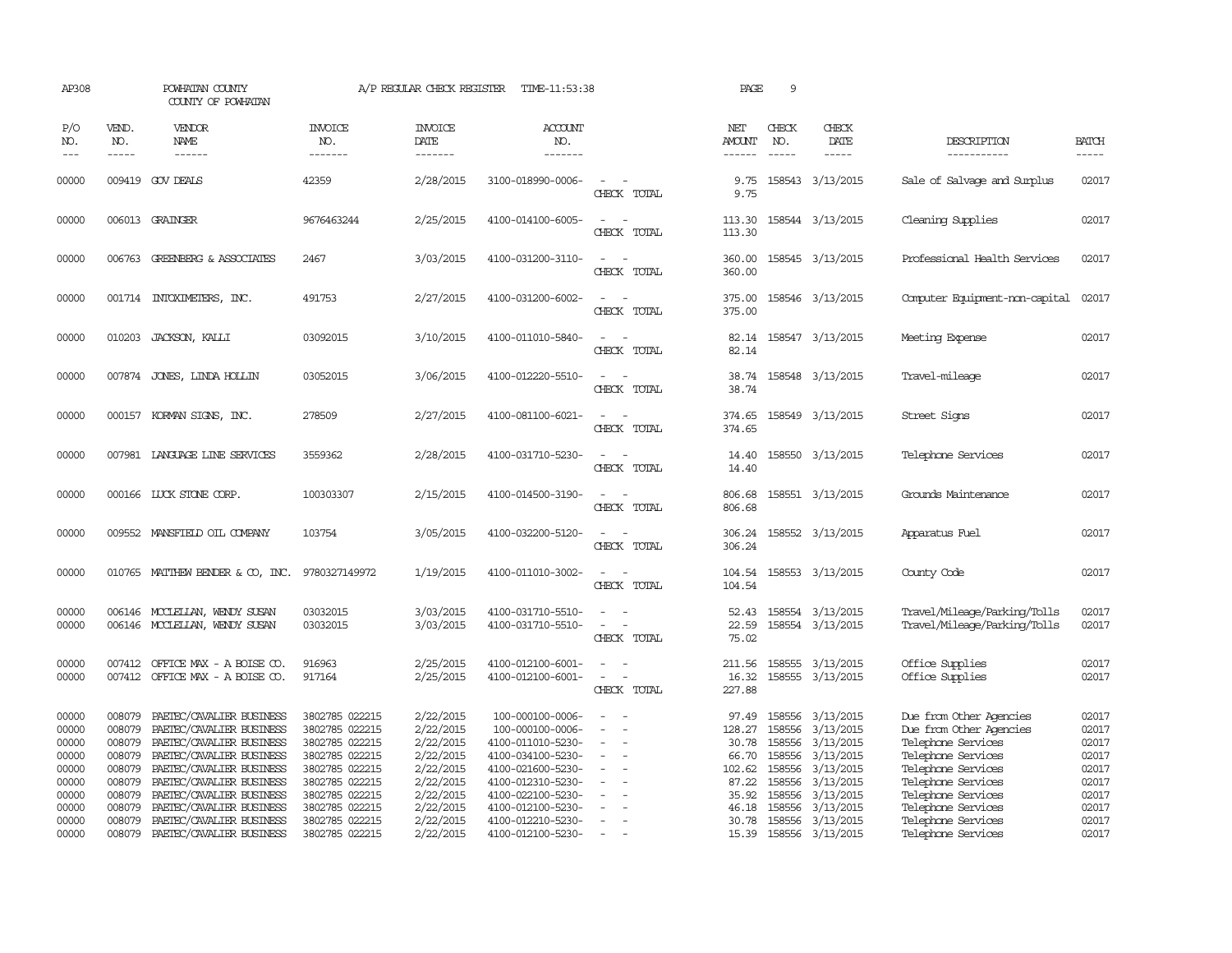| AP308         |              | POWHATAN COUNTY<br>COUNTY OF POWHATAN |                       | A/P REGULAR CHECK REGISTER | TIME-11:53:38         |                                    | PAGE          | 10           |                  |                                |              |
|---------------|--------------|---------------------------------------|-----------------------|----------------------------|-----------------------|------------------------------------|---------------|--------------|------------------|--------------------------------|--------------|
| P/O<br>NO.    | VEND.<br>NO. | <b>VENDOR</b><br>NAME                 | <b>INVOICE</b><br>NO. | <b>INVOICE</b><br>DATE     | <b>ACCOUNT</b><br>NO. |                                    | NET<br>AMOUNT | CHECK<br>NO. | CHECK<br>DATE    | DESCRIPTION                    | <b>BATCH</b> |
| $\frac{1}{2}$ | $- - - - -$  | ------                                | -------               | -------                    | -------               |                                    | $- - - - - -$ | $- - - - -$  | -----            | -----------                    | -----        |
| 00000         | 008079       | PAETEC/CAVALIER BUSINESS              | 3802785 022215        | 2/22/2015                  | 4100-035500-5230-     |                                    | 25.65         | 158556       | 3/13/2015        | Telephone Services             | 02017        |
|               | 008079       |                                       |                       |                            |                       |                                    |               | 158556       |                  |                                | 02017        |
| 00000         |              | PAETEC/CAVALIER BUSINESS              | 3802785 022215        | 2/22/2015                  | 4100-083500-5230-     |                                    | 25.65         |              | 3/13/2015        | Telephone Services             |              |
| 00000         | 008079       | PAETEC/CAVALIER BUSINESS              | 3802785 022215        | 2/22/2015                  | 4100-014100-5230-     | $\sim$                             | 82.09         | 158556       | 3/13/2015        | Telephone Services             | 02017        |
| 00000         | 008079       | PAETEC/CAVALIER BUSINESS              | 3802785 022215        | 2/22/2015                  | 4100-012200-5230-     |                                    | 92.35         | 158556       | 3/13/2015        | Telephone Services             | 02017        |
| 00000         | 008079       | PAETEC/CAVALIER BUSINESS              | 3802785 022215        | 2/22/2015                  | 4100-032200-5230-     |                                    | 46.18         | 158556       | 3/13/2015        | Telephone Services             | 02017        |
| 00000         | 008079       | PAETEC/CAVALIER BUSINESS              | 3802785 022215        | 2/22/2015                  | 4100-021200-5230-     |                                    | 30.78         | 158556       | 3/13/2015        | Telephone Services             | 02017        |
| 00000         | 008079       | PAETEC/CAVALIER BUSINESS              | 3802785 022215        | 2/22/2015                  | 4100-012510-5230-     |                                    | 10.28         | 158556       | 3/13/2015        | Telephone Services             | 02017        |
| 00000         | 008079       | PAETEC/CAVALIER BUSINESS              | 3802785 022215        | 2/22/2015                  | 4100-033300-5230-     |                                    | 20.52         | 158556       | 3/13/2015        | Telephone Services             | 02017        |
| 00000         | 008079       | PAETEC/CAVALIER BUSINESS              | 3802785 022215        | 2/22/2015                  | 4100-073100-5230-     | $\overline{a}$                     | 51.31         | 158556       | 3/13/2015        | Telephone Services             | 02017        |
| 00000         | 008079       | PAETEC/CAVALIER BUSINESS              | 3802785 022215        | 2/22/2015                  | 4100-071110-5230-     |                                    | 35.92         | 158556       | 3/13/2015        | Telephone Services             | 02017        |
| 00000         | 008079       | PAETEC/CAVALIER BUSINESS              | 3802785 022215        | 2/22/2015                  | 4100-081100-5230-     |                                    | 61.57         | 158556       | 3/13/2015        | Telephone Services             | 02017        |
| 00000         | 008079       | PAETEC/CAVALIER BUSINESS              | 3802785 022215        | 2/22/2015                  | 4100-013200-5230-     |                                    | 15.39         | 158556       | 3/13/2015        | Telephone Services             | 02017        |
| 00000         | 008079       | PAETEC/CAVALIER BUSINESS              | 3802785 022215        | 2/22/2015                  | 4100-031200-5230-     | $\sim$                             | 369.42        | 158556       | 3/13/2015        | Telephone Services             | 02017        |
| 00000         | 008079       | PAETEC/CAVALIER BUSINESS              | 3802785 022215        | 2/22/2015                  | 4100-012410-5230-     |                                    | 51.31         | 158556       | 3/13/2015        | Telephone Services             | 02017        |
|               |              |                                       |                       |                            |                       | CHECK TOTAL                        | 1,559.77      |              |                  |                                |              |
| 00000         | 006830       | PLEASANTS HARDWARE                    | 254597/7              | 2/27/2015                  | 4100-014100-3310-     |                                    | 3.75          | 158557       | 3/13/2015        | Repairs & Maintenance          | 02017        |
|               |              |                                       |                       |                            |                       | CHECK TOTAL                        | 3.75          |              |                  |                                |              |
| 00000         | 001250       | POWHATAN AUTO & TRACTOR               | 338605                | 2/16/2015                  | 4100-035500-6009-     |                                    | 9.03          | 158558       | 3/13/2015        | Auto Parts/Repairs             | 02017        |
| 00000         | 001250       | POWHATAN AUTO & TRACTOR               | 338610                | 2/16/2015                  | 4100-031200-6009-     |                                    | 13.98         | 158558       | 3/13/2015        | Auto Parts/Repairs             | 02017        |
| 00000         | 001250       | POWHATAN AUTO & TRACTOR               | 339311                | 2/23/2015                  | 4100-014500-3319-     | $\sim$<br>$\overline{\phantom{a}}$ | 11.49         | 158558       | 3/13/2015        | Equipment Repairs and Maintena | 02017        |
| 00000         | 001250       | POWHATAN AUTO & TRACTOR               | 3395637               | 2/25/2015                  | 4100-014500-6009-     |                                    | 15.98         | 158558       | 3/13/2015        | Auto Parts & Repairs           | 02017        |
| 00000         | 001250       | POWHATAN AUTO & TRACTOR               | 3395637               | 2/25/2015                  | 4100-014500-6008-     |                                    | 3.98          | 158558       | 3/13/2015        | Gas/Grease/Oil                 | 02017        |
| 00000         | 001250       | POWHATAN AUTO & TRACTOR               | 339983                | 3/02/2015                  | 4100-014500-6004-     |                                    | 18.99         | 158558       | 3/13/2015        | Tools and Equipment            | 02017        |
| 00000         | 001250       | POWHATAN AUTO & TRACTOR               | 339983                | 3/02/2015                  | 4100-014500-6008-     |                                    | 7.98          | 158558       | 3/13/2015        | Gas/Grease/Oil                 | 02017        |
| 00000         | 001250       | POWHATAN AUTO & TRACTOR               | 340258                | 3/04/2015                  | 4100-031200-6009-     |                                    | 43.97         | 158558       | 3/13/2015        | Auto Parts/Repairs             | 02017        |
| 00000         | 001250       | POWHATAN AUTO & TRACTOR               | 340612                | 3/06/2015                  | 4100-031200-6009-     | $\equiv$                           | 20.98         |              | 158558 3/13/2015 | Auto Parts/Repairs             | 02017        |
|               |              |                                       |                       |                            |                       | CHECK TOTAL                        | 146.38        |              |                  |                                |              |
| 00000         |              | 006914 POWHATAN AUTO REPAIR           | 663                   | 3/02/2015                  | 4100-014500-6009-     | $\sim$                             | 16.00         |              | 158559 3/13/2015 | Auto Parts & Repairs           | 02017        |
|               |              |                                       |                       |                            |                       | CHECK TOTAL                        | 16.00         |              |                  |                                |              |
|               |              |                                       |                       |                            |                       |                                    |               |              |                  |                                |              |
| 00000         |              | 007756 PRICE DIGESTS                  | 217714-M 0315         | 3/01/2015                  | 4100-012310-6001-     |                                    | 79.95         |              | 158560 3/13/2015 | Office Supplies                | 02017        |
|               |              |                                       |                       |                            |                       | CHECK TOTAL                        | 79.95         |              |                  |                                |              |
| 00000         |              | 006474 PROGRESSIVE AUIO WORKS         | 0027170               | 3/03/2015                  | 4100-031200-6009-     |                                    | 1,557.40      |              | 158561 3/13/2015 | Auto Parts/Repairs             | 02017        |
|               |              |                                       |                       |                            |                       | CHECK TOTAL                        | 1,557.40      |              |                  |                                |              |
| 00000         | 009518       | <b>QUARLES PETROLEUM, INC.</b>        | CT-0593569            | 2/28/2015                  | 4100-031200-6008-     |                                    | 1,712.87      |              | 158562 3/13/2015 | Gas/Grease/Oil                 | 02017        |
|               |              |                                       |                       |                            |                       | CHECK TOTAL                        | 1,712.87      |              |                  |                                |              |
|               |              |                                       |                       |                            |                       |                                    |               |              |                  |                                |              |
| 00000         | 000780       | <b>OUILL CORPORATION</b>              | 1714074               | 2/23/2015                  | 4100-031200-6001-     |                                    | 110.33        | 158563       | 3/13/2015        | Office Supplies                | 02017        |
| 00000         | 000780       | <b>QUILL CORPORATION</b>              | 1825666               | 2/25/2015                  | 4100-012200-6001-     |                                    | 10.10         | 158563       | 3/13/2015        | Office Supplies                | 02017        |
| 00000         | 000780       | <b>QUILL CORPORATION</b>              | 1825666               | 2/25/2015                  | 4100-012220-6001-     |                                    | 71.09         | 158563       | 3/13/2015        | Supplies                       | 02017        |
| 00000         | 000780       | <b>CUILL CORPORATION</b>              | 1960020               | 3/03/2015                  | 4100-012310-6001-     |                                    | 21.98         | 158563       | 3/13/2015        | Office Supplies                | 02017        |
| 00000         | 000780       | <b>QUILL CORPORATION</b>              | 1964035               | 3/03/2015                  | 4100-012410-6001-     |                                    | 10.09         | 158563       | 3/13/2015        | Office Supplies                | 02017        |
| 00000         | 000780       | <b>CUILL CORPORATION</b>              | 1993134               | 3/03/2015                  | 4100-012410-6001-     |                                    | 203.52        | 158563       | 3/13/2015        | Office Supplies                | 02017        |
| 00000         | 000780       | <b>CUILL CORPORATION</b>              | 1993352               | 3/03/2015                  | 4100-012310-6001-     |                                    | 95.99         | 158563       | 3/13/2015        | Office Supplies                | 02017        |
|               |              |                                       |                       |                            |                       | CHECK TOTAL                        | 523.10        |              |                  |                                |              |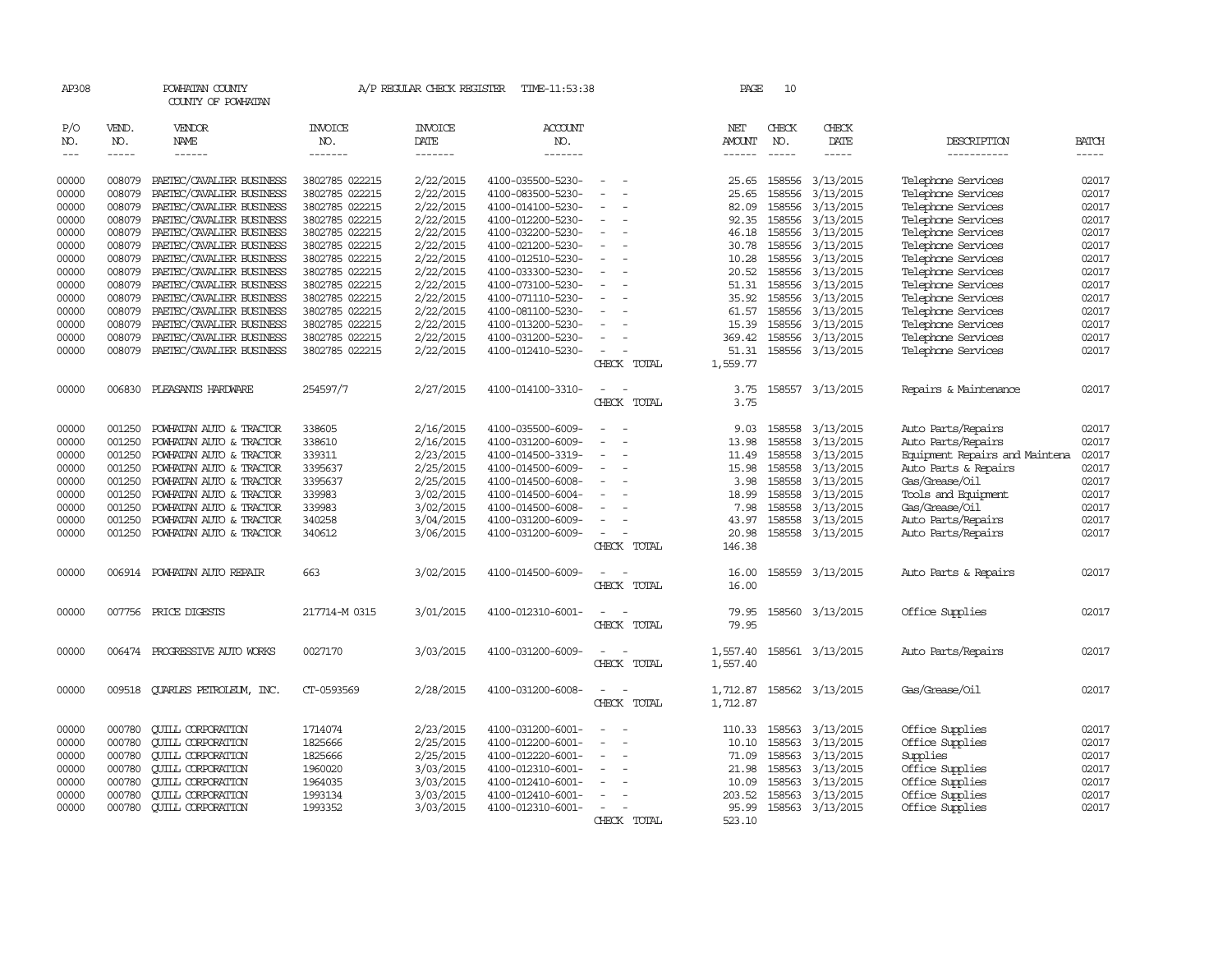| AP308                             |                                                                                                                                                                                                                                                                                                                                                                                                                                                                         | POWHATAN COUNTY<br>COUNTY OF POWHATAN    |                                  | A/P REGULAR CHECK REGISTER        | TIME-11:53:38                    |                                                                     | PAGE             | -11          |                        |                                |                             |
|-----------------------------------|-------------------------------------------------------------------------------------------------------------------------------------------------------------------------------------------------------------------------------------------------------------------------------------------------------------------------------------------------------------------------------------------------------------------------------------------------------------------------|------------------------------------------|----------------------------------|-----------------------------------|----------------------------------|---------------------------------------------------------------------|------------------|--------------|------------------------|--------------------------------|-----------------------------|
| P/O<br>NO.<br>$\qquad \qquad - -$ | VEND.<br>NO.<br>$\begin{tabular}{ccccc} \multicolumn{2}{c }{\multicolumn{2}{c }{\multicolumn{2}{c }{\multicolumn{2}{c}}{\hspace{-2.2cm}}}} \multicolumn{2}{c }{\multicolumn{2}{c }{\hspace{-2.2cm}}\hline} \multicolumn{2}{c }{\hspace{-2.2cm}}\hline \multicolumn{2}{c }{\hspace{-2.2cm}}\hline \multicolumn{2}{c }{\hspace{-2.2cm}}\hline \multicolumn{2}{c }{\hspace{-2.2cm}}\hline \multicolumn{2}{c }{\hspace{-2.2cm}}\hline \multicolumn{2}{c }{\hspace{-2.2cm}}$ | VENDOR<br>NAME<br>------                 | <b>INVOICE</b><br>NO.<br>------- | <b>INVOICE</b><br>DATE<br>------- | <b>ACCOUNT</b><br>NO.<br>------- |                                                                     | NET<br>AMOUNT    | CHECK<br>NO. | CHECK<br>DATE          | DESCRIPTION<br>-----------     | <b>BATCH</b><br>$- - - - -$ |
| 00000                             |                                                                                                                                                                                                                                                                                                                                                                                                                                                                         | 000620 R. C. GOODWYN & SONS, INC         | 0659205                          | 2/09/2015                         | 4100-014100-3310-                |                                                                     | 8.61             | 158564       | 3/13/2015              | Repairs & Maintenance          | 02018                       |
| 00000                             | 000620                                                                                                                                                                                                                                                                                                                                                                                                                                                                  | R. C. GOODWYN & SONS, INC                | 0659243                          | 2/10/2015                         | 4100-014100-3310-                |                                                                     | 15.57            | 158564       | 3/13/2015              | Repairs & Maintenance          | 02018                       |
| 00000                             |                                                                                                                                                                                                                                                                                                                                                                                                                                                                         | 000620 R.C. GOODWYN & SONS, INC          | 0659301                          | 2/10/2015                         | 4100-014100-3310-                | $\sim$                                                              | 70.78            | 158564       | 3/13/2015              | Repairs & Maintenance          | 02018                       |
| 00000                             | 000620                                                                                                                                                                                                                                                                                                                                                                                                                                                                  | R. C. GOODWYN & SONS, INC                | 0659484                          | 2/10/2015                         | 4100-014100-3310-                | $\overline{\phantom{a}}$                                            | 21.68            | 158564       | 3/13/2015              | Repairs & Maintenance          | 02018                       |
| 00000                             |                                                                                                                                                                                                                                                                                                                                                                                                                                                                         | 000620 R.C. GOODWYN & SONS, INC          | 0659579                          | 2/12/2015                         | 4100-014500-6009-                |                                                                     | 12.35            | 158564       | 3/13/2015              | Auto Parts & Repairs           | 02018                       |
| 00000                             | 000620                                                                                                                                                                                                                                                                                                                                                                                                                                                                  | R. C. GOODWYN & SONS, INC                | 0659606                          | 2/12/2015                         | 4100-014100-3310-                |                                                                     | 9.99             |              | 158564 3/13/2015       | Repairs & Maintenance          | 02018                       |
| 00000                             | 000620                                                                                                                                                                                                                                                                                                                                                                                                                                                                  | R. C. GOODWYN & SONS, INC                | 0659736                          | 2/13/2015                         | 4100-014100-3310-                |                                                                     | 6.99             | 158564       | 3/13/2015              | Repairs & Maintenance          | 02018                       |
| 00000                             | 000620                                                                                                                                                                                                                                                                                                                                                                                                                                                                  | R. C. GOODWYN & SONS, INC                | 0659961                          | 2/16/2015                         | 4100-014500-3319-                |                                                                     | 23.99            | 158564       | 3/13/2015              | Equipment Repairs and Maintena | 02018                       |
| 00000                             | 000620                                                                                                                                                                                                                                                                                                                                                                                                                                                                  | R. C. GOODWYN & SONS, INC                | 0660035                          | 2/18/2015                         | 4100-014100-3310-                |                                                                     | 130.74           | 158564       | 3/13/2015              | Repairs & Maintenance          | 02018                       |
| 00000                             |                                                                                                                                                                                                                                                                                                                                                                                                                                                                         | 000620 R. C. GOODWYN & SONS, INC 0660142 |                                  | 2/19/2015                         | 4100-014100-3310-                | $\overline{\phantom{a}}$                                            | 20.49            |              | 158564 3/13/2015       | Repairs & Maintenance          | 02018                       |
|                                   |                                                                                                                                                                                                                                                                                                                                                                                                                                                                         |                                          |                                  |                                   |                                  | CHECK TOTAL                                                         | 321.19           |              |                        |                                |                             |
| 00000                             |                                                                                                                                                                                                                                                                                                                                                                                                                                                                         | 000620 R.C. GOODWYN & SONS, INC          | 0660206                          | 2/20/2015                         | 4100-014100-3310-                |                                                                     | 5.99             | 158565       | 3/13/2015              | Repairs & Maintenance          | 02018                       |
| 00000                             | 000620                                                                                                                                                                                                                                                                                                                                                                                                                                                                  | R. C. GOODWYN & SONS, INC                | 0660313                          | 2/20/2015                         | 4100-014100-3310-                | $\sim$<br>$\overline{\phantom{a}}$                                  | 18.99            | 158565       | 3/13/2015              | Repairs & Maintenance          | 02018                       |
| 00000                             | 000620                                                                                                                                                                                                                                                                                                                                                                                                                                                                  | R. C. GOODWYN & SONS, INC                | 0660583                          | 2/24/2015                         | 4100-014100-3310-                |                                                                     | 48.05            | 158565       | 3/13/2015              | Repairs & Maintenance          | 02018                       |
| 00000                             |                                                                                                                                                                                                                                                                                                                                                                                                                                                                         | 000620 R. C. GOODWYN & SONS, INC 0660894 |                                  | 2/27/2015                         | 4100-014100-3310-                | $\overline{\phantom{a}}$                                            |                  |              | 28.14 158565 3/13/2015 | Repairs & Maintenance          | 02018                       |
|                                   |                                                                                                                                                                                                                                                                                                                                                                                                                                                                         |                                          |                                  |                                   |                                  | CHECK TOTAL                                                         | 101.17           |              |                        |                                |                             |
| 00000                             |                                                                                                                                                                                                                                                                                                                                                                                                                                                                         | 009047 RED WING SHOES                    | 484120901                        | 2/27/2015                         | 4100-031200-6011-                | $\overline{\phantom{a}}$<br>$\overline{\phantom{a}}$<br>CHECK TOTAL | 387.04<br>387.04 |              | 158566 3/13/2015       | Uniforms                       | 02018                       |
| 00000                             | 006579                                                                                                                                                                                                                                                                                                                                                                                                                                                                  | RICHMOND ALARM COMPANY                   | 51754                            | 3/01/2015                         | 4100-014100-3320-                | CHECK TOTAL                                                         | 344.00<br>344.00 |              | 158567 3/13/2015       | Maintenance & Service Contract | 02018                       |
| 00000                             | 007325                                                                                                                                                                                                                                                                                                                                                                                                                                                                  | RICHMOND OXYGEN CO.                      | 189716                           | 2/04/2015                         | 4100-032300-6013-                |                                                                     | 79.00            | 158568       | 3/13/2015              | Medical Supplies               | 02018                       |
| 00000                             | 007325                                                                                                                                                                                                                                                                                                                                                                                                                                                                  | RICHMOND OXYGEN CO.                      | 190269                           | 2/18/2015                         | 4100-032300-6013-                |                                                                     | 39.00            | 158568       | 3/13/2015              | Medical Supplies               | 02018                       |
| 00000                             | 007325                                                                                                                                                                                                                                                                                                                                                                                                                                                                  | RICHMOND OXYGEN CO.                      | 190270                           | 2/18/2015                         | 4100-032300-6013-                |                                                                     | 88.00            | 158568       | 3/13/2015              | Medical Supplies               | 02018                       |
| 00000                             |                                                                                                                                                                                                                                                                                                                                                                                                                                                                         | 007325 RICHMOND OXYGEN CO.               | 191686                           | 2/28/2015                         | 4100-032300-6013-                |                                                                     | 275.50           |              | 158568 3/13/2015       | Medical Supplies               | 02018                       |
|                                   |                                                                                                                                                                                                                                                                                                                                                                                                                                                                         |                                          |                                  |                                   |                                  | CHECK TOTAL                                                         | 481.50           |              |                        |                                |                             |
| 00000                             | 007380                                                                                                                                                                                                                                                                                                                                                                                                                                                                  | RICHMOND SECURITY INC.                   | 0000116008                       | 2/23/2015                         | 4100-014100-3310-                | $\overline{\phantom{a}}$<br>CHECK TOTAL                             | 56.10<br>56.10   |              | 158569 3/13/2015       | Repairs & Maintenance          | 02018                       |
| 00000                             |                                                                                                                                                                                                                                                                                                                                                                                                                                                                         | 007942 RICHMOND SUBURBAN                 | I0000113716                      | 2/01/2015                         | 4100-012100-3600-                |                                                                     | 136.50           | 158570       | 3/13/2015              | Advertising                    | 02018                       |
| 00000                             | 007942                                                                                                                                                                                                                                                                                                                                                                                                                                                                  | RICHMOND SUBURBAN                        | I0000120942                      | 2/01/2015                         | 4100-012100-3600-                |                                                                     | 292.50           | 158570       | 3/13/2015              | Advertising                    | 02018                       |
| 00000                             | 007942                                                                                                                                                                                                                                                                                                                                                                                                                                                                  | RICHMOND SUBURBAN                        | I00001309690211                  | 2/11/2015                         | 4100-012200-3600-                | $\sim$                                                              | 97.50            | 158570       | 3/13/2015              | Advertising                    | 02018                       |
| 00000                             |                                                                                                                                                                                                                                                                                                                                                                                                                                                                         | 007942 RICHMOND SUBURBAN                 | I0000133486                      | 2/18/2015                         | 4100-081100-3600-                | $\sim$                                                              | 234.00           | 158570       | 3/13/2015              | Advertising                    | 02018                       |
|                                   |                                                                                                                                                                                                                                                                                                                                                                                                                                                                         |                                          |                                  |                                   |                                  | CHECK TOTAL                                                         | 760.50           |              |                        |                                |                             |
| 00000                             | 001320                                                                                                                                                                                                                                                                                                                                                                                                                                                                  | SOUTHERN POLICE                          | 178729                           | 3/02/2015                         | 4100-031200-6011-                | $\sim$<br>$\overline{\phantom{a}}$                                  | 162.52           |              | 158572 3/13/2015       | Uniforms                       | 02018                       |
| 00000                             | 001320                                                                                                                                                                                                                                                                                                                                                                                                                                                                  | SOUTHERN POLICE                          | 178821                           | 3/03/2015                         | 4100-031200-6011-                |                                                                     | 685.00           |              | 158572 3/13/2015       | Uniforms                       | 02018                       |
|                                   |                                                                                                                                                                                                                                                                                                                                                                                                                                                                         |                                          |                                  |                                   |                                  | CHECK TOTAL                                                         | 847.52           |              |                        |                                |                             |
| 00000                             |                                                                                                                                                                                                                                                                                                                                                                                                                                                                         | 006594 SOUTHSIDE ELECTRIC COOP           | 63504004 021615                  | 2/16/2015                         | 4100-035100-5110-                | $\overline{\phantom{a}}$<br>$\sim$                                  | 922.95           |              | 158573 3/13/2015       | Electricity                    | 02018                       |
|                                   |                                                                                                                                                                                                                                                                                                                                                                                                                                                                         |                                          |                                  |                                   |                                  | CHECK TOTAL                                                         | 922.95           |              |                        |                                |                             |
| 00000                             | 007937 SPRINT                                                                                                                                                                                                                                                                                                                                                                                                                                                           |                                          | 678582480 0315                   | 3/01/2015                         | 4100-031200-5240-                |                                                                     | 35.48            |              | 158574 3/13/2015       | Long Distance                  | 02018                       |
|                                   |                                                                                                                                                                                                                                                                                                                                                                                                                                                                         |                                          |                                  |                                   |                                  | CHECK TOTAL                                                         | 35.48            |              |                        |                                |                             |
| 00000                             |                                                                                                                                                                                                                                                                                                                                                                                                                                                                         | 000410 THOMAS, PETE                      | 22803 02282015                   | 2/28/2015                         | 4100-014100-3180-                | $\overline{\phantom{a}}$                                            | 772.00           |              | 158575 3/13/2015       | Cleaning Service               | 02018                       |
|                                   |                                                                                                                                                                                                                                                                                                                                                                                                                                                                         |                                          |                                  |                                   |                                  | CHECK TOTAL                                                         | 772.00           |              |                        |                                |                             |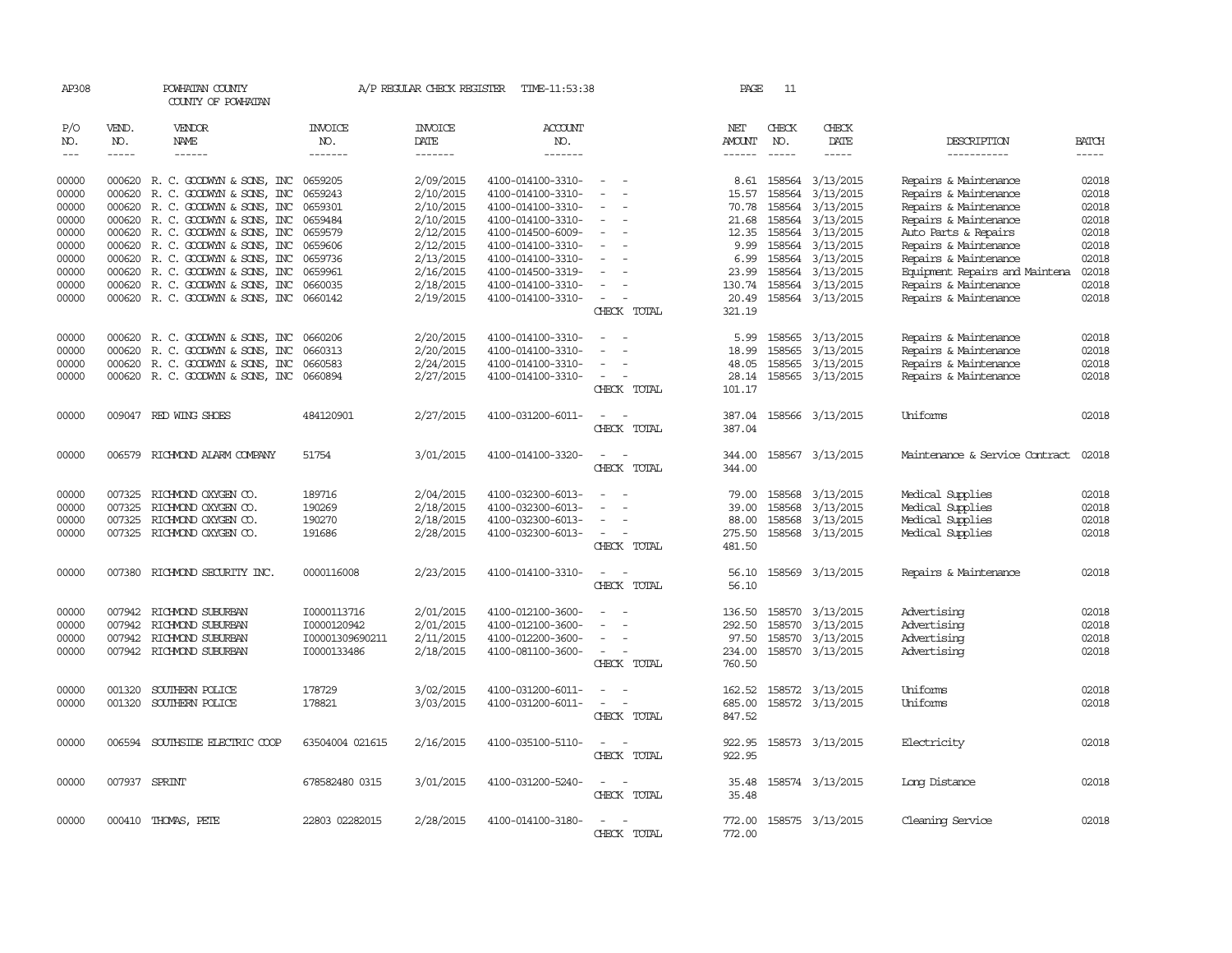| AP308                                                                                                                                                          |                                                                                                                                                                                  | POWHATAN COUNTY<br>COUNTY OF POWHATAN                                                                                                                                                              |                                                                                                                                                                                                                                                                                                                                                    | A/P REGULAR CHECK REGISTER                                                                                                                                                                                                             | TIME-11:53:38                                                                                                                                                                                                                                                                                                                                                                        |                                                               | PAGE                                                                                                                                                                                   | 12                                                                                                                                                 |                                                                                                                                                                                                                                                      |                                                                                                                                                                                                                                                                                                                                                                                                              |                                                                                                                                                                |
|----------------------------------------------------------------------------------------------------------------------------------------------------------------|----------------------------------------------------------------------------------------------------------------------------------------------------------------------------------|----------------------------------------------------------------------------------------------------------------------------------------------------------------------------------------------------|----------------------------------------------------------------------------------------------------------------------------------------------------------------------------------------------------------------------------------------------------------------------------------------------------------------------------------------------------|----------------------------------------------------------------------------------------------------------------------------------------------------------------------------------------------------------------------------------------|--------------------------------------------------------------------------------------------------------------------------------------------------------------------------------------------------------------------------------------------------------------------------------------------------------------------------------------------------------------------------------------|---------------------------------------------------------------|----------------------------------------------------------------------------------------------------------------------------------------------------------------------------------------|----------------------------------------------------------------------------------------------------------------------------------------------------|------------------------------------------------------------------------------------------------------------------------------------------------------------------------------------------------------------------------------------------------------|--------------------------------------------------------------------------------------------------------------------------------------------------------------------------------------------------------------------------------------------------------------------------------------------------------------------------------------------------------------------------------------------------------------|----------------------------------------------------------------------------------------------------------------------------------------------------------------|
| P/O<br>NO.<br>$\qquad \qquad - -$                                                                                                                              | VEND.<br>NO.<br>-----                                                                                                                                                            | VENDOR<br>NAME<br>------                                                                                                                                                                           | <b>INVOICE</b><br>NO.<br>-------                                                                                                                                                                                                                                                                                                                   | <b>INVOICE</b><br>DATE<br>-------                                                                                                                                                                                                      | <b>ACCOUNT</b><br>NO.<br>-------                                                                                                                                                                                                                                                                                                                                                     |                                                               | NET<br>AMOUNT<br>------                                                                                                                                                                | CHECK<br>NO.<br>$\frac{1}{2}$                                                                                                                      | CHECK<br>DATE<br>-----                                                                                                                                                                                                                               | DESCRIPTION<br>-----------                                                                                                                                                                                                                                                                                                                                                                                   | <b>BATCH</b><br>-----                                                                                                                                          |
| 00000                                                                                                                                                          | 007450                                                                                                                                                                           | THOMSON REUTERS -                                                                                                                                                                                  | 831396585                                                                                                                                                                                                                                                                                                                                          | 3/01/2015                                                                                                                                                                                                                              | 4100-031200-3320-                                                                                                                                                                                                                                                                                                                                                                    | CHECK TOTAL                                                   | 223.36<br>223.36                                                                                                                                                                       |                                                                                                                                                    | 158576 3/13/2015                                                                                                                                                                                                                                     | Maintenance & Service Contract                                                                                                                                                                                                                                                                                                                                                                               | 02018                                                                                                                                                          |
| 00000                                                                                                                                                          |                                                                                                                                                                                  | 000845 TOWN POLICE SUPPLY OF                                                                                                                                                                       | 6803                                                                                                                                                                                                                                                                                                                                               | 2/27/2015                                                                                                                                                                                                                              | 4100-031200-6011-                                                                                                                                                                                                                                                                                                                                                                    | $\overline{\phantom{a}}$<br>CHECK TOTAL                       | 98.99<br>98.99                                                                                                                                                                         |                                                                                                                                                    | 158577 3/13/2015                                                                                                                                                                                                                                     | Uniforms                                                                                                                                                                                                                                                                                                                                                                                                     | 02018                                                                                                                                                          |
| 00000<br>00000                                                                                                                                                 | 008565<br>008565                                                                                                                                                                 | TRACTOR SUPPLY CREDIT<br>TRACTOR SUPPLY CREDIT                                                                                                                                                     | 100219724<br>100219735                                                                                                                                                                                                                                                                                                                             | 2/10/2015<br>2/10/2015                                                                                                                                                                                                                 | 4100-031200-6022-<br>4100-031200-6022-                                                                                                                                                                                                                                                                                                                                               | CHECK TOTAL                                                   | 57.98<br>7.99<br>65.97                                                                                                                                                                 |                                                                                                                                                    | 158578 3/13/2015<br>158578 3/13/2015                                                                                                                                                                                                                 | Dog Food & Supplies K9<br>Dog Food & Supplies K9                                                                                                                                                                                                                                                                                                                                                             | 02018<br>02018                                                                                                                                                 |
| 00000                                                                                                                                                          | 007905                                                                                                                                                                           | TREASURER OF VIRGINIA                                                                                                                                                                              | 02172015                                                                                                                                                                                                                                                                                                                                           | 2/17/2015                                                                                                                                                                                                                              | 4100-035300-3110-                                                                                                                                                                                                                                                                                                                                                                    | $\overline{\phantom{a}}$<br>CHECK TOTAL                       | 20.00<br>20.00                                                                                                                                                                         |                                                                                                                                                    | 158579 3/13/2015                                                                                                                                                                                                                                     | Professional Health Services                                                                                                                                                                                                                                                                                                                                                                                 | 02018                                                                                                                                                          |
| 00000                                                                                                                                                          |                                                                                                                                                                                  | 009574 UNIQUE MANAGEMENT                                                                                                                                                                           | 302089                                                                                                                                                                                                                                                                                                                                             | 3/01/2015                                                                                                                                                                                                                              | 4100-073100-6012-                                                                                                                                                                                                                                                                                                                                                                    | CHECK TOTAL                                                   | 50.00<br>50.00                                                                                                                                                                         |                                                                                                                                                    | 158580 3/13/2015                                                                                                                                                                                                                                     | Books & Subscriptions                                                                                                                                                                                                                                                                                                                                                                                        | 02018                                                                                                                                                          |
| 00000                                                                                                                                                          |                                                                                                                                                                                  | 006721 UNIVERSITY OF VIRGINIA                                                                                                                                                                      | 22989                                                                                                                                                                                                                                                                                                                                              | 3/09/2015                                                                                                                                                                                                                              | 4100-012410-5540-                                                                                                                                                                                                                                                                                                                                                                    | CHECK TOTAL                                                   | 120.00<br>120.00                                                                                                                                                                       |                                                                                                                                                    | 158581 3/13/2015                                                                                                                                                                                                                                     | Conferences & Training                                                                                                                                                                                                                                                                                                                                                                                       | 02018                                                                                                                                                          |
| 00000<br>00000<br>00000<br>00000<br>00000<br>00000<br>00000<br>00000<br>00000<br>00000<br>00000<br>00000<br>00000<br>00000<br>00000<br>00000<br>00000<br>00000 | 008140<br>008140<br>008140<br>008140<br>008140<br>008140<br>008140<br>008140<br>008140<br>008140<br>008140<br>008140<br>008140<br>008140<br>008140<br>008140<br>008140<br>008140 | VERIZON<br>VERIZON<br>VERIZON<br>VERIZON<br>VERIZON<br>VERIZON<br>VERIZON<br>VERIZON<br>VERIZON<br>VERIZON<br>VERIZON<br>VERIZON<br>VERIZON<br>VERIZON<br>VERIZON<br>VERIZON<br>VERIZON<br>VERIZON | 1357471455Y0315<br>1357471455Y0315<br>1357471455Y0315<br>1357471455Y0315<br>1357471455Y0315<br>1357471455Y0315<br>1357471455Y0315<br>1357471455Y0315<br>1357471455Y0315<br>1357471455Y0315<br>1357471455Y0315<br>1357471455Y0315<br>1357471455Y0315<br>1357471455Y0315<br>1357471455Y0315<br>1357471455Y0315<br>1357471455Y0315<br>8045983715 0215 | 2/28/2015<br>2/28/2015<br>2/28/2015<br>2/28/2015<br>2/28/2015<br>2/28/2015<br>2/28/2015<br>2/28/2015<br>2/28/2015<br>2/28/2015<br>2/28/2015<br>2/28/2015<br>2/28/2015<br>2/28/2015<br>2/28/2015<br>2/28/2015<br>2/28/2015<br>2/28/2015 | 100-000100-0006-<br>100-000100-0006-<br>4100-012100-5230-<br>4100-012310-5230-<br>4100-012410-5230-<br>4100-012510-5230-<br>4100-014100-5230-<br>4100-014300-5230-<br>4100-021200-5230-<br>4100-022100-5230-<br>4100-031200-5230-<br>4100-032200-5230-<br>4100-032300-5230-<br>4100-034100-5230-<br>4100-035500-5230-<br>4100-071110-5230-<br>4100-073100-5230-<br>4100-035500-5232- | $\equiv$<br>$\overline{\phantom{a}}$<br>$\sim$<br>CHECK TOTAL | 63.07<br>63.07<br>67.58<br>43.81<br>87.62<br>276.77-158582<br>36.19<br>81.66<br>37.51<br>1.31<br>1,090.14<br>932.88<br>37.51<br>43.81<br>39.39<br>81.32<br>87.62<br>188.70<br>2,706.42 | 158582<br>158582<br>158582<br>158582<br>158582<br>158582<br>158582<br>158582<br>158582<br>158582<br>158582<br>158582<br>158582<br>158582<br>158582 | 158582 3/13/2015<br>3/13/2015<br>3/13/2015<br>3/13/2015<br>3/13/2015<br>3/13/2015<br>3/13/2015<br>3/13/2015<br>3/13/2015<br>3/13/2015<br>3/13/2015<br>3/13/2015<br>3/13/2015<br>3/13/2015<br>3/13/2015<br>3/13/2015<br>3/13/2015<br>158582 3/13/2015 | Due from Other Agencies<br>Due from Other Agencies<br>Telephone Services<br>Telephone Services<br>Telephone Services<br>Telephone Services<br>Telephone Services<br>Telephone Services<br>Telephone Services<br>Telephone Services<br>Telephone Services<br>Telephone Services<br>Telephone Services<br>Telephone Services<br>Telephone Services<br>Telephone Services<br>Telephone Services<br>Wireline 911 | 02018<br>02018<br>02018<br>02018<br>02018<br>02018<br>02018<br>02018<br>02018<br>02018<br>02018<br>02018<br>02018<br>02018<br>02018<br>02018<br>02018<br>02018 |
| 00000                                                                                                                                                          | 009079                                                                                                                                                                           | VERIZON COMUNICATIONS                                                                                                                                                                              | 9629004604 0315                                                                                                                                                                                                                                                                                                                                    | 3/01/2015                                                                                                                                                                                                                              | 4100-073100-5260-                                                                                                                                                                                                                                                                                                                                                                    | CHECK TOTAL                                                   | 139.99<br>139.99                                                                                                                                                                       |                                                                                                                                                    | 158583 3/13/2015                                                                                                                                                                                                                                     | Internet                                                                                                                                                                                                                                                                                                                                                                                                     | 02018                                                                                                                                                          |
| 00000                                                                                                                                                          | 008126                                                                                                                                                                           | VERIZON WIRELESS                                                                                                                                                                                   | 9741169095                                                                                                                                                                                                                                                                                                                                         | 2/23/2015                                                                                                                                                                                                                              | 4100-032300-5260-                                                                                                                                                                                                                                                                                                                                                                    | CHECK TOTAL                                                   | 360.09<br>360.09                                                                                                                                                                       |                                                                                                                                                    | 158584 3/13/2015                                                                                                                                                                                                                                     | <b>Intemet</b>                                                                                                                                                                                                                                                                                                                                                                                               | 02018                                                                                                                                                          |
| 00000<br>00000<br>00000                                                                                                                                        | 008652<br>008652<br>008652                                                                                                                                                       | VETERINARY EMERGENCY<br>VETERINARY EMERGENCY<br>VETERINARY EMERGENCY                                                                                                                               | 52898<br>53611<br>55681                                                                                                                                                                                                                                                                                                                            | 3/02/2015<br>3/02/2015<br>3/02/2015                                                                                                                                                                                                    | 4100-035100-3110-<br>4100-035100-3110-<br>4100-035100-3110-                                                                                                                                                                                                                                                                                                                          | $\overline{\phantom{a}}$<br>CHECK TOTAL                       | 165.00<br>394.00<br>168.00<br>727.00                                                                                                                                                   | 158585<br>158585                                                                                                                                   | 3/13/2015<br>3/13/2015<br>158585 3/13/2015                                                                                                                                                                                                           | Professional Health Services<br>Professional Health Services<br>Professional Health Services                                                                                                                                                                                                                                                                                                                 | 02018<br>02018<br>02018                                                                                                                                        |
| 00000                                                                                                                                                          | 008710                                                                                                                                                                           | VIRGINIA BUSINESS SYSTEMS                                                                                                                                                                          | 16610593                                                                                                                                                                                                                                                                                                                                           | 2/24/2015                                                                                                                                                                                                                              | 4100-021600-8002-                                                                                                                                                                                                                                                                                                                                                                    |                                                               | 175.29                                                                                                                                                                                 |                                                                                                                                                    | 158586 3/13/2015                                                                                                                                                                                                                                     | Copier Lease                                                                                                                                                                                                                                                                                                                                                                                                 | 02018                                                                                                                                                          |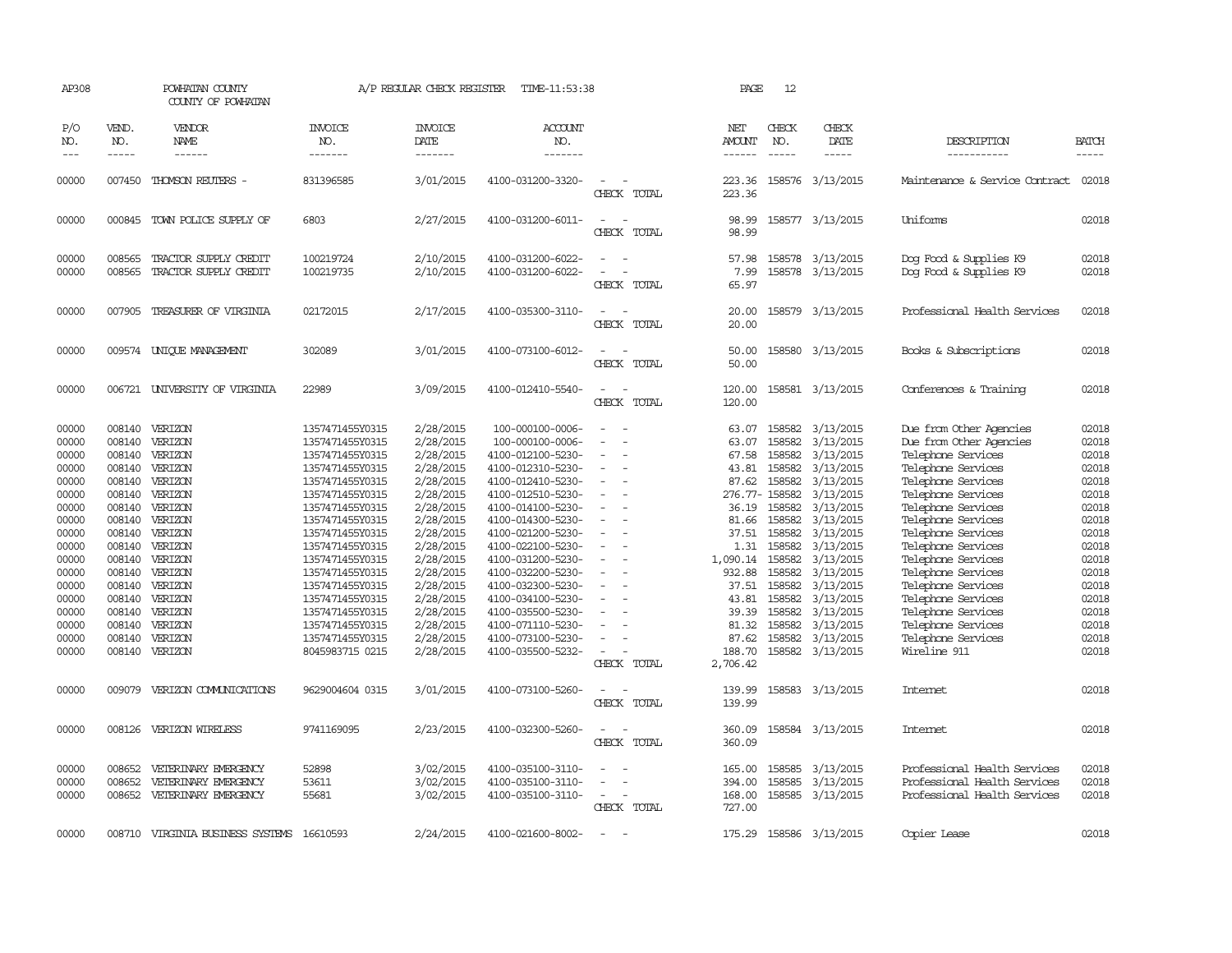| AP308         |              | POWHATAN COUNTY<br>COUNTY OF POWHATAN    |                       | A/P REGULAR CHECK REGISTER | TIME-11:53:38         |                                                      | PAGE          | 13            |                  |                                      |              |
|---------------|--------------|------------------------------------------|-----------------------|----------------------------|-----------------------|------------------------------------------------------|---------------|---------------|------------------|--------------------------------------|--------------|
| P/O<br>NO.    | VEND.<br>NO. | VENDOR<br>NAME                           | <b>INVOICE</b><br>NO. | <b>INVOICE</b><br>DATE     | <b>ACCOUNT</b><br>NO. |                                                      | NET<br>AMOUNT | CHECK<br>NO.  | CHECK<br>DATE    | DESCRIPTION                          | <b>BATCH</b> |
| $\frac{1}{2}$ | $- - - - -$  | $- - - - - -$                            | -------               | -------                    | -------               |                                                      | $- - - - - -$ | $\frac{1}{2}$ | -----            | -----------                          | $- - - - -$  |
| 00000         | 008710       | VIRGINIA BUSINESS SYSTEMS 16632064       |                       | 3/02/2015                  | 4100-013200-3320-     |                                                      | 180.99        | 158586        | 3/13/2015        | Maintenance & Service Contract 02018 |              |
| 00000         | 008710       | VIRGINIA BUSINESS SYSTEMS                | 16632065              | 3/02/2015                  | 4100-021600-8002-     |                                                      | 108.62        | 158586        | 3/13/2015        | Copier Lease                         | 02018        |
| 00000         | 008710       | VIRGINIA BUSINESS SYSTEMS                | 16632069              | 3/02/2015                  | 4100-034100-3320-     |                                                      | 1.11          | 158586        | 3/13/2015        | Maintenance & Service Contract       | 02018        |
| 00000         | 008710       | VIRGINIA BUSINESS SYSTEMS                | 16632069              | 3/02/2015                  | 4100-012310-3320-     | $\equiv$                                             | 12.22         | 158586        | 3/13/2015        | Maintenance & Service Contract       | 02018        |
| 00000         | 008710       | VIRGINIA BUSINESS SYSTEMS                | 16632069              | 3/02/2015                  | 4100-012100-3320-     |                                                      | 36.70         | 158586        | 3/13/2015        | Maintenance & Service Contract       | 02018        |
| 00000         | 008710       | VIRGINIA BUSINESS SYSTEMS                | 16632069              | 3/02/2015                  | 4100-012210-3320-     | $\overline{\phantom{a}}$                             | .57           | 158586        | 3/13/2015        | Maintenance/Service Contracts        | 02018        |
| 00000         | 008710       | VIRGINIA BUSINESS SYSTEMS                | 16632069              | 3/02/2015                  | 4100-014100-3320-     |                                                      | .07           | 158586        | 3/13/2015        | Maintenance & Service Contract       | 02018        |
| 00000         | 008710       | VIRGINIA BUSINESS SYSTEMS                | 16632069              | 3/02/2015                  | 4100-012200-3320-     | $\overline{\phantom{a}}$                             | 12.83         | 158586        | 3/13/2015        | Maintenance & Service Contract       | 02018        |
| 00000         | 008710       | VIRGINIA BUSINESS SYSTEMS                | 16632069              | 3/02/2015                  | 4100-081100-3320-     |                                                      | 6.56          | 158586        | 3/13/2015        | Maintenance & Service Contract       | 02018        |
| 00000         | 008710       | VIRGINIA BUSINESS SYSTEMS                | 16632069              | 3/02/2015                  | 4100-012310-3320-     |                                                      | 109.06        | 158586        | 3/13/2015        | Maintenance & Service Contract       | 02018        |
| 00000         | 008710       | VIRGINIA BUSINESS SYSTEMS                | 16632069              | 3/02/2015                  | 4100-012410-3320-     |                                                      | 1.57          | 158586        | 3/13/2015        | Maintenance & Service Contract       | 02018        |
| 00000         | 008710       | VIRGINIA BUSINESS SYSTEMS                | 16632070              | 3/02/2015                  | 4100-032300-3320-     | $\overline{\phantom{a}}$                             | 142.42        | 158586        | 3/13/2015        | Maintenance & Service Contract       | 02018        |
| 00000         | 008710       | VIRGINIA BUSINESS SYSTEMS                | 16632071              | 3/02/2015                  | 4100-031200-3320-     |                                                      | 202.93        | 158586        | 3/13/2015        | Maintenance & Service Contract       | 02018        |
| 00000         | 008710       | VIRGINIA BUSINESS SYSTEMS                | 16632072              | 3/02/2015                  | 4100-034100-3320-     |                                                      | 7.44          | 158586        | 3/13/2015        | Maintenance & Service Contract       | 02018        |
| 00000         | 008710       | VIRGINIA BUSINESS SYSTEMS                | 16632072              | 3/02/2015                  | 4100-012310-3320-     |                                                      | 81.56         | 158586        | 3/13/2015        | Maintenance & Service Contract       | 02018        |
| 00000         | 008710       | VIRGINIA BUSINESS SYSTEMS                | 16632072              | 3/02/2015                  | 4100-012100-3320-     |                                                      | 245.03        | 158586        | 3/13/2015        | Maintenance & Service Contract       | 02018        |
| 00000         | 008710       | VIRGINIA BUSINESS SYSTEMS                | 16632072              | 3/02/2015                  | 4100-012210-3320-     | $\sim$                                               | 3.83          | 158586        | 3/13/2015        | Maintenance/Service Contracts        | 02018        |
| 00000         | 008710       | VIRGINIA BUSINESS SYSTEMS                | 16632072              | 3/02/2015                  | 4100-014100-3320-     |                                                      | .45           | 158586        | 3/13/2015        | Maintenance & Service Contract       | 02018        |
| 00000         | 008710       | VIRGINIA BUSINESS SYSTEMS                | 16632072              | 3/02/2015                  | 4100-012200-3320-     | $\sim$                                               | 85.68         | 158586        | 3/13/2015        | Maintenance & Service Contract       | 02018        |
| 00000         | 008710       | VIRGINIA BUSINESS SYSTEMS                | 16632072              | 3/02/2015                  | 4100-081100-3320-     |                                                      | 43.78         | 158586        | 3/13/2015        | Maintenance & Service Contract       | 02018        |
| 00000         | 008710       | VIRGINIA BUSINESS SYSTEMS                | 16632072              | 3/02/2015                  | 4100-012310-3320-     |                                                      | 728.07        | 158586        | 3/13/2015        | Maintenance & Service Contract       | 02018        |
| 00000         | 008710       | VIRGINIA BUSINESS SYSTEMS 16632072       |                       | 3/02/2015                  | 4100-012410-3320-     |                                                      | 10.45         |               | 158586 3/13/2015 | Maintenance & Service Contract       | 02018        |
|               |              |                                          |                       |                            |                       | CHECK TOTAL                                          | 2,197.23      |               |                  |                                      |              |
| 00000         |              | 009304 VIRGINIA BUSINESS SYSTEMS 1954153 |                       | 3/02/2015                  | 4100-034100-3320-     |                                                      | 86.08         |               | 158587 3/13/2015 | Maintenance & Service Contract       | 02018        |
|               |              |                                          |                       |                            |                       | CHECK TOTAL                                          | 86.08         |               |                  |                                      |              |
| 00000         |              | 007885 WHITTAKER, VINCE                  | 116050838458970       | 3/02/2015                  | 4100-031200-6014-     |                                                      | 68.40         |               | 158588 3/13/2015 | Other Operating Supplies             | 02018        |
|               |              |                                          |                       |                            |                       | CHECK TOTAL                                          | 68.40         |               |                  |                                      |              |
|               |              |                                          |                       |                            |                       |                                                      |               |               |                  |                                      |              |
| 00000         | 007210       | ZOLL, WAYNE KEVIN                        | REISSUE 156266        | 10/08/2014                 | 4100-034100-6011-     |                                                      | 7.87          |               | 158589 3/13/2015 | Uniforms                             | 02018        |
|               |              |                                          |                       |                            |                       | CHECK TOTAL                                          | 7.87          |               |                  |                                      |              |
|               |              |                                          |                       |                            |                       |                                                      |               |               |                  |                                      |              |
| 00000         |              | 006175 ADAMS OIL COMPANY, INC.           | 83686                 | 2/11/2015                  | 4100-032200-5120-     | $\sim$                                               | 382.52        |               | 158601 3/17/2015 | Apparatus Fuel                       | 02021        |
|               |              |                                          |                       |                            |                       | CHECK TOTAL                                          | 382.52        |               |                  |                                      |              |
|               |              |                                          |                       |                            |                       |                                                      |               |               |                  |                                      |              |
| 00000         | 006655       | BLOSSMAN GAS COMPANIES                   | 304940                | 2/26/2015                  | 4100-032220-5120-     |                                                      | 1,159.52      |               | 158602 3/17/2015 | Fuel                                 | 02021        |
| 00000         | 006655       | BLOSSMAN GAS COMPANIES,                  | 503566                | 1/05/2015                  | 4100-032210-5120-     | $\equiv$                                             | 365.98        | 158602        | 3/17/2015        | Fuel                                 | 02021        |
| 00000         | 006655       | BLOSSMAN GAS COMPANIES,                  | 503566                | 1/05/2015                  | 4100-032210-5120-     | $\overline{\phantom{a}}$                             | 13.88         | 158602        | 3/17/2015        | Fuel                                 | 02021        |
| 00000         | 006655       | BLOSSMAN GAS COMPANIES,                  | 503987                | 2/02/2015                  | 4100-032210-5120-     |                                                      | 581.80        | 158602        | 3/17/2015        | Fuel                                 | 02021        |
| 00000         | 006655       | BLOSSMAN GAS COMPANIES                   | 504308                | 2/24/2015                  | 4100-032210-5120-     | $\equiv$                                             | 597.15        | 158602        | 3/17/2015        | Fuel                                 | 02021        |
| 00000         | 006655       | BLOSSMAN GAS COMPANIES,                  | 547642                | 1/23/2015                  | 4100-032210-5120-     |                                                      | 30.46         | 158602        | 3/17/2015        | Fuel                                 | 02021        |
|               |              |                                          |                       |                            |                       | CHECK TOTAL                                          | 2,748.79      |               |                  |                                      |              |
| 00000         | 006965       | CINIAS CORPORATION                       | 143518823             | 3/11/2015                  | 4100-014300-6011-     | $\overline{\phantom{a}}$<br>$\sim$                   | 107.25        |               | 158603 3/17/2015 | Uniforms                             | 02021        |
| 00000         | 006965       | CINIAS CORPORATION                       | 143518823             | 3/11/2015                  | 4100-014100-6011-     | $\overline{\phantom{a}}$<br>$\overline{\phantom{a}}$ | 143.74        |               | 158603 3/17/2015 | Uniforms                             | 02021        |
|               |              |                                          |                       |                            |                       | CHECK TOTAL                                          | 250.99        |               |                  |                                      |              |
| 00000         | 007341       | CLAWS & PAWS ANIMAL CARE                 | 64737                 | 2/09/2015                  | 4100-035100-3110-     |                                                      | 262.30        |               | 158604 3/17/2015 | Professional Health Services         | 02021        |
| 00000         | 007341       | CLAWS & PAWS ANIMAL CARE                 | 64927                 | 2/23/2015                  | 4100-035100-3110-     |                                                      | 180.55        |               | 158604 3/17/2015 | Professional Health Services         | 02021        |
| 00000         |              | 007341 CLAWS & PAWS ANIMAL CARE          | 65043                 | 2/25/2015                  | 4100-035100-3110-     |                                                      | 77.25         |               | 158604 3/17/2015 | Professional Health Services         | 02021        |
|               |              |                                          |                       |                            |                       | CHECK TOTAL                                          | 520.10        |               |                  |                                      |              |
|               |              |                                          |                       |                            |                       |                                                      |               |               |                  |                                      |              |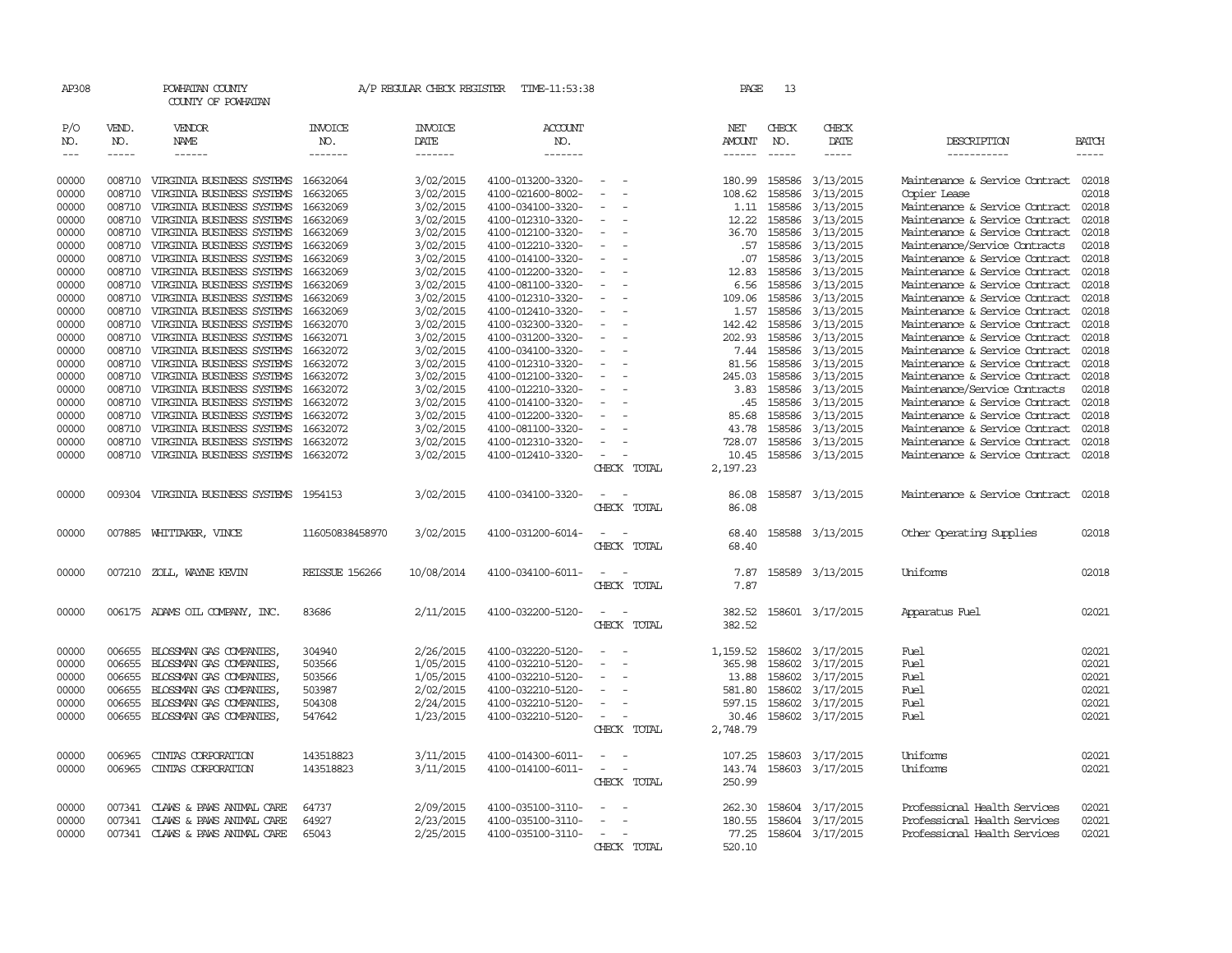| AP308                                                                                                                                                                                     |                                                                                                                                                                                            | POWHATAN COUNTY<br>COUNTY OF POWHATAN                                                                                                                                                                                                                                                                                                                                                                                                                                                                                                                                                             |                                                                                                                                                                                                                                                                                                                                                                                                             | A/P REGULAR CHECK REGISTER                                                                                                                                                                                                                                                    | TIME-11:53:38                                                                                                                                                                                                                                                                                                                                                                                                                                         |                                                                                                                                                                | PAGE                                                                                                                                                                                                                                 | 14                                                                                     |                                                                                                                                                                                                                                                                                                                                                                   |                                                                                                                                                                                                                                                                                                                         |                                                                                                                                                                                           |
|-------------------------------------------------------------------------------------------------------------------------------------------------------------------------------------------|--------------------------------------------------------------------------------------------------------------------------------------------------------------------------------------------|---------------------------------------------------------------------------------------------------------------------------------------------------------------------------------------------------------------------------------------------------------------------------------------------------------------------------------------------------------------------------------------------------------------------------------------------------------------------------------------------------------------------------------------------------------------------------------------------------|-------------------------------------------------------------------------------------------------------------------------------------------------------------------------------------------------------------------------------------------------------------------------------------------------------------------------------------------------------------------------------------------------------------|-------------------------------------------------------------------------------------------------------------------------------------------------------------------------------------------------------------------------------------------------------------------------------|-------------------------------------------------------------------------------------------------------------------------------------------------------------------------------------------------------------------------------------------------------------------------------------------------------------------------------------------------------------------------------------------------------------------------------------------------------|----------------------------------------------------------------------------------------------------------------------------------------------------------------|--------------------------------------------------------------------------------------------------------------------------------------------------------------------------------------------------------------------------------------|----------------------------------------------------------------------------------------|-------------------------------------------------------------------------------------------------------------------------------------------------------------------------------------------------------------------------------------------------------------------------------------------------------------------------------------------------------------------|-------------------------------------------------------------------------------------------------------------------------------------------------------------------------------------------------------------------------------------------------------------------------------------------------------------------------|-------------------------------------------------------------------------------------------------------------------------------------------------------------------------------------------|
| P/O<br>NO.                                                                                                                                                                                | VEND.<br>NO.<br>$- - - - -$                                                                                                                                                                | VENDOR<br>NAME<br>------                                                                                                                                                                                                                                                                                                                                                                                                                                                                                                                                                                          | <b>INVOICE</b><br>NO.<br>-------                                                                                                                                                                                                                                                                                                                                                                            | <b>INVOICE</b><br>DATE<br>-------                                                                                                                                                                                                                                             | <b>ACCOUNT</b><br>NO.<br>-------                                                                                                                                                                                                                                                                                                                                                                                                                      |                                                                                                                                                                | NET<br>AMOUNT<br>------                                                                                                                                                                                                              | CHECK<br>NO.<br>$- - - - -$                                                            | CHECK<br>DATE<br>-----                                                                                                                                                                                                                                                                                                                                            | DESCRIPTION<br>-----------                                                                                                                                                                                                                                                                                              | <b>BATCH</b><br>-----                                                                                                                                                                     |
| 00000                                                                                                                                                                                     |                                                                                                                                                                                            | 009178 COMCAST                                                                                                                                                                                                                                                                                                                                                                                                                                                                                                                                                                                    | 16841411770204                                                                                                                                                                                                                                                                                                                                                                                              | 3/01/2015                                                                                                                                                                                                                                                                     | 4100-014300-5260-                                                                                                                                                                                                                                                                                                                                                                                                                                     | CHECK TOTAL                                                                                                                                                    | 72.90<br>72.90                                                                                                                                                                                                                       |                                                                                        | 158605 3/17/2015                                                                                                                                                                                                                                                                                                                                                  | Internet                                                                                                                                                                                                                                                                                                                | 02021                                                                                                                                                                                     |
| 00000                                                                                                                                                                                     |                                                                                                                                                                                            | 033130 COUNTY OF HENRICO                                                                                                                                                                                                                                                                                                                                                                                                                                                                                                                                                                          | 122366                                                                                                                                                                                                                                                                                                                                                                                                      | 3/01/2015                                                                                                                                                                                                                                                                     | 4100-033400-3840-                                                                                                                                                                                                                                                                                                                                                                                                                                     | CHECK TOTAL                                                                                                                                                    | 16,569.28<br>16,569.28                                                                                                                                                                                                               |                                                                                        | 158606 3/17/2015                                                                                                                                                                                                                                                                                                                                                  | Detention of Juveniles                                                                                                                                                                                                                                                                                                  | 02021                                                                                                                                                                                     |
| 00000                                                                                                                                                                                     |                                                                                                                                                                                            | 006240 DIAMOND SPRINGS WATER, INC ACT1216500 2/15                                                                                                                                                                                                                                                                                                                                                                                                                                                                                                                                                 |                                                                                                                                                                                                                                                                                                                                                                                                             | 3/06/2015                                                                                                                                                                                                                                                                     | 4100-031200-5130-                                                                                                                                                                                                                                                                                                                                                                                                                                     | $\sim$<br>CHECK TOTAL                                                                                                                                          | 109.25<br>109.25                                                                                                                                                                                                                     |                                                                                        | 158607 3/17/2015                                                                                                                                                                                                                                                                                                                                                  | Water                                                                                                                                                                                                                                                                                                                   | 02021                                                                                                                                                                                     |
| 00000                                                                                                                                                                                     | 008787 DMV                                                                                                                                                                                 |                                                                                                                                                                                                                                                                                                                                                                                                                                                                                                                                                                                                   | 15058681                                                                                                                                                                                                                                                                                                                                                                                                    | 2/27/2015                                                                                                                                                                                                                                                                     | 4100-012410-3320-                                                                                                                                                                                                                                                                                                                                                                                                                                     | $\sim$<br>$\overline{\phantom{a}}$<br>CHECK TOTAL                                                                                                              | 1,140.00<br>1,140.00                                                                                                                                                                                                                 |                                                                                        | 158608 3/17/2015                                                                                                                                                                                                                                                                                                                                                  | Maintenance & Service Contract                                                                                                                                                                                                                                                                                          | 02021                                                                                                                                                                                     |
| 00000<br>00000<br>00000<br>00000<br>00000<br>00000<br>00000<br>00000<br>00000<br>00000<br>00000<br>00000<br>00000<br>00000<br>00000<br>00000<br>00000<br>00000<br>00000<br>00000<br>00000 | 000860<br>000860<br>000860<br>000860<br>000860<br>000860<br>000860<br>000860<br>000860<br>000860<br>000860<br>000860<br>000860<br>000860<br>000860<br>000860<br>000860<br>000860<br>000860 | DOMINION VIRGINIA POWER<br>DOMINION VIRGINIA POWER<br>DOMINION VIRGINIA POWER<br>DOMINION VIRGINIA POWER<br>DOMINION VIRGINIA POWER<br>DOMINION VIRGINIA POWER<br>DOMINION VIRGINIA POWER<br>DOMINION VIRGINIA POWER<br>DOMINION VIRGINIA POWER<br>DOMINION VIRGINIA POWER<br>000860 DOMINION VIRGINIA POWER<br>DOMINION VIRGINIA POWER<br>DOMINION VIRGINIA POWER<br>DOMINION VIRGINIA POWER<br>DOMINION VIRGINIA POWER<br>DOMINION VIRGINIA POWER<br>DOMINION VIRGINIA POWER<br>DOMINION VIRGINIA POWER<br>DOMINION VIRGINIA POWER<br>DOMINION VIRGINIA POWER<br>000860 DOMINION VIRGINIA POWER | 0432180008 3/15<br>0863807277 3/15<br>0962041034 3/15<br>1223507334 3/15<br>1498464559 3/15<br>1982170001 3/15<br>2142337506 3/15<br>2312285006 3/15<br>2346327501 3/15<br>2346327501 3/15<br>2352270009 3/15<br>2442170003 3/15<br>2462222502 3/15<br>2476067034 3/15<br>2912605595 3/15<br>2932352368 3/15<br>2972120006 3/15<br>3451094936 3/15<br>3496131156 3/15<br>3507951824 3/15<br>4691491015 3/15 | 3/04/2015<br>3/04/2015<br>3/04/2015<br>3/04/2015<br>3/04/2015<br>3/04/2015<br>3/04/2015<br>3/04/2015<br>3/04/2015<br>3/04/2015<br>3/04/2015<br>3/04/2015<br>3/04/2015<br>3/04/2015<br>3/04/2015<br>3/04/2015<br>3/04/2015<br>3/04/2015<br>3/04/2015<br>3/04/2015<br>3/04/2015 | 4100-014600-5110-<br>4100-014600-5110-<br>4100-032210-5110-<br>4100-014300-5110-<br>4100-014600-5110-<br>4100-014100-5110-<br>4100-014600-5110-<br>4100-014100-5110-<br>4100-014100-5110-<br>4100-031200-5110-<br>4100-014100-5110-<br>4100-014100-5110-<br>4100-014100-5110-<br>4100-014100-5110-<br>4100-014100-5110-<br>4100-032220-5110-<br>4100-014100-5110-<br>4100-014600-5110-<br>4100-014100-5110-<br>4100-014600-5110-<br>4100-014600-5110- | $\equiv$<br>$\equiv$<br>$\equiv$<br>$\sim$<br>CHECK TOTAL<br>$\equiv$<br>$\equiv$<br>$\sim$<br>$\equiv$<br>$\equiv$<br>$\overline{\phantom{a}}$<br>CHECK TOTAL | 19.34<br>6.59<br>1,088.26<br>285.49<br>7.07<br>11.47<br>21.47<br>412.56<br>1,594.26<br>1,594.26<br>367.78<br>5,408.55<br>3,286.24<br>4,028.32<br>571.86<br>290.33<br>21.44<br>2,477.03<br>6.59<br>6.59<br>6.59<br>14.33<br>10,709.32 | 158609<br>158609<br>158609<br>158609<br>158609<br>158609<br>158609<br>158609<br>158610 | 3/17/2015<br>3/17/2015<br>3/17/2015<br>3/17/2015<br>3/17/2015<br>158609 3/17/2015<br>3/17/2015<br>3/17/2015<br>3/17/2015<br>158609 3/17/2015<br>158609 3/17/2015<br>158610 3/17/2015<br>158610 3/17/2015<br>158610 3/17/2015<br>158610 3/17/2015<br>158610 3/17/2015<br>158610 3/17/2015<br>3/17/2015<br>158610 3/17/2015<br>158610 3/17/2015<br>158610 3/17/2015 | Electricity<br>Electricity<br>Electricity<br>Electricity<br>Electricity<br>Electricity<br>Electricity<br>Electricity<br>Electricity<br>Electricity<br>Electricity<br>Electricity<br>Electricity<br>Electricity<br>Electricity<br>Electricity<br>Electricity<br>Electricity<br>Electricity<br>Electricity<br>Electricity | 02021<br>02021<br>02021<br>02021<br>02021<br>02021<br>02021<br>02021<br>02021<br>02021<br>02021<br>02021<br>02021<br>02021<br>02021<br>02021<br>02021<br>02021<br>02021<br>02021<br>02021 |
| 00000<br>00000<br>00000<br>00000<br>00000                                                                                                                                                 | 000860<br>000860<br>000860<br>000860                                                                                                                                                       | DOMINION VIRGINIA POWER<br>DOMINION VIRGINIA POWER<br>DOMINION VIRGINIA POWER<br>DOMINION VIRGINIA POWER<br>000860 DOMINION VIRGINIA POWER                                                                                                                                                                                                                                                                                                                                                                                                                                                        | 4732217502 3/15<br>5652237503 3/15<br>6024003557 3/15<br>8971069334 3/15<br>9750120975 3/15                                                                                                                                                                                                                                                                                                                 | 3/04/2015<br>3/04/2015<br>3/04/2015<br>3/04/2015<br>3/04/2015                                                                                                                                                                                                                 | 4100-014600-5110-<br>4100-014600-5110-<br>4100-014100-5110-<br>4100-014300-5110-<br>4100-032220-5110-                                                                                                                                                                                                                                                                                                                                                 | $\equiv$<br>CHECK TOTAL                                                                                                                                        | 30.06<br>6.59<br>22.35<br>128.50<br>2,267.09<br>2,454.59                                                                                                                                                                             |                                                                                        | 158611 3/17/2015<br>158611 3/17/2015<br>158611 3/17/2015<br>158611 3/17/2015<br>158611 3/17/2015                                                                                                                                                                                                                                                                  | Electricity<br>Electricity<br>Electricity<br>Electricity<br>Electricity                                                                                                                                                                                                                                                 | 02021<br>02021<br>02021<br>02021<br>02021                                                                                                                                                 |
| 00000                                                                                                                                                                                     |                                                                                                                                                                                            | 006606 FLATROCK GLASS & DOOR INC 30315                                                                                                                                                                                                                                                                                                                                                                                                                                                                                                                                                            |                                                                                                                                                                                                                                                                                                                                                                                                             | 3/05/2015                                                                                                                                                                                                                                                                     | 4100-014100-3310-                                                                                                                                                                                                                                                                                                                                                                                                                                     | $\sim$ $\sim$<br>CHECK TOTAL                                                                                                                                   | 20.00<br>20.00                                                                                                                                                                                                                       |                                                                                        | 158612 3/17/2015                                                                                                                                                                                                                                                                                                                                                  | Repairs & Maintenance                                                                                                                                                                                                                                                                                                   | 02021                                                                                                                                                                                     |
| 00000                                                                                                                                                                                     |                                                                                                                                                                                            | 010771 LAND AND COATES                                                                                                                                                                                                                                                                                                                                                                                                                                                                                                                                                                            | 550903                                                                                                                                                                                                                                                                                                                                                                                                      | 2/25/2015                                                                                                                                                                                                                                                                     | 4100-014500-6008-                                                                                                                                                                                                                                                                                                                                                                                                                                     | $\sim$<br>CHECK TOTAL                                                                                                                                          | 18.00<br>18.00                                                                                                                                                                                                                       |                                                                                        | 158613 3/17/2015                                                                                                                                                                                                                                                                                                                                                  | Gas/Grease/Oil                                                                                                                                                                                                                                                                                                          | 02021                                                                                                                                                                                     |
| 00000                                                                                                                                                                                     |                                                                                                                                                                                            | 009743 LEETE TIRE & AUTO CENTER,                                                                                                                                                                                                                                                                                                                                                                                                                                                                                                                                                                  | 408882                                                                                                                                                                                                                                                                                                                                                                                                      | 12/04/2014                                                                                                                                                                                                                                                                    | 4100-032200-6009-                                                                                                                                                                                                                                                                                                                                                                                                                                     | CHECK TOTAL                                                                                                                                                    | 689.51<br>689.51                                                                                                                                                                                                                     |                                                                                        | 158614 3/17/2015                                                                                                                                                                                                                                                                                                                                                  | Auto Repairs and Parts                                                                                                                                                                                                                                                                                                  | 02021                                                                                                                                                                                     |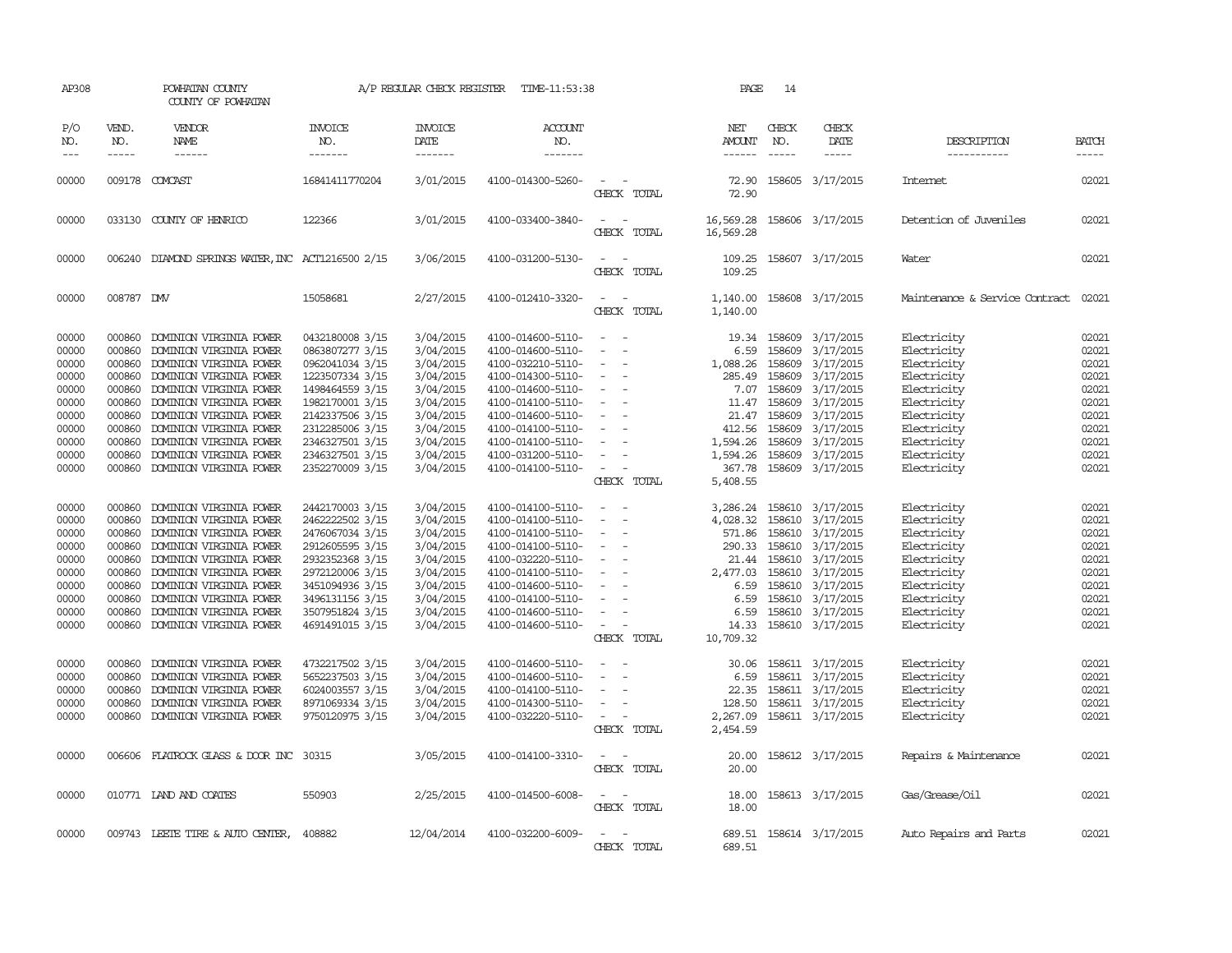| AP308                                                                                                    |                                                                                                            | POWHATAN COUNTY<br>COUNTY OF POWHATAN                                                                                                                                                                                                                                 |                                                                                                                                                                  |                                                                                                                                                          | A/P REGULAR CHECK REGISTER TIME-11:53:38                                                                                                                                                                                                                 |                                                                                                          | PAGE                                                                                                                                 | 15                            |                                                                                                                                                                                                                         |                                                                                                                                                                                                                              |                                                                                                          |
|----------------------------------------------------------------------------------------------------------|------------------------------------------------------------------------------------------------------------|-----------------------------------------------------------------------------------------------------------------------------------------------------------------------------------------------------------------------------------------------------------------------|------------------------------------------------------------------------------------------------------------------------------------------------------------------|----------------------------------------------------------------------------------------------------------------------------------------------------------|----------------------------------------------------------------------------------------------------------------------------------------------------------------------------------------------------------------------------------------------------------|----------------------------------------------------------------------------------------------------------|--------------------------------------------------------------------------------------------------------------------------------------|-------------------------------|-------------------------------------------------------------------------------------------------------------------------------------------------------------------------------------------------------------------------|------------------------------------------------------------------------------------------------------------------------------------------------------------------------------------------------------------------------------|----------------------------------------------------------------------------------------------------------|
| P/O<br>NO.<br>$---$                                                                                      | VEND.<br>NO.<br>$\frac{1}{2}$                                                                              | <b>VENDOR</b><br>NAME<br>$- - - - - -$                                                                                                                                                                                                                                | <b>INVOICE</b><br>NO.<br>-------                                                                                                                                 | <b>INVOICE</b><br>DATE<br>-------                                                                                                                        | ACCOUNT<br>NO.<br>$- - - - - - -$                                                                                                                                                                                                                        |                                                                                                          | NET<br>AMOUNT<br>------                                                                                                              | CHECK<br>NO.<br>$\frac{1}{2}$ | CHECK<br>DATE<br>$- - - - -$                                                                                                                                                                                            | DESCRIPTION<br>-----------                                                                                                                                                                                                   | <b>BATCH</b><br>$- - - - -$                                                                              |
| 00000                                                                                                    |                                                                                                            | 000166 LUCK STONE CORP.                                                                                                                                                                                                                                               | 100307414 2/15                                                                                                                                                   | 2/28/2015                                                                                                                                                | 4100-014500-3190-                                                                                                                                                                                                                                        | $\sim$<br>CHECK TOTAL                                                                                    | 59.40<br>59.40                                                                                                                       |                               | 158615 3/17/2015                                                                                                                                                                                                        | Grounds Maintenance                                                                                                                                                                                                          | 02021                                                                                                    |
| 00000                                                                                                    |                                                                                                            | 008269 NEUSTAR, INC.                                                                                                                                                                                                                                                  | DNS0000490890                                                                                                                                                    | 2/28/2015                                                                                                                                                | 4100-012510-8205-                                                                                                                                                                                                                                        | CHECK TOTAL                                                                                              | 150.00<br>150.00                                                                                                                     |                               | 158616 3/17/2015                                                                                                                                                                                                        | Internet and Website Costs                                                                                                                                                                                                   | 02021                                                                                                    |
| 00000                                                                                                    | 001250                                                                                                     | POWHATAN AUTO & TRACTOR                                                                                                                                                                                                                                               | 337884                                                                                                                                                           | 2/10/2015                                                                                                                                                | 4100-032200-6009-                                                                                                                                                                                                                                        | CHECK TOTAL                                                                                              | 19.98<br>19.98                                                                                                                       |                               | 158617 3/17/2015                                                                                                                                                                                                        | Auto Repairs and Parts                                                                                                                                                                                                       | 02021                                                                                                    |
| 00000                                                                                                    |                                                                                                            | 009518 CUARLES PETROLEUM, INC.                                                                                                                                                                                                                                        | 934270 2/15                                                                                                                                                      | 2/28/2015                                                                                                                                                | 4100-032200-5120-                                                                                                                                                                                                                                        | $\sim$<br>CHECK TOTAL                                                                                    | 51.20<br>51.20                                                                                                                       |                               | 158618 3/17/2015                                                                                                                                                                                                        | Apparatus Fuel                                                                                                                                                                                                               | 02021                                                                                                    |
| 00000<br>00000                                                                                           | 006565<br>006565                                                                                           | SPRINT<br>SPRINT                                                                                                                                                                                                                                                      | 93023151000503<br>93023151000503                                                                                                                                 | 2/28/2015<br>2/28/2015                                                                                                                                   | 4100-031200-5240-<br>4100-034100-5240-                                                                                                                                                                                                                   | CHECK TOTAL                                                                                              | 11.27<br>2.17<br>13.44                                                                                                               |                               | 158620 3/17/2015<br>158620 3/17/2015                                                                                                                                                                                    | Long Distance<br>Long Distance                                                                                                                                                                                               | 02021<br>02021                                                                                           |
| 00000<br>00000<br>00000                                                                                  | 001940<br>001940<br>001940                                                                                 | STANDBY SYSTEMS, INC.<br>STANDBY SYSTEMS, INC.<br>STANDBY SYSTEMS, INC.                                                                                                                                                                                               | 02150344<br>02150345<br>02150346                                                                                                                                 | 3/27/2015<br>2/27/2015<br>2/27/2015                                                                                                                      | 4100-032210-3320-<br>4100-032200-3320-<br>4100-032200-3320-                                                                                                                                                                                              | $\sim$<br>$\sim$<br>CHECK TOTAL                                                                          | 160.00<br>140.00<br>140.00<br>440.00                                                                                                 |                               | 158621 3/17/2015<br>158621 3/17/2015<br>158621 3/17/2015                                                                                                                                                                | Maintenance & Service Contract<br>Maintenance & Service Contract<br>Maintenance & Service Contract                                                                                                                           | 02021<br>02021<br>02021                                                                                  |
| 00000                                                                                                    |                                                                                                            | 007170 TREASURER OF VIRGINIA                                                                                                                                                                                                                                          | 1506920153737                                                                                                                                                    | 3/11/2015                                                                                                                                                | 4100-022100-5540-                                                                                                                                                                                                                                        | $\sim$<br>CHECK TOTAL                                                                                    | 50.00<br>50.00                                                                                                                       |                               | 158622 3/17/2015                                                                                                                                                                                                        | Conferences & Training                                                                                                                                                                                                       | 02021                                                                                                    |
| 00000<br>00000<br>00000                                                                                  | 008140<br>008140<br>008140                                                                                 | VERIZON<br>VERIZON<br>VERIZON                                                                                                                                                                                                                                         | 0401357783 3/15<br>8043780915 2/15<br>8047061627 3/15                                                                                                            | 3/01/2015<br>2/25/2015<br>3/01/2015                                                                                                                      | 4100-035500-5232-<br>4100-032220-5230-<br>4100-035500-5232-                                                                                                                                                                                              | $\sim$<br>CHECK TOTAL                                                                                    | 14.35<br>174.22<br>1,500.46<br>1,689.03                                                                                              |                               | 158623 3/17/2015<br>158623 3/17/2015<br>158623 3/17/2015                                                                                                                                                                | Wireline 911<br>Telephone System<br>Wireline 911                                                                                                                                                                             | 02021<br>02021<br>02021                                                                                  |
| 00000<br>00000                                                                                           | 010096<br>010096                                                                                           | VERIZON<br>VERIZON                                                                                                                                                                                                                                                    | 64834999<br>64834999                                                                                                                                             | 3/10/2015<br>3/10/2015                                                                                                                                   | 4100-012510-5240-<br>4100-031200-5240-                                                                                                                                                                                                                   | $\equiv$<br>$\overline{\phantom{a}}$<br>$\overline{\phantom{a}}$<br>CHECK TOTAL                          | 21.13<br>21.13<br>42.26                                                                                                              |                               | 158624 3/17/2015<br>158624 3/17/2015                                                                                                                                                                                    | Long Distance<br>Long Distance                                                                                                                                                                                               | 02021<br>02021                                                                                           |
| 00000<br>00000<br>00000<br>00000<br>00000<br>00000<br>00000<br>00000<br>00000<br>00000<br>00000<br>00000 | 008126<br>008126<br>008126<br>008126<br>008126<br>008126<br>008126<br>008126<br>008126<br>008710<br>008710 | 008126 VERIZON WIRELESS<br>VERIZON WIRELESS<br>VERIZON WIRELESS<br>VERIZON WIRELESS<br>VERIZON WIRELESS<br>VERIZON WIRELESS<br>VERIZON WIRELESS<br>VERIZON WIRELESS<br>VERIZON WIRELESS<br>VERIZON WIRELESS<br>VIRGINIA BUSINESS SYSTEMS<br>VIRGINIA BUSINESS SYSTEMS | 9741435610<br>9741520868<br>9741520868<br>9741520868<br>9741520868<br>9741520868<br>9741520868<br>9741520868<br>9741520868<br>9741520868<br>16632066<br>16632067 | 3/01/2015<br>3/01/2015<br>3/01/2015<br>3/01/2015<br>3/01/2015<br>3/01/2015<br>3/01/2015<br>3/01/2015<br>3/01/2015<br>3/01/2015<br>3/02/2015<br>3/20/2015 | 4100-032300-5250-<br>4100-012100-5250-<br>4100-014100-5250-<br>4100-032200-5250-<br>4100-033300-5250-<br>4100-034100-5250-<br>4100-035500-5250-<br>4100-071110-5250-<br>4100-073100-5250-<br>4100-081100-5250-<br>4100-022100-3320-<br>4100-021200-8002- | $\overline{\phantom{a}}$<br>$\sim$<br>CHECK TOTAL<br>$\equiv$<br>$\overline{\phantom{a}}$<br>CHECK TOTAL | 239.62<br>49.69<br>353.88<br>249.78<br>27.58<br>223.87<br>49.69<br>49.69<br>49.69<br>27.56<br>1,321.05<br>112.99<br>168.43<br>281.42 | 158625<br>158625<br>158625    | 158625 3/17/2015<br>3/17/2015<br>158625 3/17/2015<br>158625 3/17/2015<br>158625 3/17/2015<br>3/17/2015<br>158625 3/17/2015<br>3/17/2015<br>158625 3/17/2015<br>158625 3/17/2015<br>158626 3/17/2015<br>158626 3/17/2015 | Cell Phone Charges<br>Cell Phones<br>Cell Phones<br>Cell Phones<br>Cell Phones<br>Cell Phones<br>Cell Phones<br>Cell Phones<br>Cell Phones<br>Cell Phones<br>Maintenance & Service Contract<br><b>Copier Lease Agreement</b> | 02021<br>02021<br>02021<br>02021<br>02021<br>02021<br>02021<br>02021<br>02021<br>02021<br>02021<br>02021 |
| 00000<br>00000                                                                                           | 009768                                                                                                     | WAMPLER EANES APPRAISAL<br>009768 WAMPLER EANES APPRAISAL                                                                                                                                                                                                             | 001-16<br>$001 - 16$                                                                                                                                             | 3/02/2015<br>3/02/2015                                                                                                                                   | 100-000200-0009-<br>4100-012320-3160-                                                                                                                                                                                                                    | CHECK TOTAL                                                                                              | 12,858.60<br>11,576.10                                                                                                               |                               | 1,282.50-158627 3/17/2015<br>158627 3/17/2015                                                                                                                                                                           | Retainage Payable<br>Reassessment Services                                                                                                                                                                                   | 02021<br>02021                                                                                           |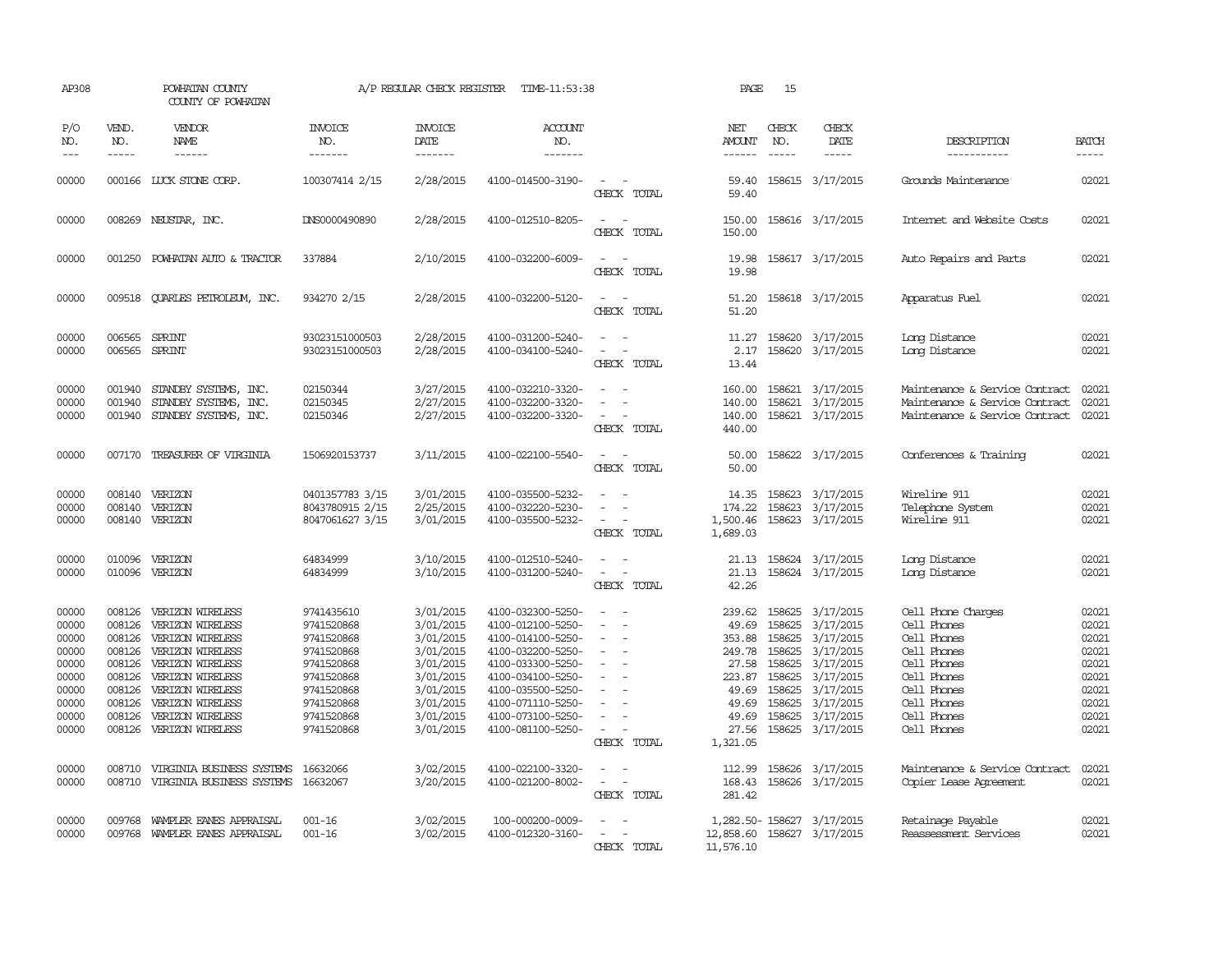| AP308                                                                                           |                                                                    | POWHATAN COUNTY<br>COUNTY OF POWHATAN                                                                                                                                                                                                                                                                                                  |                                                                                                                                                                                                         | A/P REGULAR CHECK REGISTER                                                                                                                  | TIME-11:53:38                                                                                                                                                                                                                       |                                                                                                                                       | PAGE                                                                                                          | 16                                                        |                                                                                                                                                                                              |                                                                                                                                                    |                                                                                                 |
|-------------------------------------------------------------------------------------------------|--------------------------------------------------------------------|----------------------------------------------------------------------------------------------------------------------------------------------------------------------------------------------------------------------------------------------------------------------------------------------------------------------------------------|---------------------------------------------------------------------------------------------------------------------------------------------------------------------------------------------------------|---------------------------------------------------------------------------------------------------------------------------------------------|-------------------------------------------------------------------------------------------------------------------------------------------------------------------------------------------------------------------------------------|---------------------------------------------------------------------------------------------------------------------------------------|---------------------------------------------------------------------------------------------------------------|-----------------------------------------------------------|----------------------------------------------------------------------------------------------------------------------------------------------------------------------------------------------|----------------------------------------------------------------------------------------------------------------------------------------------------|-------------------------------------------------------------------------------------------------|
| P/O<br>NO.<br>$---$                                                                             | VEND.<br>NO.<br>$- - - - -$                                        | VENDOR<br>NAME<br>$- - - - - -$                                                                                                                                                                                                                                                                                                        | INVOICE<br>NO.<br>-------                                                                                                                                                                               | <b>INVOICE</b><br>DATE<br>-------                                                                                                           | <b>ACCOUNT</b><br>NO.<br>-------                                                                                                                                                                                                    |                                                                                                                                       | NET<br>AMOUNT<br>$- - - - - -$                                                                                | CHECK<br>NO.<br>$\frac{1}{2}$                             | CHECK<br>DATE<br>$- - - - -$                                                                                                                                                                 | DESCRIPTION<br>-----------                                                                                                                         | <b>BATCH</b><br>-----                                                                           |
| 00000                                                                                           | 001680                                                             | WASTE MANAGEMENT OF                                                                                                                                                                                                                                                                                                                    | 3019661-2424-2                                                                                                                                                                                          | 3/01/2015                                                                                                                                   | 4100-014300-3175-                                                                                                                                                                                                                   | CHECK TOTAL                                                                                                                           | 294.27<br>294.27                                                                                              |                                                           | 158628 3/17/2015                                                                                                                                                                             | Waste Disposal                                                                                                                                     | 02021                                                                                           |
| 00000<br>00000                                                                                  |                                                                    | 010088 TREASURER<br>010088 TREASURER                                                                                                                                                                                                                                                                                                   | 03/19/2015<br>03/19/2015                                                                                                                                                                                | 3/19/2015<br>3/19/2015                                                                                                                      | 4100-032200-6009-<br>4100-032200-6009-                                                                                                                                                                                              | $\sim$<br>CHECK TOTAL                                                                                                                 | .00.<br>30.96<br>30.96                                                                                        |                                                           | 158664 3/27/2015<br>158664 3/27/2015                                                                                                                                                         | Auto Repairs and Parts<br>Auto Repairs and Parts                                                                                                   | 02023<br>02023                                                                                  |
| 00000                                                                                           |                                                                    | 009015 ABEC ELECTRONICS                                                                                                                                                                                                                                                                                                                | 10042                                                                                                                                                                                                   | 3/18/2015                                                                                                                                   | 4100-014100-3310-                                                                                                                                                                                                                   | CHECK TOTAL                                                                                                                           | 8.95<br>8.95                                                                                                  |                                                           | 158665 3/27/2015                                                                                                                                                                             | Repairs & Maintenance                                                                                                                              | 02025                                                                                           |
| 00000                                                                                           |                                                                    | 006175 ADAMS OIL COMPANY, INC.                                                                                                                                                                                                                                                                                                         | 77426SS                                                                                                                                                                                                 | 2/05/2015                                                                                                                                   | 4100-053910-5643-                                                                                                                                                                                                                   | CHECK TOTAL                                                                                                                           | 403.50<br>403.50                                                                                              |                                                           | 158666 3/27/2015                                                                                                                                                                             | PCCAA Services - Federal CSBG                                                                                                                      | 02022                                                                                           |
| 00000<br>00000<br>00000<br>00000<br>00000<br>00000<br>00000<br>00000<br>00000<br>00000<br>00000 |                                                                    | 007436 AQUA VIRGINIA, INC.<br>007436 AQUA VIRGINIA, INC.<br>007436 AOUA VIRGINIA, INC.<br>007436 AQUA VIRGINIA, INC.<br>007436 AQUA VIRGINIA, INC.<br>007436 AQUA VIRGINIA, INC.<br>007436 AOUA VIRGINIA, INC.<br>007436 AQUA VIRGINIA, INC.<br>007436 AQUA VIRGINIA, INC.<br>007436 AOUA VIRGINIA, INC.<br>007436 AQUA VIRGINIA, INC. | 1100656 3/11/15<br>1100657 3/11/15<br>559913 3/11/15<br>574622 3/11/15<br>575072 3/11/15<br>620830 3/11/15<br>620830 3/11/15<br>621132 3/11/15<br>0574341 3/11/15<br>0575528 3112015<br>0621788 3/11/15 | 3/11/2015<br>3/11/2015<br>3/11/2015<br>3/11/2015<br>3/11/2015<br>3/11/2015<br>3/11/2015<br>3/11/2015<br>3/11/2015<br>3/11/2015<br>3/11/2015 | 4100-014600-5130-<br>4100-014100-5130-<br>4100-014100-5130-<br>4100-014100-5130-<br>4100-014100-5130-<br>4100-014100-5130-<br>4100-031200-5130-<br>4100-014100-5130-<br>4100-022100-5130-<br>4100-032210-5130-<br>4100-073100-5130- | $\equiv$<br>$\equiv$<br>$\overline{\phantom{a}}$<br>$\sim$<br>$\sim$<br>$\overline{\phantom{a}}$<br>$\equiv$<br>$\sim$<br>CHECK TOTAL | 124.65<br>129.78<br>28.64<br>90.76<br>79.48<br>121.32<br>121.32<br>83.04<br>22.49<br>67.68<br>63.57<br>932.73 | 158667<br>158667<br>158667<br>158667                      | 3/27/2015<br>158667 3/27/2015<br>158667 3/27/2015<br>158667 3/27/2015<br>3/27/2015<br>158667 3/27/2015<br>158667 3/27/2015<br>3/27/2015<br>3/27/2015<br>158667 3/27/2015<br>158667 3/27/2015 | Water<br>Water<br>Water<br>Water<br>Water<br>Water<br>Water<br>Water<br>Water<br>Water<br>Water                                                    | 02024<br>02024<br>02024<br>02024<br>02024<br>02024<br>02024<br>02024<br>02025<br>02025<br>02025 |
| 00000<br>00000<br>00000                                                                         |                                                                    | 007436 AQUA VIRGINIA, INC.<br>007436 AQUA VIRGINIA, INC.<br>007436 AQUA VIRGINIA, INC.                                                                                                                                                                                                                                                 | 621730 3/11/15<br>621781 3/11/15<br>621784 3/11/15                                                                                                                                                      | 3/11/2015<br>3/11/2015<br>3/11/2015                                                                                                         | 4100-014100-5130-<br>4100-014100-5130-<br>4100-014600-5130-                                                                                                                                                                         | CHECK TOTAL                                                                                                                           | 181.08<br>21.46<br>38.95<br>241.49                                                                            | 158668                                                    | 158668 3/27/2015<br>3/27/2015<br>158668 3/27/2015                                                                                                                                            | Water<br>Water<br>Water                                                                                                                            | 02024<br>02024<br>02024                                                                         |
| 00000<br>00000<br>00000<br>00000<br>00000<br>00000                                              | 007941<br>007941<br>007941                                         | BAKER & TAYLOR<br>BAKER & TAYLOR<br>007941 BAKER & TAYLOR<br>007941 BAKER & TAYLOR<br>BAKER & TAYLOR<br>007941 BAKER & TAYLOR                                                                                                                                                                                                          | K782855CM<br>2661157<br>5013531741<br>K38656810<br>5013541795<br>5013545121                                                                                                                             | 3/06/2015<br>3/03/2015<br>3/10/2015<br>3/19/2015<br>3/17/2015<br>3/18/2015                                                                  | 4100-073100-6012-<br>4100-073100-6012-<br>4100-073100-6012-<br>4100-073100-6012-<br>4100-073100-6012-<br>4100-073100-6012-                                                                                                          | $\overline{\phantom{a}}$<br>CHECK TOTAL                                                                                               | 116.72<br>108.97<br>79.23<br>251.94<br>537.41                                                                 | 4.88-158669<br>14.57-158669<br>158669<br>158669<br>158669 | 3/27/2015<br>3/27/2015<br>3/27/2015<br>3/27/2015<br>3/27/2015<br>158669 3/27/2015                                                                                                            | Books & Subscriptions<br>Books & Subscriptions<br>Books & Subscriptions<br>Books & Subscriptions<br>Books & Subscriptions<br>Books & Subscriptions | 02022<br>02022<br>02022<br>02025<br>02025<br>02025                                              |
| 00000                                                                                           |                                                                    | 007266 BEACH, LYNNE                                                                                                                                                                                                                                                                                                                    | <b>BOA SUMIT</b>                                                                                                                                                                                        | 3/24/2015                                                                                                                                   | 4100-012200-5510-                                                                                                                                                                                                                   | $\sim$<br>CHECK TOTAL                                                                                                                 | 42.17                                                                                                         |                                                           | 42.17 158670 3/27/2015                                                                                                                                                                       | Travel/Mileage/Parking/Tolls                                                                                                                       | 02025                                                                                           |
| 00000<br>00000<br>00000<br>00000<br>00000<br>00000<br>00000                                     | 006655<br>006655<br>006655<br>006655<br>006655<br>006655<br>006655 | BLOSSMAN GAS COMPANIES,<br>BLOSSMAN GAS COMPANIES,<br>BLOSSMAN GAS COMPANIES,<br>BLOSSMAN GAS COMPANIES,<br>BLOSSMAN GAS COMPANIES,<br>BLOSSMAN GAS COMPANIES,<br>BLOSSMAN GAS COMPANIES,                                                                                                                                              | 19784<br>503998<br>504120<br>504304<br>504442<br>504546 3/15<br>66810                                                                                                                                   | 3/02/2015<br>2/03/2015<br>2/10/2015<br>2/24/2015<br>3/04/2015<br>3/09/2015<br>2/18/2015                                                     | 4100-032200-5120-<br>4100-035100-5120-<br>4100-035100-5120-<br>4100-035100-5120-<br>4100-073100-5120-<br>4100-014100-5120-<br>4100-035100-5120-                                                                                     | $\overline{\phantom{a}}$<br>CHECK TOTAL                                                                                               | 12.00<br>185.79<br>175.13<br>159.84<br>64.82<br>235.79<br>225.38<br>1,058.75                                  |                                                           | 158671 3/27/2015<br>158671 3/27/2015<br>158671 3/27/2015<br>158671 3/27/2015<br>158671 3/27/2015<br>158671 3/27/2015<br>158671 3/27/2015                                                     | Apparatus Fuel<br>Fuel<br>Fuel<br>Fuel<br>Fuel<br>Fuel<br>Fuel                                                                                     | 02022<br>02022<br>02022<br>02022<br>02022<br>02022<br>02022                                     |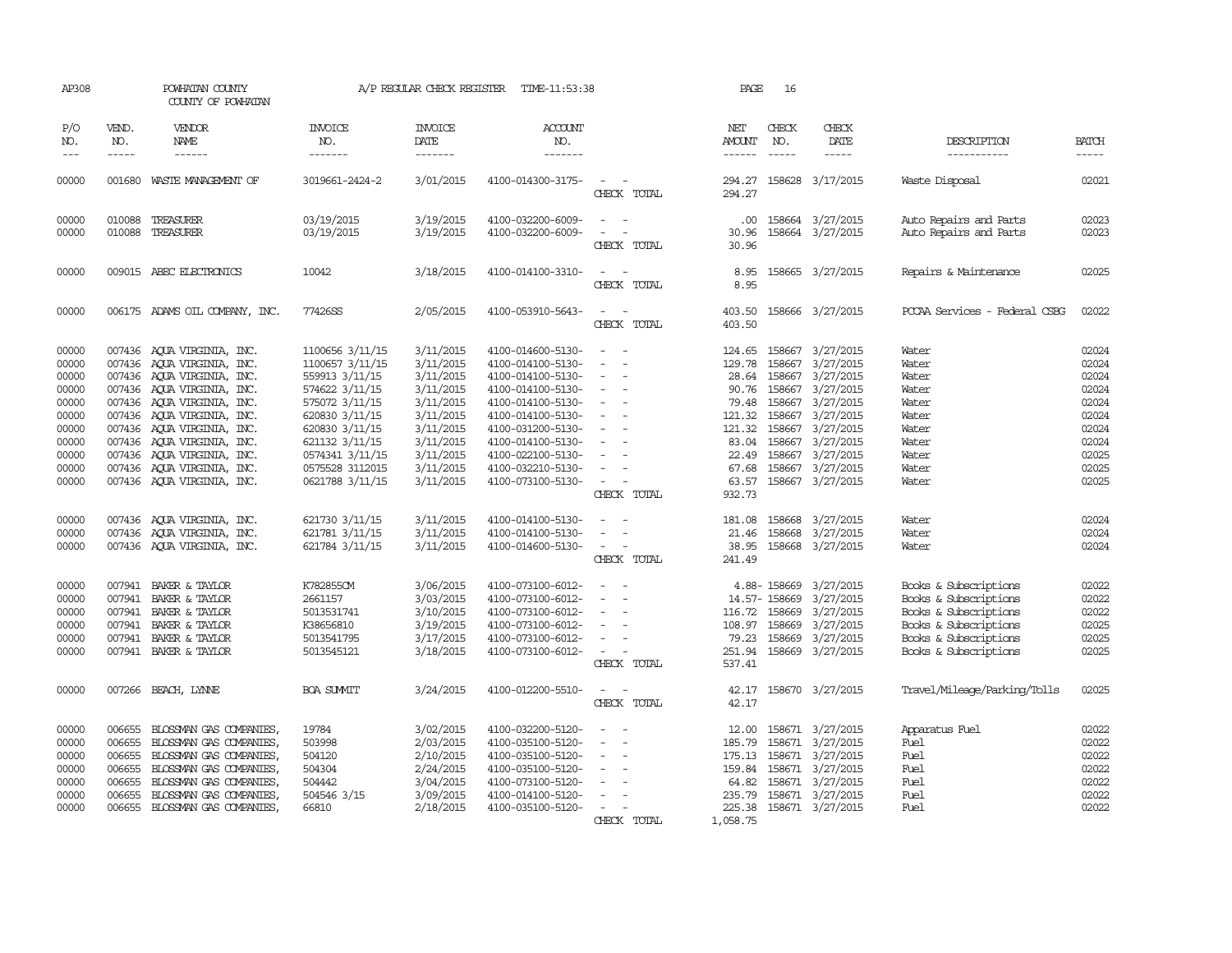| AP308                            |                               | POWHATAN COUNTY<br>COUNTY OF POWHATAN                                                                                                                               |                                    | A/P REGULAR CHECK REGISTER                       | TIME-11:53:38                                                                    |                                                                         | PAGE                                                        | 17                            |                                                                                    |                                                      |                                  |
|----------------------------------|-------------------------------|---------------------------------------------------------------------------------------------------------------------------------------------------------------------|------------------------------------|--------------------------------------------------|----------------------------------------------------------------------------------|-------------------------------------------------------------------------|-------------------------------------------------------------|-------------------------------|------------------------------------------------------------------------------------|------------------------------------------------------|----------------------------------|
| P/O<br>NO.<br>$---$              | VEND.<br>NO.<br>$\frac{1}{2}$ | VENDOR<br>NAME<br>$- - - - - -$                                                                                                                                     | <b>INVOICE</b><br>NO.<br>-------   | <b>INVOICE</b><br>DATE<br>--------               | ACCOUNT<br>NO.<br>-------                                                        |                                                                         | NET<br>AMOUNT                                               | CHECK<br>NO.<br>$\frac{1}{2}$ | CHECK<br>DATE<br>$- - - - -$                                                       | DESCRIPTION<br>-----------                           | <b>BATCH</b><br>$- - - - -$      |
| 00000                            |                               | 009984 BRAME SPECIALITY CO., INC. 4452750                                                                                                                           |                                    | 3/09/2015                                        | 4100-014100-6005-                                                                | $\sim$<br>CHECK TOTAL                                                   | 1.58<br>1.58                                                |                               | 158672 3/27/2015                                                                   | Cleaning Supplies                                    | 02022                            |
| 00000                            |                               | 009876 BSN SPORTS, INC.                                                                                                                                             | 96766605                           | 3/12/2015                                        | 4100-014600-3310-                                                                | $\sim$<br>$\sim$<br>CHECK TOTAL                                         | 646.53<br>646.53                                            |                               | 158673 3/27/2015                                                                   | Repairs and Maintenance                              | 02025                            |
| 00000<br>00000<br>00000          | 000540<br>000540              | 000540 CENTRAL VIRGINIA WASTE<br>CENTRAL VIRGINIA WASTE<br>CENTRAL VIRGINIA WASTE                                                                                   | 20034<br>20041<br>20043            | 3/13/2015<br>3/17/2015<br>3/17/2015              | 4100-014300-3175-<br>4100-014300-3176-<br>4100-014300-3176-                      | $\sim$ $ \sim$<br>$\sim$<br>$\sim$<br>$\sim$<br>$\sim$<br>CHECK TOTAL   | 12, 128.40 158674 3/27/2015<br>231.98<br>54.52<br>12,414.90 |                               | 158674 3/27/2015<br>158674 3/27/2015                                               | Waste Disposal<br>Recycling Pulls<br>Recycling Pulls | 02025<br>02025<br>02025          |
| 00000                            |                               | 010775 COAST TO COAST SOLUTIONS                                                                                                                                     | IVC0064903                         | 3/10/2015                                        | 4100-031200-6014-                                                                | $\sim$<br>$\sim$<br>CHECK TOTAL                                         | 151.61<br>151.61                                            |                               | 158675 3/27/2015                                                                   | Other Operating Supplies                             | 02022                            |
| 00000                            |                               | 007282 COBB TECHNOLOGIES, INC.                                                                                                                                      | 647372                             | 3/11/2015                                        | 4100-032200-3320-                                                                | $\overline{\phantom{a}}$<br>$\overline{\phantom{a}}$<br>CHECK TOTAL     | 225.73                                                      |                               | 225.73 158676 3/27/2015                                                            | Maintenance & Service Contract                       | 02022                            |
| 00000<br>00000                   |                               | 009178 COMCAST<br>009178 COMCAST                                                                                                                                    | 141802019 3/15<br>141802019 3/15   | 3/14/2015<br>3/14/2015                           | 4100-032300-5230-<br>4100-032300-5260-                                           | $\sim$<br>$\sim$<br>$\equiv$<br>$\overline{\phantom{a}}$<br>CHECK TOTAL | 46.88<br>59.95<br>106.83                                    |                               | 158677 3/27/2015<br>158677 3/27/2015                                               | Telephone Services<br>Internet                       | 02024<br>02024                   |
| 00000                            |                               | 008959 COSBY, HANK                                                                                                                                                  | BERRY DEC/JAN                      | 3/20/2015                                        | 4100-053910-5643-                                                                | $\sim$<br>$\overline{\phantom{a}}$<br>CHECK TOTAL                       | 370.00<br>370.00                                            |                               | 158678 3/27/2015                                                                   | PCCAA Services - Federal CSBG                        | 02025                            |
| 00000<br>00000                   | 007765                        | COUNTY WASTE OF VIRGINIA<br>007765 COUNTY WASTE OF VIRGINIA                                                                                                         | 03-516457 3/15<br>03-1900 APRIL15  | 3/13/2015<br>3/13/2015                           | 4100-032300-3185-<br>4100-032300-3185-                                           | $\omega_{\rm{max}}$ and $\omega_{\rm{max}}$<br>CHECK TOTAL              | 18.50<br>19.50<br>38.00                                     |                               | 158679 3/27/2015<br>158679 3/27/2015                                               | Trash Removal<br>Trash Removal                       | 02024<br>02025                   |
| 00000                            |                               | 000076 DELL MARKETING L.P.                                                                                                                                          | XJN7C6XW1                          | 3/10/2015                                        | 4100-053120-3320-                                                                | $\sim$ $ \sim$<br>CHECK TOTAL                                           | 1,868.92<br>1,868.92                                        |                               | 158680 3/27/2015                                                                   | Maint/Service Contract/Copying                       | 02024                            |
| 00000<br>00000<br>00000<br>00000 | 006240                        | 006240 DIAMOND SPRINGS WATER, INC 2645338<br>006240 DIAMOND SPRINGS WATER, INC<br>DIAMOND SPRINGS WATER, INC 219074500<br>006240 DIAMOND SPRINGS WATER, INC 2645585 | 2645350                            | 3/06/2015<br>3/06/2015<br>2/27/2015<br>3/06/2015 | 4100-014100-5130-<br>4100-014100-5130-<br>4100-014300-5130-<br>4100-014300-5130- | $\overline{\phantom{a}}$<br>$\sim$<br>$\sim$<br>CHECK TOTAL             | 9.95<br>8.95<br>20.85<br>51.70                              |                               | 158681 3/27/2015<br>158681 3/27/2015<br>158681 3/27/2015<br>11.95 158681 3/27/2015 | Water<br>Water<br>Water<br>Water                     | 02024<br>02024<br>02025<br>02025 |
| 00000                            |                               | 007288 DOMINION ENERGY                                                                                                                                              | 104452                             | 3/05/2015                                        | 4100-014100-3320-                                                                | $\overline{\phantom{a}}$<br>$\sim$<br>CHECK TOTAL                       | 1,757.25<br>1,757.25                                        |                               | 158682 3/27/2015                                                                   | Maintenance & Service Contract                       | 02022                            |
| 00000<br>00000                   | 000860<br>000860              | DOMINION VIRGINIA POWER<br>DOMINION VIRGINIA POWER                                                                                                                  | 2613832712 3/15<br>2322252509 3/15 | 3/04/2015<br>3/04/2015                           | 4100-022100-5110-<br>4100-031200-5110-                                           | $\sim$<br>$\sim$<br>$\overline{\phantom{a}}$<br>$\sim$<br>CHECK TOTAL   | 403.80<br>619.79<br>1,023.59                                |                               | 158683 3/27/2015<br>158683 3/27/2015                                               | Electricity<br>Electricity                           | 02022<br>02024                   |
| 00000                            |                               | 008750 DOMINION VIRGINIA POWER                                                                                                                                      | 3643564721TUCKE                    | 3/04/2015                                        | 4100-053910-5643-                                                                | $\overline{\phantom{a}}$<br>CHECK TOTAL                                 | 642.26<br>642.26                                            |                               | 158684 3/27/2015                                                                   | PCCAA Services - Federal CSBG                        | 02025                            |
| 00000                            |                               | 001910 DUNN GAS COMPANY                                                                                                                                             | 62694                              | 3/09/2015                                        | 4100-014100-5120-                                                                | $\sim$ $\sim$<br>CHECK TOTAL                                            | 2,207.04                                                    |                               | 2,207.04 158685 3/27/2015                                                          | Fuel                                                 | 02024                            |
| 00000                            |                               | 006074 EVIDENT, INC.                                                                                                                                                | 93042A                             | 3/11/2015                                        | 4100-031200-6014-                                                                | $\sim$<br>$\sim$<br>CHRCK TOTAL                                         | 45.00<br>45.00                                              |                               | 158686 3/27/2015                                                                   | Other Operating Supplies                             | 02022                            |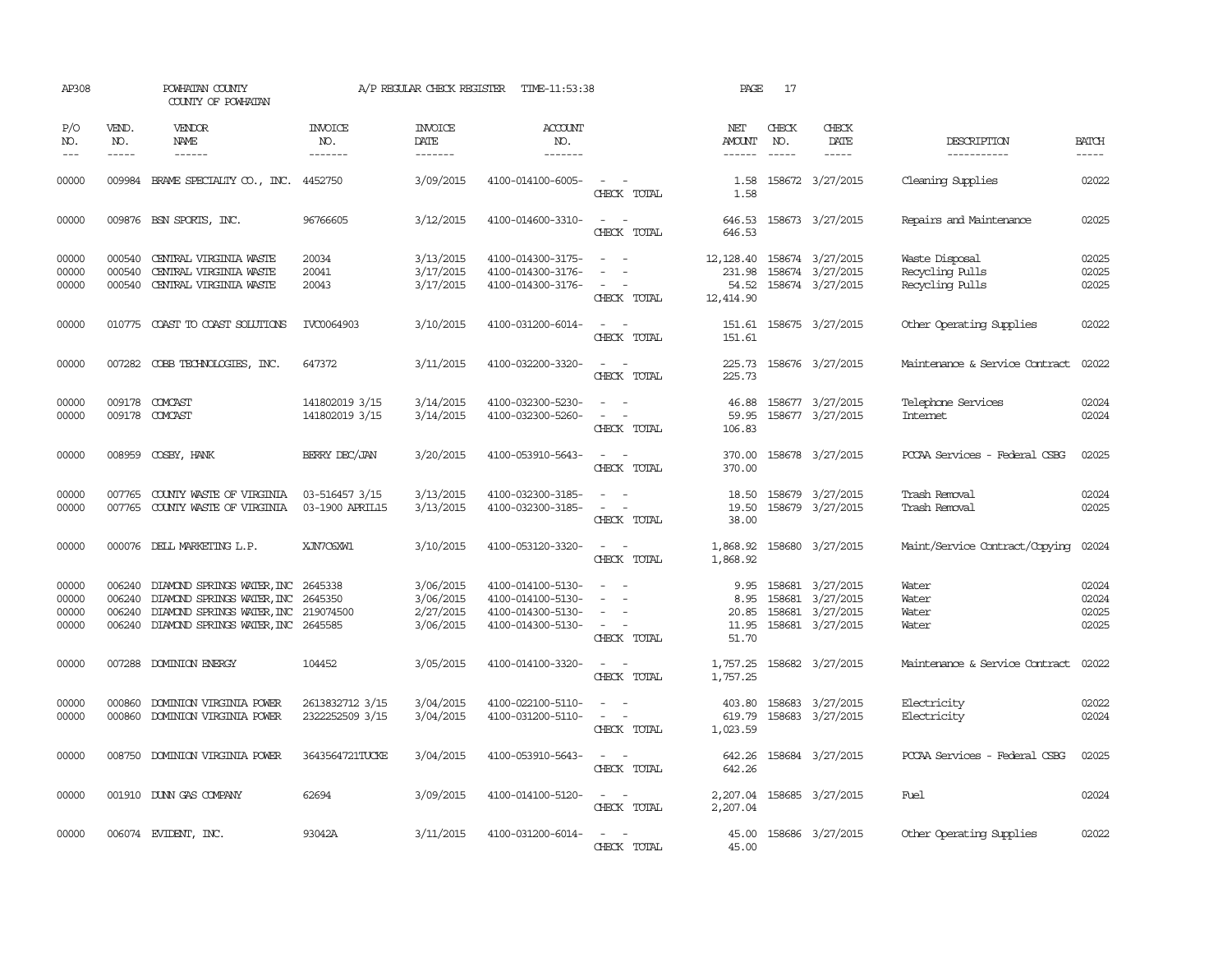| AP308                                                                                                             |                                                                                                                                | POWHATAN COUNTY<br>COUNTY OF POWHATAN                                                                                                                                                                                                                                                                                             |                                                                                                               | A/P REGULAR CHECK REGISTER                                                                                                                                            | TIME-11:53:38                                                                                                                                                                                                                                                                 |                                                                                    | PAGE                                                                                                                                                  | 18                                                                                                         |                                                                                                                                                                                     |                                                                                                                                                                                                                                        |                                                                                                                   |
|-------------------------------------------------------------------------------------------------------------------|--------------------------------------------------------------------------------------------------------------------------------|-----------------------------------------------------------------------------------------------------------------------------------------------------------------------------------------------------------------------------------------------------------------------------------------------------------------------------------|---------------------------------------------------------------------------------------------------------------|-----------------------------------------------------------------------------------------------------------------------------------------------------------------------|-------------------------------------------------------------------------------------------------------------------------------------------------------------------------------------------------------------------------------------------------------------------------------|------------------------------------------------------------------------------------|-------------------------------------------------------------------------------------------------------------------------------------------------------|------------------------------------------------------------------------------------------------------------|-------------------------------------------------------------------------------------------------------------------------------------------------------------------------------------|----------------------------------------------------------------------------------------------------------------------------------------------------------------------------------------------------------------------------------------|-------------------------------------------------------------------------------------------------------------------|
| P/O<br>NO.<br>$\qquad \qquad -$                                                                                   | VEND.<br>NO.                                                                                                                   | VENDOR<br>NAME                                                                                                                                                                                                                                                                                                                    | <b>INVOICE</b><br>NO.<br>-------                                                                              | <b>INVOICE</b><br>DATE<br>-------                                                                                                                                     | <b>ACCOUNT</b><br>NO.<br>-------                                                                                                                                                                                                                                              |                                                                                    | NET<br><b>AMOUNT</b><br>------                                                                                                                        | CHECK<br>NO.<br>$\frac{1}{2}$                                                                              | CHECK<br>DATE<br>-----                                                                                                                                                              | DESCRIPTION<br>-----------                                                                                                                                                                                                             | <b>BATCH</b><br>-----                                                                                             |
| 00000                                                                                                             |                                                                                                                                | 000338 FIRE PROTECTION EQUIP. CO 59226                                                                                                                                                                                                                                                                                            |                                                                                                               | 2/27/2015                                                                                                                                                             | 4100-032200-6011-                                                                                                                                                                                                                                                             | CHECK TOTAL                                                                        | 601.50<br>601.50                                                                                                                                      |                                                                                                            | 158687 3/27/2015                                                                                                                                                                    | Protective Gear/Uniforms                                                                                                                                                                                                               | 02022                                                                                                             |
| 00000                                                                                                             |                                                                                                                                | 000690 FLATROCK TIRE & AUTO                                                                                                                                                                                                                                                                                                       | 11075                                                                                                         | 3/12/2015                                                                                                                                                             | 4100-031200-6009-                                                                                                                                                                                                                                                             | CHECK TOTAL                                                                        | 66.19<br>66.19                                                                                                                                        |                                                                                                            | 158688 3/27/2015                                                                                                                                                                    | Auto Parts/Repairs                                                                                                                                                                                                                     | 02022                                                                                                             |
| 00000                                                                                                             |                                                                                                                                | 006522 FOOD LION                                                                                                                                                                                                                                                                                                                  | 281361101007                                                                                                  | 3/11/2015                                                                                                                                                             | 4100-035100-6022-                                                                                                                                                                                                                                                             | CHECK TOTAL                                                                        | 215.37<br>215.37                                                                                                                                      |                                                                                                            | 158689 3/27/2015                                                                                                                                                                    | Dog Food/Supplies                                                                                                                                                                                                                      | 02022                                                                                                             |
| 00000                                                                                                             |                                                                                                                                | 006213 GENERAL HOME SERVICES INC                                                                                                                                                                                                                                                                                                  | 13652                                                                                                         | 3/17/2015                                                                                                                                                             | 4100-035100-3320-                                                                                                                                                                                                                                                             | $\equiv$<br>CHECK TOTAL                                                            | 65.00<br>65.00                                                                                                                                        |                                                                                                            | 158690 3/27/2015                                                                                                                                                                    | Landscaping - Animal Control                                                                                                                                                                                                           | 02024                                                                                                             |
| 00000                                                                                                             |                                                                                                                                | 007948 GEOCOMM, INC.                                                                                                                                                                                                                                                                                                              | 33518                                                                                                         | 3/18/2015                                                                                                                                                             | 4100-035500-3320-                                                                                                                                                                                                                                                             | CHECK TOTAL                                                                        | 8,775.00<br>8,775.00                                                                                                                                  |                                                                                                            | 158691 3/27/2015                                                                                                                                                                    | Maintenance & Service Contract                                                                                                                                                                                                         | 02025                                                                                                             |
| 00000                                                                                                             |                                                                                                                                | 006013 GRAINGER                                                                                                                                                                                                                                                                                                                   | 9688777375                                                                                                    | 3/12/2015                                                                                                                                                             | 4100-073100-6001-                                                                                                                                                                                                                                                             | CHECK TOTAL                                                                        | 15.50<br>15.50                                                                                                                                        |                                                                                                            | 158692 3/27/2015                                                                                                                                                                    | Office Supplies                                                                                                                                                                                                                        | 02025                                                                                                             |
| 00000                                                                                                             | 010772                                                                                                                         | GREEN TREE INVESTMENT                                                                                                                                                                                                                                                                                                             | 215046947                                                                                                     | 2/01/2015                                                                                                                                                             | 4100-053910-5643-                                                                                                                                                                                                                                                             | CHECK TOTAL                                                                        | 300.00<br>300.00                                                                                                                                      |                                                                                                            | 158693 3/27/2015                                                                                                                                                                    | PCCAA Services - Federal CSBG                                                                                                                                                                                                          | 02022                                                                                                             |
| 00000                                                                                                             |                                                                                                                                | 010040 HART, REGINA D.                                                                                                                                                                                                                                                                                                            | 02232015 PYMT                                                                                                 | 2/23/2015                                                                                                                                                             | 4100-073100-6012-                                                                                                                                                                                                                                                             | $\sim$<br>CHECK TOTAL                                                              | 6.50<br>6.50                                                                                                                                          |                                                                                                            | 158694 3/27/2015                                                                                                                                                                    | Books & Subscriptions                                                                                                                                                                                                                  | 02025                                                                                                             |
| 00000<br>00000<br>00000                                                                                           | 000120<br>000120<br>000120                                                                                                     | <b>JAMES RIVER AIR</b><br><b>JAMES RIVER AIR</b><br><b>JAMES RIVER AIR</b>                                                                                                                                                                                                                                                        | S53826<br>S53976<br>S54099                                                                                    | 2/28/2015<br>2/28/2015<br>2/28/2015                                                                                                                                   | 4100-014100-3308-<br>4100-014100-3308-<br>4100-014100-3308-                                                                                                                                                                                                                   | $\sim$<br>CHECK TOTAL                                                              | 354.00<br>301.00<br>387.00<br>1,042.00                                                                                                                | 158695<br>158695                                                                                           | 3/27/2015<br>3/27/2015<br>158695 3/27/2015                                                                                                                                          | HVAC Service and Repairs<br>HVAC Service and Repairs<br>HVAC Service and Repairs                                                                                                                                                       | 02024<br>02024<br>02024                                                                                           |
| 00000<br>00000<br>00000<br>00000<br>00000<br>00000<br>00000<br>00000<br>00000<br>00000<br>00000<br>00000<br>00000 | 008381<br>008381<br>008381<br>008381<br>008381<br>008381<br>008381<br>008381<br>008381<br>008381<br>008381<br>008381<br>008381 | JAMES RIVER PETROLEUM<br>JAMES RIVER PETROLEUM<br>JAMES RIVER PETROLEUM<br>JAMES RIVER PETROLEUM<br>JAMES RIVER PETROLEUM<br>JAMES RIVER PETROLEUM<br>JAMES RIVER PETROLEUM<br>JAMES RIVER PETROLEUM<br>JAMES RIVER PETROLEUM<br>JAMES RIVER PETROLEUM<br>JAMES RIVER PETROLEUM<br>JAMES RIVER PETROLEUM<br>JAMES RIVER PETROLEUM | 73 B<br>73<br>SHERIFF<br>73<br>SHERIFF<br>73 D<br>73A<br>73B<br>73C<br>73D<br>73F<br>73G<br>73H<br>73I<br>73J | 3/03/2015<br>3/03/2015<br>3/03/2015<br>3/03/2015<br>3/03/2015<br>3/03/2015<br>3/03/2015<br>3/03/2015<br>3/03/2015<br>3/03/2015<br>3/03/2015<br>3/03/2015<br>3/03/2015 | 4100-032200-6008-<br>4100-035100-6008-<br>4100-031200-6008-<br>4100-014500-6008-<br>4100-032300-6008-<br>4100-032200-5120-<br>4100-035500-6008-<br>4100-014100-6008-<br>4100-034100-6008-<br>4100-012510-6008-<br>4100-081100-6008-<br>4100-083500-6008-<br>4100-014300-6008- | $\overline{\phantom{a}}$<br>CHECK TOTAL<br>$\overline{\phantom{a}}$<br>CHECK TOTAL | 114.65<br>424.29<br>4,476.39<br>572.12<br>1,621.03<br>959.03<br>113.65<br>218.90<br>137.65<br>22.41<br>128.49<br>8,788.61<br>35.98<br>86.93<br>122.91 | 158696<br>158696<br>158696<br>158696<br>158696<br>158696<br>158696<br>158696<br>158696<br>158696<br>158697 | 158696 3/27/2015<br>3/27/2015<br>3/27/2015<br>3/27/2015<br>3/27/2015<br>3/27/2015<br>3/27/2015<br>3/27/2015<br>3/27/2015<br>3/27/2015<br>3/27/2015<br>3/27/2015<br>158697 3/27/2015 | Gas/Grease/Oil<br>Gas/Grease/Oil<br>Gas/Grease/Oil<br>Gas/Grease/Oil<br>Gas/Grease/Oil<br>Apparatus Fuel<br>Gas/Grease/Oil<br>Gas/Grease/Oil<br>Gas/Grease/Oil<br>Gas/Grease/Oil<br>Gas/Grease/Oil<br>Gas/Grease/0il<br>Gas/Grease/Oil | 02025<br>02025<br>02025<br>02025<br>02025<br>02025<br>02025<br>02025<br>02025<br>02025<br>02025<br>02025<br>02025 |
| 00000                                                                                                             |                                                                                                                                | 009580 KNOWBUDDY RESOURCES                                                                                                                                                                                                                                                                                                        | ARU0171275                                                                                                    | 3/11/2015                                                                                                                                                             | 4100-073100-6012-                                                                                                                                                                                                                                                             | $\overline{\phantom{a}}$<br>$\sim$ 100 $\mu$<br>CHECK TOTAL                        | 188.70<br>188.70                                                                                                                                      |                                                                                                            | 158698 3/27/2015                                                                                                                                                                    | Books & Subscriptions                                                                                                                                                                                                                  | 02025                                                                                                             |
| 00000                                                                                                             |                                                                                                                                | 008255 LANCASTER MASONRY, INC.                                                                                                                                                                                                                                                                                                    | 03192015                                                                                                      | 3/19/2015                                                                                                                                                             | 4100-014100-3310-                                                                                                                                                                                                                                                             | CHECK TOTAL                                                                        | 140.00<br>140.00                                                                                                                                      |                                                                                                            | 158699 3/27/2015                                                                                                                                                                    | Repairs & Maintenance                                                                                                                                                                                                                  | 02025                                                                                                             |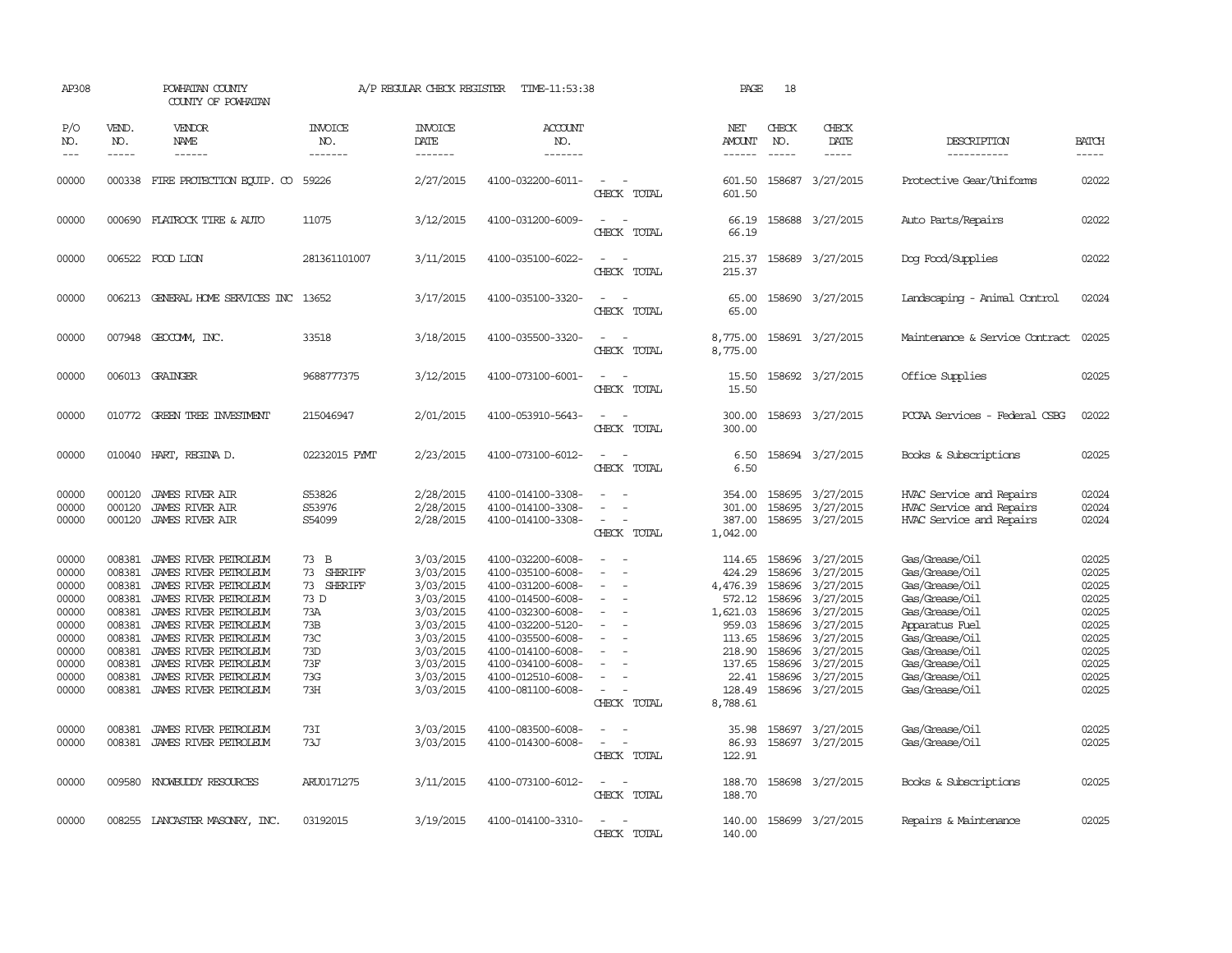| AP308                                                       |                                                          | POWHATAN COUNTY<br>COUNTY OF POWHATAN                                                                                 |                                                                          | A/P REGULAR CHECK REGISTER                                                              | TIME-11:53:38                                                                                                                                   |                                                                     | PAGE                                                                         | 19                         |                                                                                                                     |                                                                                                                                                  |                                                             |
|-------------------------------------------------------------|----------------------------------------------------------|-----------------------------------------------------------------------------------------------------------------------|--------------------------------------------------------------------------|-----------------------------------------------------------------------------------------|-------------------------------------------------------------------------------------------------------------------------------------------------|---------------------------------------------------------------------|------------------------------------------------------------------------------|----------------------------|---------------------------------------------------------------------------------------------------------------------|--------------------------------------------------------------------------------------------------------------------------------------------------|-------------------------------------------------------------|
| P/O<br>NO.<br>$\frac{1}{2}$                                 | VEND.<br>NO.<br>$- - - - -$                              | VENDOR<br><b>NAME</b><br>------                                                                                       | <b>INVOICE</b><br>NO.<br>-------                                         | <b>INVOICE</b><br>DATE<br>-------                                                       | <b>ACCOUNT</b><br>NO.<br>-------                                                                                                                |                                                                     | NET<br><b>AMOUNT</b><br>$- - - - - -$                                        | CHECK<br>NO.<br>-----      | CHECK<br>DATE<br>-----                                                                                              | DESCRIPTION<br>-----------                                                                                                                       | <b>BATCH</b><br>$- - - - -$                                 |
| 00000                                                       |                                                          | 010771 LAND AND COATES                                                                                                | 552610                                                                   | 3/11/2015                                                                               | 4100-014500-3319-                                                                                                                               | CHECK TOTAL                                                         | 52.47<br>52.47                                                               |                            | 158700 3/27/2015                                                                                                    | Equipment Repairs and Maintena 02024                                                                                                             |                                                             |
| 00000                                                       |                                                          | 008885 MARTIN, PEGGY                                                                                                  | NEW KENT, VA                                                             | 3/13/2015                                                                               | 4100-073100-5510-                                                                                                                               | $\overline{\phantom{a}}$<br>$\overline{\phantom{a}}$<br>CHECK TOTAL | 56.35<br>56.35                                                               |                            | 158701 3/27/2015                                                                                                    | Travel/Mileage/Parking/Tolls                                                                                                                     | 02022                                                       |
| 00000<br>00000<br>00000<br>00000                            |                                                          | 010473 MCCORMICK'S GARAGE<br>010473 MCCORMICK'S GARAGE<br>010473 MCCORMICK'S GARAGE<br>010473 MCCORMICK'S GARAGE      | 9450 (01 SUBURB<br>9472 (2003 FORD<br>9473 (07 SUBURB<br>9666 (07 EXPLOR | 12/31/2014<br>12/31/2014<br>12/31/2014<br>3/11/2015                                     | 4100-032200-6009-<br>4100-032200-6009-<br>4100-032200-6009-<br>4100-032200-6009-                                                                | $\overline{\phantom{a}}$<br>CHECK TOTAL                             | 16.00<br>16.00<br>187.22<br>242.71                                           |                            | 23.49 158702 3/27/2015<br>158702 3/27/2015<br>158702 3/27/2015<br>158702 3/27/2015                                  | Auto Repairs and Parts<br>Auto Repairs and Parts<br>Auto Repairs and Parts<br>Auto Repairs and Parts                                             | 02022<br>02022<br>02022<br>02022                            |
| 00000<br>00000<br>00000<br>00000                            | 009955                                                   | 009955 MONEIL & COMPANY, INC<br>MONEIL & COMPANY, INC<br>009955 MONEIL & COMPANY, INC<br>009955 MONEIL & COMPANY, INC | MEIM08061701 #4<br>MEPK08161501 #4<br>MEUM08104501 #4<br>3569117         | 4/01/2015<br>4/01/2015<br>4/01/2015<br>4/01/2015                                        | 4100-032300-5308-<br>4100-032300-5308-<br>4100-032300-5308-<br>4100-032200-5305-                                                                | $\overline{\phantom{a}}$<br>CHECK TOTAL                             | 1,047.50<br>4,140.00<br>1,047.75<br>10,957.50<br>17, 192.75                  |                            | 158703 3/27/2015<br>158703 3/27/2015<br>158703 3/27/2015<br>158703 3/27/2015                                        | Insurance<br>Insurance<br>Insurance<br>Auto Insurance Premium                                                                                    | 02025<br>02025<br>02025<br>02025                            |
| 00000                                                       |                                                          | 009084 MIDAMERICA BOOKS                                                                                               | 343609                                                                   | 2/04/2015                                                                               | 4100-073100-6012-                                                                                                                               | $\overline{\phantom{a}}$<br>CHECK TOTAL                             | 542.40<br>542.40                                                             |                            | 158704 3/27/2015                                                                                                    | Books & Subscriptions                                                                                                                            | 02025                                                       |
| 00000                                                       |                                                          | 009733 MINERVA BUNKER GEAR                                                                                            | 2473-12                                                                  | 3/09/2015                                                                               | 4100-032200-6011-                                                                                                                               | $\overline{\phantom{a}}$<br>CHECK TOTAL                             | 732.50<br>732.50                                                             |                            | 158705 3/27/2015                                                                                                    | Protective Gear/Uniforms                                                                                                                         | 02025                                                       |
| 00000                                                       |                                                          | 000205 MUNICIPAL CODE CORP.                                                                                           | 253316                                                                   | 3/11/2015                                                                               | 4100-081100-3500-                                                                                                                               | CHECK TOTAL                                                         | 310.02<br>310.02                                                             |                            | 158706 3/27/2015                                                                                                    | Printing & Binding                                                                                                                               | 02022                                                       |
| 00000<br>00000<br>00000<br>00000<br>00000<br>00000<br>00000 | 007297<br>007297<br>007297<br>007297<br>007297<br>007297 | NAFECO, INC.<br>NAFECO, INC.<br>NAFECO, INC.<br>NAFECO, INC.<br>NAFECO, INC.<br>NAFECO, INC.<br>007297 NAFECO, INC.   | 772083<br>772169<br>772830<br>772847<br>773116<br>773374<br>773377       | 3/03/2015<br>3/03/2015<br>3/09/2015<br>3/09/2015<br>3/10/2015<br>3/12/2015<br>3/12/2015 | 4100-032200-3310-<br>4100-032200-6011-<br>4100-032200-3310-<br>4100-032200-3310-<br>4100-032200-3310-<br>4100-032200-3310-<br>4100-032200-3310- | $\overline{\phantom{a}}$<br>CHECK TOTAL                             | 142.50<br>515.28<br>79.25<br>71.25<br>295.80<br>827.20<br>420.10<br>2,351.38 | 158707<br>158707<br>158707 | 158707 3/27/2015<br>3/27/2015<br>158707 3/27/2015<br>158707 3/27/2015<br>3/27/2015<br>3/27/2015<br>158707 3/27/2015 | Equipment Repair<br>Protective Gear/Uniforms<br>Equipment Repair<br>Equipment Repair<br>Equipment Repair<br>Equipment Repair<br>Equipment Repair | 02022<br>02022<br>02022<br>02022<br>02022<br>02025<br>02025 |
| 00000<br>00000                                              | 007700                                                   | NOLAND COMPANY<br>007700 NOLAND COMPANY                                                                               | 333613-00<br>333616-00                                                   | 3/04/2015<br>3/05/2015                                                                  | 4100-014100-3310-<br>4100-014100-3310-                                                                                                          | $\sim$<br>$\overline{\phantom{a}}$<br>CHECK TOTAL                   | 294.00<br>294.00<br>588.00                                                   |                            | 158708 3/27/2015<br>158708 3/27/2015                                                                                | Repairs & Maintenance<br>Repairs & Maintenance                                                                                                   | 02025<br>02025                                              |
| 00000                                                       |                                                          | 008301 NORFOLK WIRE & ELECTRONIC                                                                                      | 2088126                                                                  | 3/04/2015                                                                               | 4100-014100-3310-                                                                                                                               | $\sim$<br>CHECK TOTAL                                               | 102.40<br>102.40                                                             |                            | 158709 3/27/2015                                                                                                    | Repairs & Maintenance                                                                                                                            | 02022                                                       |
| 00000                                                       |                                                          | 009968 OLD DOMINION RESCUE                                                                                            | 1096                                                                     | 3/12/2015                                                                               | 4100-032200-3310-                                                                                                                               | $\sim$<br>CHECK TOTAL                                               | 1,210.00<br>1,210.00                                                         |                            | 158710 3/27/2015                                                                                                    | Equipment Repair                                                                                                                                 | 02022                                                       |
| 00000                                                       |                                                          | 009281 OVER DRIVE, INC.                                                                                               | 1369170355060                                                            | 3/03/2015                                                                               | 4100-073100-6012-                                                                                                                               | $\sim$<br>CHECK TOTAL                                               | 253.62                                                                       |                            | 253.62 158711 3/27/2015                                                                                             | Books & Subscriptions                                                                                                                            | 02022                                                       |
| 00000                                                       | 008079                                                   | PAETEC/CAVALIER BUSINESS                                                                                              | 4237625 3/10/15                                                          | 3/10/2015                                                                               | 4100-073100-5230-                                                                                                                               | CHECK TOTAL                                                         | 461.96                                                                       |                            | 461.96 158712 3/27/2015                                                                                             | Telephone Services                                                                                                                               | 02025                                                       |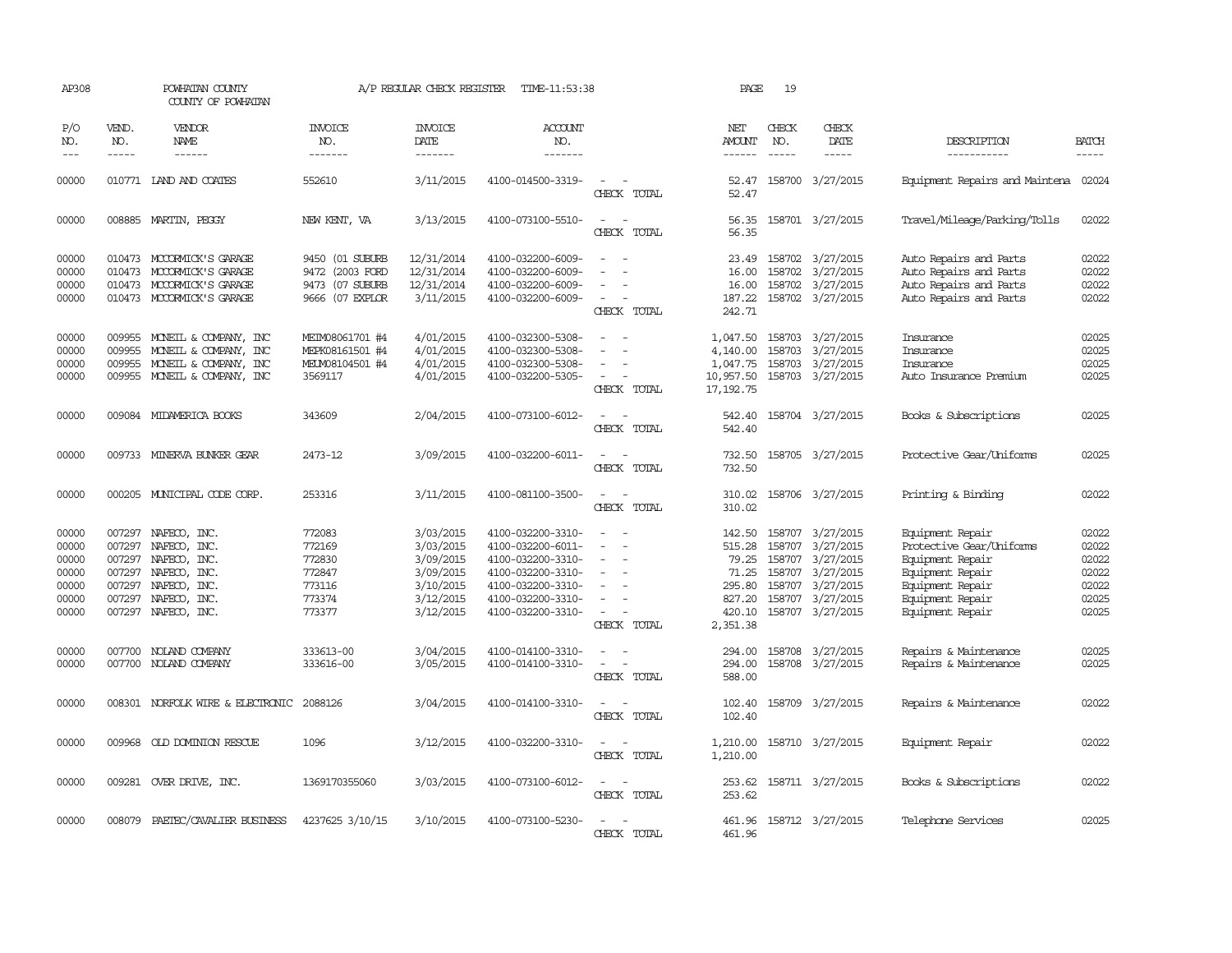| AP308                                                                                           |                                                                                        | POWHATAN COUNTY<br>COUNTY OF POWHATAN                                                                                                                                                                                                                                          |                                                                                                                                                                         | A/P REGULAR CHECK REGISTER                                                                                                                  | TIME-11:53:38                                                                                                                                                                                                                       |                                                                                                                  | PAGE                                                                                    | 20                                                                 |                                                                                                                                                                                                                                |                                                                                                                                                                                                           |                                                                                                 |
|-------------------------------------------------------------------------------------------------|----------------------------------------------------------------------------------------|--------------------------------------------------------------------------------------------------------------------------------------------------------------------------------------------------------------------------------------------------------------------------------|-------------------------------------------------------------------------------------------------------------------------------------------------------------------------|---------------------------------------------------------------------------------------------------------------------------------------------|-------------------------------------------------------------------------------------------------------------------------------------------------------------------------------------------------------------------------------------|------------------------------------------------------------------------------------------------------------------|-----------------------------------------------------------------------------------------|--------------------------------------------------------------------|--------------------------------------------------------------------------------------------------------------------------------------------------------------------------------------------------------------------------------|-----------------------------------------------------------------------------------------------------------------------------------------------------------------------------------------------------------|-------------------------------------------------------------------------------------------------|
| P/O<br>NO.<br>$---$                                                                             | VEND.<br>NO.<br>-----                                                                  | <b>VENDOR</b><br><b>NAME</b><br>------                                                                                                                                                                                                                                         | <b>INVOICE</b><br>NO.<br>-------                                                                                                                                        | <b>INVOICE</b><br>DATE<br>-------                                                                                                           | <b>ACCOUNT</b><br>NO.<br>-------                                                                                                                                                                                                    |                                                                                                                  | NET<br>AMOUNT<br>$- - - - - -$                                                          | CHECK<br>NO.<br>$- - - - -$                                        | CHECK<br><b>DATE</b><br>-----                                                                                                                                                                                                  | DESCRIPTION<br>-----------                                                                                                                                                                                | <b>BATCH</b>                                                                                    |
| 00000                                                                                           |                                                                                        | 008404 PEST MASTERS, INC.                                                                                                                                                                                                                                                      | 277237                                                                                                                                                                  | 3/24/2015                                                                                                                                   | 4100-032210-3310-                                                                                                                                                                                                                   | $\overline{\phantom{a}}$<br>CHECK TOTAL                                                                          | 120.00<br>120.00                                                                        |                                                                    | 158713 3/27/2015                                                                                                                                                                                                               | Repairs & Maintenance                                                                                                                                                                                     | 02022                                                                                           |
| 00000                                                                                           |                                                                                        | 000375 PIEDMONT REGIONAL JAIL                                                                                                                                                                                                                                                  | 2475                                                                                                                                                                    | 2/28/2015                                                                                                                                   | 4100-033400-3841-                                                                                                                                                                                                                   | $\sim$<br>CHECK TOTAL                                                                                            | 33,216.00<br>33,216.00                                                                  |                                                                    | 158714 3/27/2015                                                                                                                                                                                                               | Detention of Adults                                                                                                                                                                                       | 02024                                                                                           |
| 00000<br>00000<br>00000<br>00000<br>00000<br>00000<br>00000<br>00000<br>00000<br>00000<br>00000 | 007962<br>007962<br>007962<br>007962<br>007962<br>007962<br>007962<br>007962           | 007962 PITNEY BOWES GLOBAL<br>PITNEY BOWES GLOBAL<br>PITNEY BOWES GLOBAL<br>PITNEY BOWES GLOBAL<br>PITNEY BOWES GLOBAL<br>PITNEY BOWES GLOBAL<br>PITNEY BOWES GLOBAL<br>007962 PITNEY BOWES GLOBAL<br>PITNEY BOWES GLOBAL<br>PITNEY BOWES GLOBAL<br>007962 PITNEY BOWES GLOBAL | 3157666-MR15<br>3157666-MR15<br>3157666-MR15<br>3157666-MR15<br>3157666-MR15<br>3157666-MR15<br>3157666-MR15<br>3157666-MR15<br>3157666-MR15<br>7974638-MR15<br>2986834 | 3/13/2015<br>3/13/2015<br>3/13/2015<br>3/13/2015<br>3/13/2015<br>3/13/2015<br>3/13/2015<br>3/13/2015<br>3/13/2015<br>3/13/2015<br>3/13/2015 | 4100-011010-5210-<br>4100-034100-5210-<br>4100-022100-5210-<br>4100-012100-5210-<br>4100-014100-5210-<br>4100-012200-5210-<br>4100-012220-5210-<br>4100-081100-5210-<br>4100-013200-5210-<br>4100-012410-5210-<br>4100-021200-8002- | $\overline{\phantom{a}}$<br>$\overline{\phantom{a}}$<br>$\equiv$<br>$\overline{\phantom{a}}$<br>$\sim$<br>$\sim$ | 35.37<br>67.02<br>9.72<br>6.45<br>455.02<br>1.21<br>103.98<br>53.89<br>624.00<br>150.00 |                                                                    | 19.13 158715 3/27/2015<br>158715 3/27/2015<br>158715 3/27/2015<br>158715 3/27/2015<br>158715 3/27/2015<br>158715 3/27/2015<br>158715 3/27/2015<br>158715 3/27/2015<br>158715 3/27/2015<br>158715 3/27/2015<br>158715 3/27/2015 | Postage<br>Postage<br>Postage<br>Postage<br>Postage<br>Postage<br>Postage<br>Postage<br>Postage<br>Postage<br>Copier Lease Agreement                                                                      | 02024<br>02024<br>02024<br>02024<br>02024<br>02024<br>02024<br>02024<br>02024<br>02024<br>02025 |
| 00000                                                                                           |                                                                                        | 006139 PLAZA PHARMACY                                                                                                                                                                                                                                                          | 3-POWHOO1/26/15                                                                                                                                                         | 1/26/2015                                                                                                                                   | 4100-053910-5643-                                                                                                                                                                                                                   | CHECK TOTAL<br>CHECK TOTAL                                                                                       | 1,525.79<br>41.24<br>41.24                                                              |                                                                    | 158716 3/27/2015                                                                                                                                                                                                               | PCCAA Services - Federal CSBG                                                                                                                                                                             | 02022                                                                                           |
| 00000<br>00000<br>00000<br>00000<br>00000<br>00000<br>00000<br>00000                            | 001250<br>001250<br>001250<br>001250<br>001250<br>001250<br>001250<br>001250           | POWHATAN AUTO & TRACTOR<br>POWHATAN AUTO & TRACTOR<br>POWHATAN AUTO & TRACTOR<br>POWHATAN AUTO & TRACTOR<br>POWHATAN AUTO & TRACTOR<br>POWHATAN AUTO & TRACTOR<br>POWHATAN AUTO & TRACTOR<br>POWHATAN AUTO & TRACTOR                                                           | 337007<br>337045<br>337115<br>338517<br>340270<br>338882<br>339563<br>342327                                                                                            | 2/03/2015<br>2/03/2015<br>2/04/2015<br>2/16/2015<br>3/04/2015<br>2/18/2015<br>2/25/2015<br>3/19/2015                                        | 4100-032200-6009-<br>4100-032200-6009-<br>4100-032200-6009-<br>4100-032200-6009-<br>4100-014500-6008-<br>4100-014500-3319-<br>4100-014500-6009-<br>4100-014300-3310-                                                                | $\sim$<br>$\overline{\phantom{a}}$<br>$\overline{\phantom{a}}$<br>$\overline{\phantom{a}}$<br>CHECK TOTAL        | 34.25<br>5.97<br>8.49<br>315.07<br>13.98<br>102.55<br>19.96<br>17.76<br>518.03          |                                                                    | 158717 3/27/2015<br>158717 3/27/2015<br>158717 3/27/2015<br>158717 3/27/2015<br>158717 3/27/2015<br>158717 3/27/2015<br>158717 3/27/2015<br>158717 3/27/2015                                                                   | Auto Repairs and Parts<br>Auto Repairs and Parts<br>Auto Repairs and Parts<br>Auto Repairs and Parts<br>Gas/Grease/Oil<br>Equipment Repairs and Maintena<br>Auto Parts & Repairs<br>Repairs & Maintenance | 02022<br>02022<br>02022<br>02022<br>02022<br>02024<br>02024<br>02025                            |
| 00000<br>00000<br>00000<br>00000                                                                | 006914<br>006914<br>006914                                                             | POWHATAN AUTO REPAIR<br>POWHATAN AUTO REPAIR<br>POWHATAN AUTO REPAIR<br>006914 POWHATAN AUTO REPAIR                                                                                                                                                                            | 666<br>665<br>667<br>669<br>$07 - 7$                                                                                                                                    | 3/11/2015<br>3/09/2015<br>3/11/2015<br>3/23/2015                                                                                            | 4100-034100-6009-<br>4100-031200-6009-<br>4100-014500-6009-<br>4100-031200-6008-                                                                                                                                                    | CHECK TOTAL                                                                                                      | 120.95<br>328.28<br>107.20<br>45.88<br>602.31                                           |                                                                    | 158718 3/27/2015<br>158718 3/27/2015<br>158718 3/27/2015<br>158718 3/27/2015                                                                                                                                                   | Auto Parts/Repairs<br>Auto Parts/Repairs<br>Auto Parts & Repairs<br>Gas/Grease/Oil                                                                                                                        | 02022<br>02024<br>02024<br>02025                                                                |
| 00000<br>00000                                                                                  | 006928<br>006928                                                                       | POWHATAN COUNTY DEPT. OF<br>POWHATAN COUNTY DEPT. OF                                                                                                                                                                                                                           | 121299024226<br>71981/INTOWN                                                                                                                                            | 3/11/2015<br>2/12/2015                                                                                                                      | 4100-053910-5642-<br>4100-053910-5642-                                                                                                                                                                                              | CHECK TOTAL                                                                                                      | 126.88<br>333.56<br>460.44                                                              |                                                                    | 158719 3/27/2015<br>158719 3/27/2015                                                                                                                                                                                           | PCCAA Services - TANF<br>PCCAA Services - TANF                                                                                                                                                            | 02022<br>02022                                                                                  |
| 00000<br>00000<br>00000<br>00000<br>00000<br>00000<br>00000<br>00000<br>00000                   | 008294<br>008294<br>008294<br>008294<br>008294<br>008294<br>008294<br>008294<br>008294 | POWHATAN COUNTY PUBLIC<br>POWHATAN COUNTY PUBLIC<br>POWHATAN COUNTY PUBLIC<br>POWHATAN COUNTY PUBLIC<br>POWHATAN COUNTY PUBLIC<br>POWHATAN COUNTY PUBLIC<br>POWHATAN COUNTY PUBLIC<br>POWHATAN COUNTY PUBLIC<br>POWHATAN COUNTY PUBLIC                                         | PAPER 3-16-15<br>PAPER 3-16-15<br>PAPER 3-16-15<br>PAPER 3-16-15<br>PAPER 3-16-15<br>PAPER 3-16-15<br>PAPER 3-16-15<br>PAPER 3-16-15<br>PAPER 3-16-15                   | 3/16/2015<br>3/16/2015<br>3/16/2015<br>3/16/2015<br>3/16/2015<br>3/16/2015<br>3/16/2015<br>3/16/2015<br>3/16/2015                           | 4100-034100-6001-<br>4100-012310-6001-<br>4100-012100-6001-<br>4100-012210-6001-<br>4100-014100-6001-<br>4100-012200-6001-<br>4100-053120-3320-<br>4100-081100-6001-<br>4100-012320-6014-                                           | $\overline{\phantom{a}}$<br>$\overline{\phantom{a}}$<br>$\sim$                                                   | 1.39<br>14.92<br>34.27<br>.10<br>.11<br>31.88<br>10.73<br>20.49                         | 158720<br>158720<br>158720<br>158720<br>158720<br>158720<br>158720 | 3/27/2015<br>3/27/2015<br>3/27/2015<br>3/27/2015<br>3/27/2015<br>3/27/2015<br>3/27/2015<br>158720 3/27/2015<br>2.45 158720 3/27/2015                                                                                           | Office Supplies<br>Office Supplies<br>Office Supplies<br>Office Supplies<br>Office Supplies<br>Office Supplies<br>Maint/Service Contract/Copying<br>Office Supplies<br>Other Operating Supplies           | 02022<br>02022<br>02022<br>02022<br>02022<br>02022<br>02022<br>02022<br>02022                   |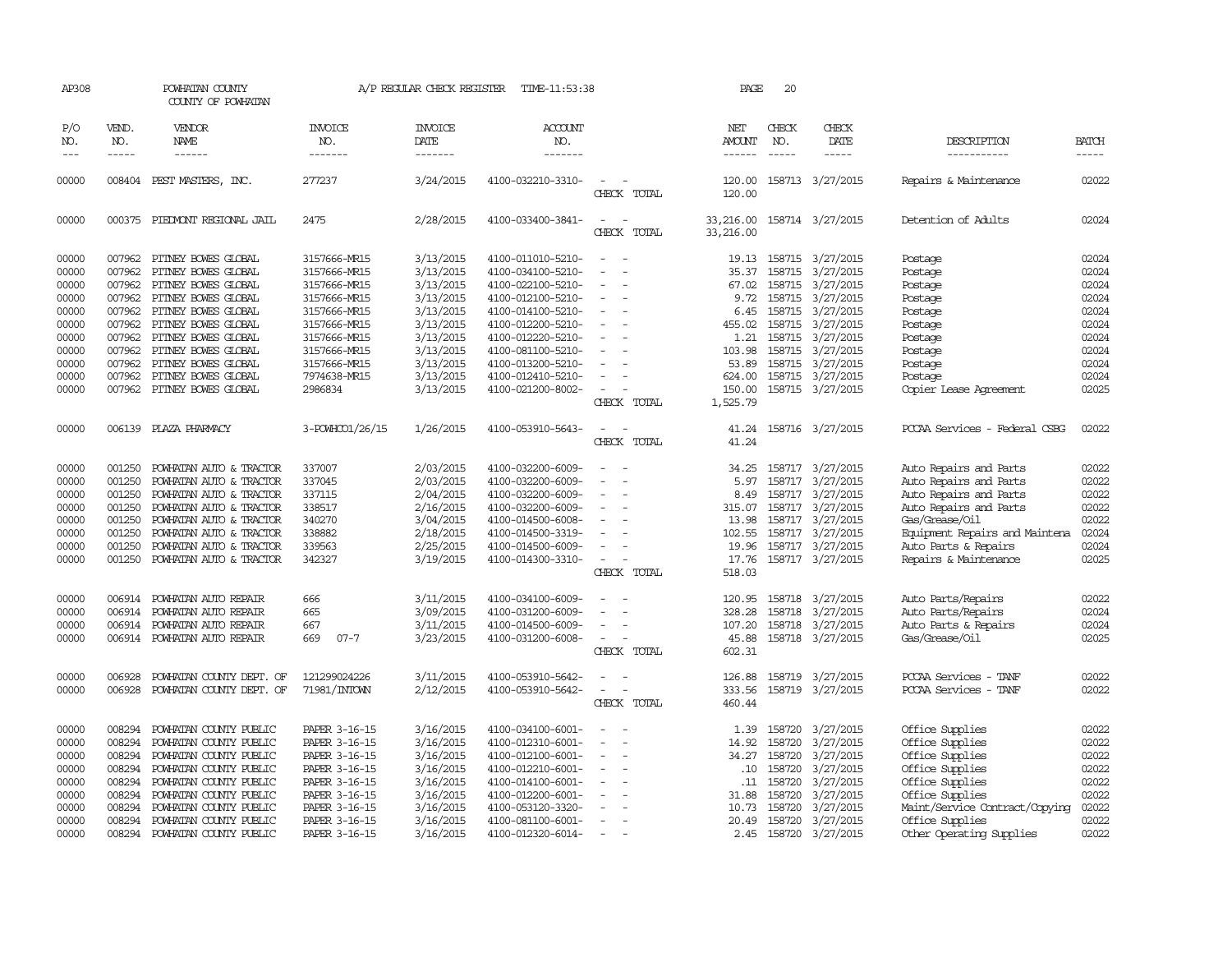| AP308                                                                |                                                                              | POWHATAN COUNTY<br>COUNTY OF POWHATAN                                                                                                                                                                                               |                                                                                      | A/P REGULAR CHECK REGISTER                                                                           | TIME-11:53:38                                                                                                                                                        |                                                                                 | PAGE                                                                           | 21                                   |                                                                                                                                         |                                                                                                                                                                               |                                                                                                                                                                                                                                                                                                             |
|----------------------------------------------------------------------|------------------------------------------------------------------------------|-------------------------------------------------------------------------------------------------------------------------------------------------------------------------------------------------------------------------------------|--------------------------------------------------------------------------------------|------------------------------------------------------------------------------------------------------|----------------------------------------------------------------------------------------------------------------------------------------------------------------------|---------------------------------------------------------------------------------|--------------------------------------------------------------------------------|--------------------------------------|-----------------------------------------------------------------------------------------------------------------------------------------|-------------------------------------------------------------------------------------------------------------------------------------------------------------------------------|-------------------------------------------------------------------------------------------------------------------------------------------------------------------------------------------------------------------------------------------------------------------------------------------------------------|
| P/O<br>NO.<br>$\qquad \qquad - -$                                    | VEND.<br>NO.<br>$\cdots$                                                     | VENDOR<br><b>NAME</b><br>------                                                                                                                                                                                                     | <b>INVOICE</b><br>NO.<br>-------                                                     | <b>INVOICE</b><br><b>DATE</b><br>-------                                                             | <b>ACCOUNT</b><br>NO.<br>-------                                                                                                                                     |                                                                                 | NET<br>AMOUNT                                                                  | CHECK<br>NO.<br>$\frac{1}{2}$        | CHECK<br><b>DATE</b><br>-----                                                                                                           | DESCRIPTION<br>-----------                                                                                                                                                    | <b>BATCH</b><br>$\begin{tabular}{ccccc} \multicolumn{2}{c }{\multicolumn{2}{c }{\multicolumn{2}{c }{\multicolumn{2}{c}}{\hspace{-2.2cm}}}} \multicolumn{2}{c }{\end{tabular}} \end{tabular} \begin{tabular}{c c }{\multicolumn{2}{c }{\multicolumn{2}{c }{\hspace{-2.2cm}}\hspace{-2.2cm}}}} \end{tabular}$ |
| 00000<br>00000<br>00000<br>00000<br>00000                            | 008294<br>008294<br>008294<br>008294<br>008294                               | POWHATAN COUNTY PUBLIC<br>POWHATAN COUNTY PUBLIC<br>POWHATAN COUNTY PUBLIC<br>POWHATAN COUNTY PUBLIC<br>POWHATAN COUNTY PUBLIC                                                                                                      | PAPER 3-16-15<br>PAPER 3-16-15<br>PAPER 3-16-15<br>PAPER 3-16-15<br>PAPER 3-16-15    | 3/16/2015<br>3/16/2015<br>3/16/2015<br>3/16/2015<br>3/16/2015                                        | 4100-012410-6001-<br>4100-012100-6001-<br>4100-014100-6001-<br>4100-031200-6001-<br>4100-083500-6001-                                                                | $\equiv$<br>CHECK TOTAL                                                         | .96<br>23.46<br>23.46<br>70.38<br>23.46<br>258.06                              | 158720<br>158720<br>158720<br>158720 | 3/27/2015<br>3/27/2015<br>3/27/2015<br>3/27/2015<br>158720 3/27/2015                                                                    | Office Supplies<br>Office Supplies<br>Office Supplies<br>Office Supplies<br>Office Supplies                                                                                   | 02022<br>02022<br>02022<br>02022<br>02022                                                                                                                                                                                                                                                                   |
| 00000                                                                | 010777                                                                       | PRESEARCH BACKGROUND                                                                                                                                                                                                                | 54176-85                                                                             | 3/01/2015                                                                                            | 4100-083500-7002-                                                                                                                                                    | $\sim$<br>$\overline{\phantom{a}}$<br>CHECK TOTAL                               | 79.60<br>79.60                                                                 |                                      | 158721 3/27/2015                                                                                                                        | Criminal History/Background Ch                                                                                                                                                | 02025                                                                                                                                                                                                                                                                                                       |
| 00000                                                                |                                                                              | 006523 PURCHASE POWER                                                                                                                                                                                                               | 15960441861 315                                                                      | 3/17/2015                                                                                            | 4100-021600-5210-                                                                                                                                                    | $\overline{\phantom{a}}$<br>CHECK TOTAL                                         | 417.98<br>417.98                                                               |                                      | 158722 3/27/2015                                                                                                                        | Postage                                                                                                                                                                       | 02025                                                                                                                                                                                                                                                                                                       |
| 00000<br>00000<br>00000<br>00000<br>00000<br>00000<br>00000<br>00000 | 000780<br>000780<br>000780<br>000780<br>000780<br>000780<br>000780<br>000780 | <b>CUILL CORPORATION</b><br><b>CUILL CORPORATION</b><br><b>QUILL CORPORATION</b><br><b>QUILL CORPORATION</b><br><b>CUILL CORPORATION</b><br><b>QUILL CORPORATION</b><br><b>QUILL CORPORATION</b><br><b>QUILL CORPORATION</b>        | 1963958<br>1992359<br>1993037<br>2048236<br>2172853<br>2315881<br>2358026<br>2359007 | 3/03/2015<br>3/03/2015<br>3/03/2015<br>3/05/2015<br>3/09/2015<br>3/12/2015<br>3/13/2015<br>3/13/2015 | 4100-022100-6001-<br>4100-081100-6001-<br>4100-022100-6001-<br>4100-081100-6001-<br>4100-012100-6001-<br>4100-022100-6001-<br>4100-012410-6001-<br>4100-031200-6001- | $\overline{\phantom{a}}$<br>$\equiv$<br>$\overline{\phantom{a}}$<br>CHECK TOTAL | 6.29<br>20.39<br>62.64<br>32.28<br>25.00<br>8.95<br>178.69<br>172.73<br>506.97 | 158723<br>158723<br>158723           | 158723 3/27/2015<br>158723 3/27/2015<br>158723 3/27/2015<br>3/27/2015<br>3/27/2015<br>3/27/2015<br>158723 3/27/2015<br>158723 3/27/2015 | Office Supplies<br>Office Supplies<br>Office Supplies<br>Office Supplies<br>Office Supplies<br>Office Supplies<br>Office Supplies<br>Office Supplies                          | 02022<br>02022<br>02022<br>02022<br>02022<br>02024<br>02024<br>02025                                                                                                                                                                                                                                        |
| 00000<br>00000<br>00000<br>00000<br>00000<br>00000<br>00000          | 000620<br>000620<br>000620                                                   | 000620 R. C. GOODWYN & SONS, INC<br>R. C. GOODWYN & SONS, INC<br>R. C. GOODWYN & SONS, INC<br>000620 R. C. GOODWYN & SONS, INC<br>R. C. GOODWYN & SONS, INC<br>000620 R. C. GOODWYN & SONS, INC<br>000620 R. C. GOODWYN & SONS, INC | 661236<br>661459<br>661527<br>661777<br>661948<br>661977<br>662070                   | 3/03/2015<br>3/04/2015<br>3/05/2015<br>3/09/2015<br>3/10/2015<br>3/10/2015<br>3/11/2015              | 4100-014600-3310-<br>4100-014100-3310-<br>4100-014500-6004-<br>4100-014100-3310-<br>4100-014100-3310-<br>4100-014100-3310-<br>4100-014600-3310-                      | $\equiv$<br>CHECK TOTAL                                                         | 49.36<br>3.49<br>25.99<br>20.33<br>44.95<br>8.00<br>11.38<br>163.50            | 158724                               | 158724 3/27/2015<br>158724 3/27/2015<br>158724 3/27/2015<br>3/27/2015<br>158724 3/27/2015<br>158724 3/27/2015<br>158724 3/27/2015       | Repairs and Maintenance<br>Repairs & Maintenance<br>Tools and Equipment<br>Repairs & Maintenance<br>Repairs & Maintenance<br>Repairs & Maintenance<br>Repairs and Maintenance | 02024<br>02024<br>02024<br>02024<br>02025<br>02025<br>02025                                                                                                                                                                                                                                                 |
| 00000                                                                | 006466                                                                       | RADIO COMMUNICATION OF VA 502001799-1                                                                                                                                                                                               |                                                                                      | 3/13/2015                                                                                            | 4100-035500-3310-                                                                                                                                                    | CHECK TOTAL                                                                     | 600.00<br>600.00                                                               |                                      | 158725 3/27/2015                                                                                                                        | Repairs & Maintenance                                                                                                                                                         | 02025                                                                                                                                                                                                                                                                                                       |
| 00000                                                                |                                                                              | 006945 RECORDED BOOKS, LLC                                                                                                                                                                                                          | 75093891                                                                             | 3/03/2015                                                                                            | 4100-073100-6012-                                                                                                                                                    | CHECK TOTAL                                                                     | 198.00<br>198.00                                                               |                                      | 158726 3/27/2015                                                                                                                        | Books & Subscriptions                                                                                                                                                         | 02022                                                                                                                                                                                                                                                                                                       |
| 00000<br>00000                                                       |                                                                              | 007062 RUIHERFORD JANITOR SUPPLY<br>007062 RUIHERFORD JANITOR SUPPLY 874780                                                                                                                                                         | 874779                                                                               | 3/09/2015<br>3/09/2015                                                                               | 4100-032220-6005-<br>4100-032210-6005-                                                                                                                               | $\sim$<br>$\sim$<br>CHECK TOTAL                                                 | 120.80<br>67.89<br>188.69                                                      |                                      | 158727 3/27/2015<br>158727 3/27/2015                                                                                                    | Cleaning Supplies<br>Cleaning Supplies                                                                                                                                        | 02022<br>02022                                                                                                                                                                                                                                                                                              |
| 00000                                                                |                                                                              | 009572 SCHWARTZ, AUSTIN                                                                                                                                                                                                             | 250692478008364                                                                      | 3/10/2015                                                                                            | 4100-031200-6011-                                                                                                                                                    | $\sim$<br>$\sim$<br>CHECK TOTAL                                                 | 15.78<br>15.78                                                                 |                                      | 158728 3/27/2015                                                                                                                        | Uniforms                                                                                                                                                                      | 02022                                                                                                                                                                                                                                                                                                       |
| 00000                                                                |                                                                              | 006921 SEA-CLEAR AQUARIUM                                                                                                                                                                                                           | 3520                                                                                 | 3/15/2015                                                                                            | 4100-073100-3320-                                                                                                                                                    | CHECK TOTAL                                                                     | 80.00<br>80.00                                                                 |                                      | 158729 3/27/2015                                                                                                                        | Maintenance & Service Contract                                                                                                                                                | 02025                                                                                                                                                                                                                                                                                                       |
| 00000                                                                |                                                                              | 008838 SITEVISION, INC.                                                                                                                                                                                                             | 15644                                                                                | 3/13/2015                                                                                            | 4100-014600-7003-                                                                                                                                                    | CHECK TOTAL                                                                     | 44.85<br>44.85                                                                 |                                      | 158730 3/27/2015                                                                                                                        | Website Fees and Service                                                                                                                                                      | 02024                                                                                                                                                                                                                                                                                                       |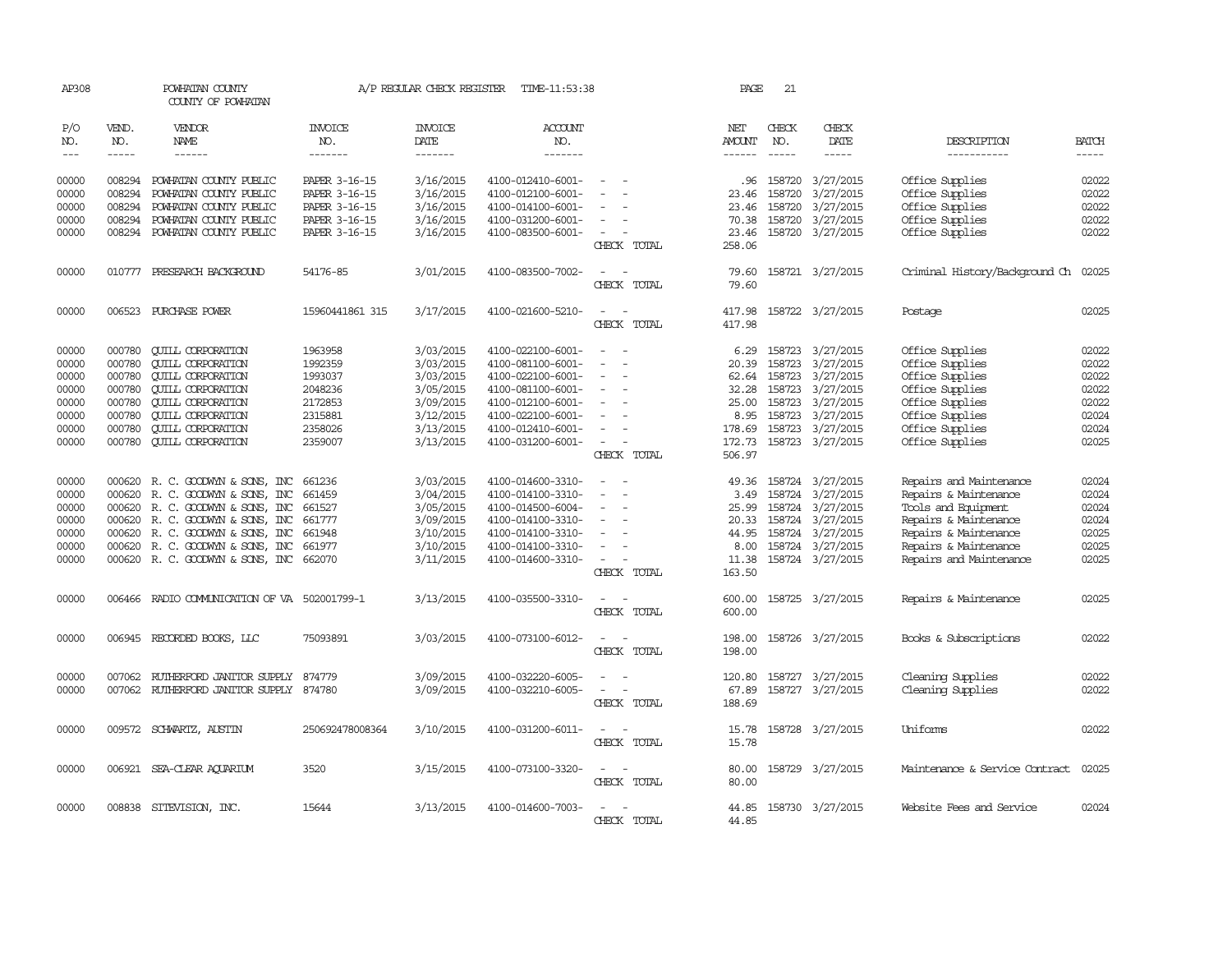| AP308                            |                                      | POWHATAN COUNTY<br>COUNTY OF POWHATAN                                                            |                                                   | A/P REGULAR CHECK REGISTER                       | TIME-11:53:38                                                                    |                                                                                                                                                                   | PAGE                                           | 22                          |                                                                              |                                                                                                          |                                  |
|----------------------------------|--------------------------------------|--------------------------------------------------------------------------------------------------|---------------------------------------------------|--------------------------------------------------|----------------------------------------------------------------------------------|-------------------------------------------------------------------------------------------------------------------------------------------------------------------|------------------------------------------------|-----------------------------|------------------------------------------------------------------------------|----------------------------------------------------------------------------------------------------------|----------------------------------|
| P/O<br>NO.<br>$---$              | VEND.<br>NO.<br>$- - - - -$          | <b>VENDOR</b><br>NAME<br>$- - - - - -$                                                           | <b>INVOICE</b><br>NO.<br>-------                  | <b>INVOICE</b><br>DATE<br>-------                | <b>ACCOUNT</b><br>NO.<br>-------                                                 |                                                                                                                                                                   | NET<br><b>AMOUNT</b><br>$- - - - - -$          | CHECK<br>NO.<br>$- - - - -$ | CHECK<br>DATE<br>$- - - - -$                                                 | DESCRIPTION<br>-----------                                                                               | <b>BATCH</b><br>$- - - - -$      |
| 00000                            | 001320                               | SOUTHERN POLICE                                                                                  | 178891                                            | 3/13/2015                                        | 4100-031200-6011-                                                                | $\overline{\phantom{a}}$<br>CHECK TOTAL                                                                                                                           | 685.00<br>685.00                               |                             | 158731 3/27/2015                                                             | Uniforms                                                                                                 | 02024                            |
| 00000<br>00000<br>00000          | 006594<br>006594<br>006594           | SOUTHSIDE ELECTRIC COOP<br>SOUTHSIDE ELECTRIC COOP<br>SOUTHSIDE ELECTRIC COOP                    | 505108003 3/15<br>547890001 3/15<br>63504005 3/15 | 3/13/2015<br>3/17/2015<br>3/10/2015              | 4100-053910-5643-<br>4100-053910-5643-<br>4100-035500-5110-                      | $\equiv$                                                                                                                                                          | 422.30<br>609.86<br>105.21                     |                             | 158732 3/27/2015<br>158732 3/27/2015<br>158732 3/27/2015                     | PCCAA Services - Federal CSBG<br>PCCAA Services - Federal CSBG<br>Electricity                            | 02022<br>02022<br>02022          |
| 00000<br>00000                   | 006594<br>006594                     | SOUTHSIDE ELECTRIC COOP<br>SOUTHSIDE ELECTRIC COOP                                               | <b>ATKINS 514784</b><br>1091220001 3/15           | 3/17/2015<br>3/17/2015                           | 4100-053910-5643-<br>4100-032300-5110-                                           | $\equiv$                                                                                                                                                          | 344.38<br>298.03                               |                             | 158732 3/27/2015<br>158732 3/27/2015                                         | PCCAA Services - Federal CSBG<br>Electricity                                                             | 02025<br>02025                   |
| 00000<br>00000                   | 006594                               | SOUTHSIDE ELECTRIC COOP<br>006594 SOUTHSIDE ELECTRIC COOP                                        | 532567001 JEFF.<br>63504001 3/15                  | 3/10/2015<br>3/17/2015                           | 4100-053910-5643-<br>4100-073100-5110-                                           | $\overline{\phantom{a}}$<br>CHECK TOTAL                                                                                                                           | 672.92<br>4,162.85<br>6,615.55                 |                             | 158732 3/27/2015<br>158732 3/27/2015                                         | PCCAA Services - Federal CSBG<br>Electricity                                                             | 02025<br>02025                   |
| 00000                            |                                      | 010756 SPECTATOR ENTERPRISES                                                                     | 357                                               | 3/16/2015                                        | 4100-014500-3321-                                                                | CHECK TOTAL                                                                                                                                                       | 1,155.00<br>1,155.00                           |                             | 158733 3/27/2015                                                             | Snow Removal                                                                                             | 02024                            |
| 00000                            |                                      | 010774 SPECTRUM GROWTH SOLUTIONS PC2015-1                                                        |                                                   | 3/05/2015                                        | 4100-081500-3184-                                                                | $\sim$<br>CHECK TOTAL                                                                                                                                             | 2,100.00<br>2,100.00                           |                             | 158734 3/27/2015                                                             | Economic Development Study                                                                               | 02022                            |
| 00000<br>00000                   | 006565                               | SPRINT<br>006565 SPRINT                                                                          | 93023151000500<br>93023151000500                  | 3/01/2015<br>3/01/2015                           | 4100-012410-5240-<br>4100-031200-5240-                                           | $\frac{1}{2} \left( \frac{1}{2} \right) \left( \frac{1}{2} \right) = \frac{1}{2} \left( \frac{1}{2} \right)$<br>$\overline{\phantom{a}}$<br>$\sim$<br>CHECK TOTAL | 12.55<br>16.69                                 |                             | 4.14 158735 3/27/2015<br>158735 3/27/2015                                    | Long Distance<br>Long Distance                                                                           | 02022<br>02022                   |
| 00000<br>00000<br>00000<br>00000 | 001940<br>001940<br>001940<br>001940 | STANDBY SYSTEMS, INC.<br>STANDBY SYSTEMS, INC.<br>STANDBY SYSTEMS, INC.<br>STANDBY SYSTEMS, INC. | 02150352<br>03150437<br>03150438<br>03150445      | 2/27/2015<br>3/13/2015<br>3/13/2015<br>3/13/2015 | 4100-035100-3321-<br>4100-035500-3310-<br>4100-035500-3310-<br>4100-035500-3310- | $\equiv$<br>$\sim$ 100 $\mu$<br>CHECK TOTAL                                                                                                                       | 140.00<br>130.00<br>130.00<br>130.00<br>530.00 |                             | 158736 3/27/2015<br>158736 3/27/2015<br>158736 3/27/2015<br>158736 3/27/2015 | Maintenance/Service Contracts<br>Repairs & Maintenance<br>Repairs & Maintenance<br>Repairs & Maintenance | 02024<br>02025<br>02025<br>02025 |
| 00000                            |                                      | 009783 STAPLES CREDIT PLAN                                                                       | 1271128621                                        | 2/24/2015                                        | 4100-083500-6001-                                                                | $\sim$<br>$\sim$<br>CHECK TOTAL                                                                                                                                   | 29.96<br>29.96                                 |                             | 158737 3/27/2015                                                             | Office Supplies                                                                                          | 02025                            |
| 00000                            |                                      | 007295 STERICYLE, INC.                                                                           | 1005700339                                        | 3/09/2015                                        | 4100-032200-3175-                                                                | $\sim$<br>CHECK TOTAL                                                                                                                                             | 245.58<br>245.58                               |                             | 158738 3/27/2015                                                             | Waste Disposal                                                                                           | 02022                            |
| 00000                            |                                      | 009887 STOKES, TIFFANY                                                                           | VAZO SPRING CON                                   | 3/13/2015                                        | 4100-081100-5510-                                                                | $\overline{\phantom{a}}$<br>$\sim$<br>CHECK TOTAL                                                                                                                 | 38.01<br>38.01                                 |                             | 158739 3/27/2015                                                             | Travel/Mileage/Parking/Tolls                                                                             | 02022                            |
| 00000<br>00000                   | 009520<br>009520                     | STONE'S OFFICE EQUIPMENT<br>STONE'S OFFICE EQUIPMENT                                             | 47602<br>47603                                    | 3/16/2015<br>3/16/2015                           | 4100-073100-3320-<br>4100-073100-3320-                                           | CHECK TOTAL                                                                                                                                                       | 146.63<br>496.64<br>643.27                     |                             | 158740 3/27/2015<br>158740 3/27/2015                                         | Maintenance & Service Contract<br>Maintenance & Service Contract                                         | 02025<br>02025                   |
| 00000                            | 006501                               | TREASURER OF VIRGINIA                                                                            | 15-145C-JMS                                       | 3/10/2015                                        | 4100-021100-1700-                                                                | CHECK TOTAL                                                                                                                                                       | 544.00<br>544.00                               |                             | 158741 3/27/2015                                                             | COMP: Jurors & Witnesses                                                                                 | 02025                            |
| 00000                            |                                      | 006721 UNIVERSITY OF VIRGINIA                                                                    | 23267 KELLAWAY                                    | 3/25/2015                                        | 4100-012410-5540-                                                                | CHECK TOTAL                                                                                                                                                       | 70.00<br>70.00                                 |                             | 158742 3/27/2015                                                             | Conferences & Training                                                                                   | 02025                            |
| 00000<br>00000                   | 008140                               | VERIZON<br>008140 VERIZON                                                                        | 8044925951 3/15<br>8045985671 3/15                | 3/11/2015<br>3/11/2015                           | 4100-032300-5230-<br>4100-073100-5230-                                           | CHECK TOTAL                                                                                                                                                       | 259.98<br>301.81                               |                             | 158743 3/27/2015<br>41.83 158743 3/27/2015                                   | Telephone Services<br>Telephone Services                                                                 | 02022<br>02025                   |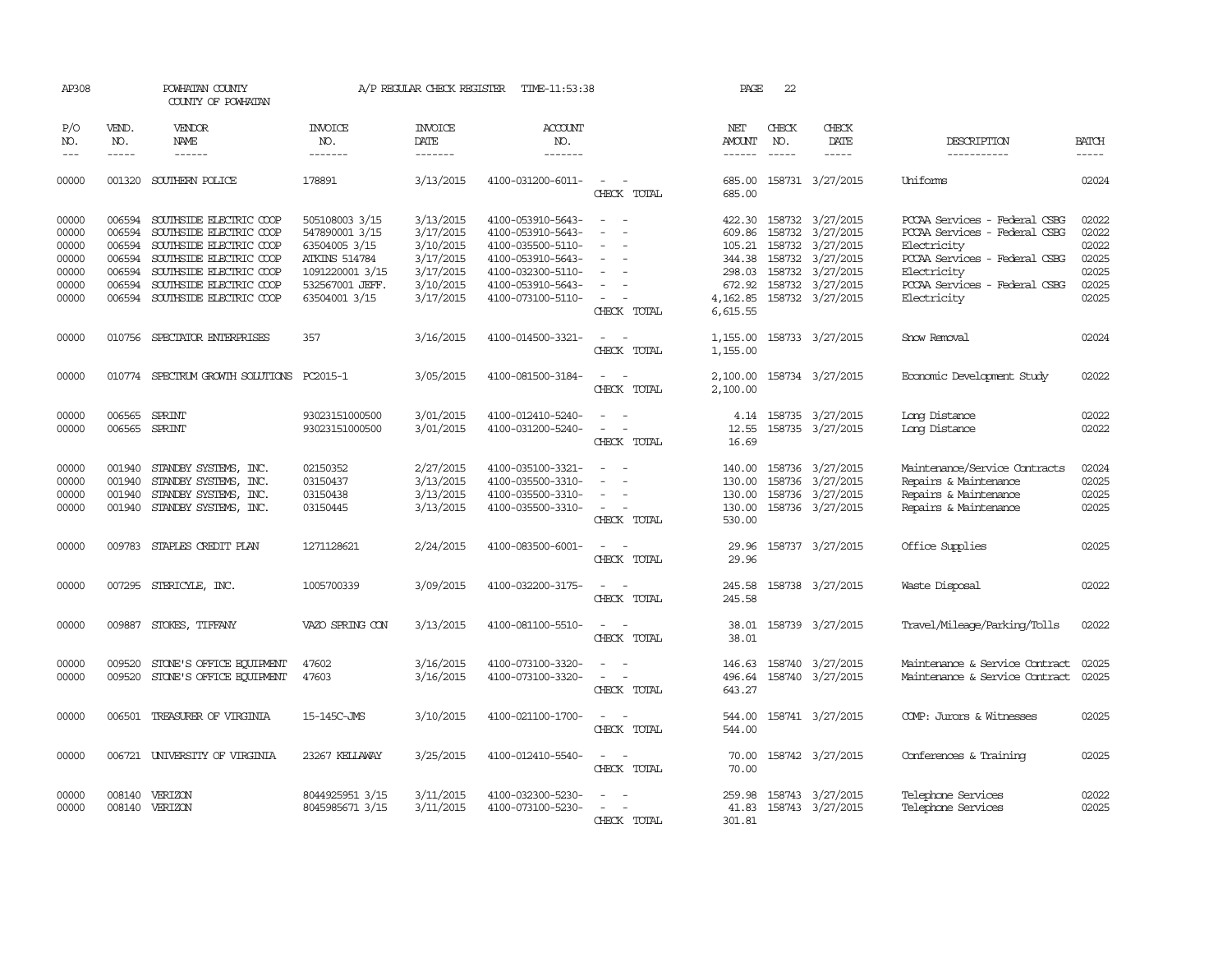| AP308                            |                                      | POWHATAN COUNTY<br>COUNTY OF POWHATAN                                        |                                                      | A/P REGULAR CHECK REGISTER                       | TIME-11:53:38                                                                    |                                                                                                                                                                                                                                                                                                      | PAGE                                            | 23           |                                                                       |                                                        |                                  |
|----------------------------------|--------------------------------------|------------------------------------------------------------------------------|------------------------------------------------------|--------------------------------------------------|----------------------------------------------------------------------------------|------------------------------------------------------------------------------------------------------------------------------------------------------------------------------------------------------------------------------------------------------------------------------------------------------|-------------------------------------------------|--------------|-----------------------------------------------------------------------|--------------------------------------------------------|----------------------------------|
| P/O<br>NO.                       | VEND.<br>NO.<br>-----                | VENDOR<br>NAME<br>------                                                     | INVOICE<br>NO.<br>-------                            | <b>INVOICE</b><br>DATE<br>-------                | ACCOUNT<br>NO.<br>-------                                                        |                                                                                                                                                                                                                                                                                                      | NET<br><b>AMOUNT</b>                            | CHECK<br>NO. | CHECK<br>DATE<br>-----                                                | DESCRIPTION<br>-----------                             | <b>BATCH</b><br>-----            |
| 00000<br>00000<br>00000<br>00000 | 008126<br>008126<br>008126<br>008126 | VERIZON WIRELESS<br>VERIZON WIRELESS<br>VERIZON WIRELESS<br>VERIZON WIRELESS | 9741773913<br>9741773913<br>9741773913<br>9741520867 | 3/06/2015<br>3/06/2015<br>3/06/2015<br>3/01/2015 | 4100-014100-5260-<br>4100-012510-5260-<br>4100-035500-5260-<br>4100-031200-5250- | $ -$<br>$\frac{1}{2} \left( \frac{1}{2} \right) \left( \frac{1}{2} \right) \left( \frac{1}{2} \right) \left( \frac{1}{2} \right)$<br>$\frac{1}{2} \left( \frac{1}{2} \right) \left( \frac{1}{2} \right) = \frac{1}{2} \left( \frac{1}{2} \right)$<br>$ -$<br>$\overline{\phantom{0}}$<br>CHECK TOTAL | 20.00<br>40.07<br>48.61<br>3,339.43<br>3,448.11 | 158744       | 3/27/2015<br>158744 3/27/2015<br>158744 3/27/2015<br>158744 3/27/2015 | <b>Internet</b><br>Internet<br>Internet<br>Cell Phones | 02022<br>02022<br>02022<br>02024 |
| 00000                            | 009304                               | VIRGINIA BUSINESS SYSTEMS                                                    | 1958351                                              | 3/10/2015                                        | 4100-035100-3321-                                                                | $ -$<br>CHECK TOTAL                                                                                                                                                                                                                                                                                  | 86.08<br>86.08                                  |              | 158745 3/27/2015                                                      | Maintenance/Service Contracts                          | 02024                            |
| 00000                            | 006387                               | WOLFE, KEVIN RAY                                                             | MACYS 3-20-15                                        | 3/20/2015                                        | 4100-031200-6011-                                                                | $ -$<br>CHECK TOTAL                                                                                                                                                                                                                                                                                  | 330.81<br>330.81                                |              | 158746 3/27/2015                                                      | Uniforms                                               | 02025                            |
| 00000<br>00000                   | 006551<br>006551                     | YARD WORKS, LLC<br>YARD WORKS, LLC                                           | 9258592-IN<br>9258725-IN                             | 3/12/2015<br>3/12/2015                           | 4100-014500-3190-<br>4100-014500-3190-                                           | $ -$<br>$\overline{\phantom{a}}$<br>$ -$<br>$\overline{\phantom{a}}$<br>CHECK TOTAL                                                                                                                                                                                                                  | 130.00<br>78.00<br>208.00                       |              | 158747 3/27/2015<br>158747 3/27/2015                                  | Grounds Maintenance<br>Grounds Maintenance             | 02025<br>02025                   |

CHECK TYPE TOTAL 309,178.09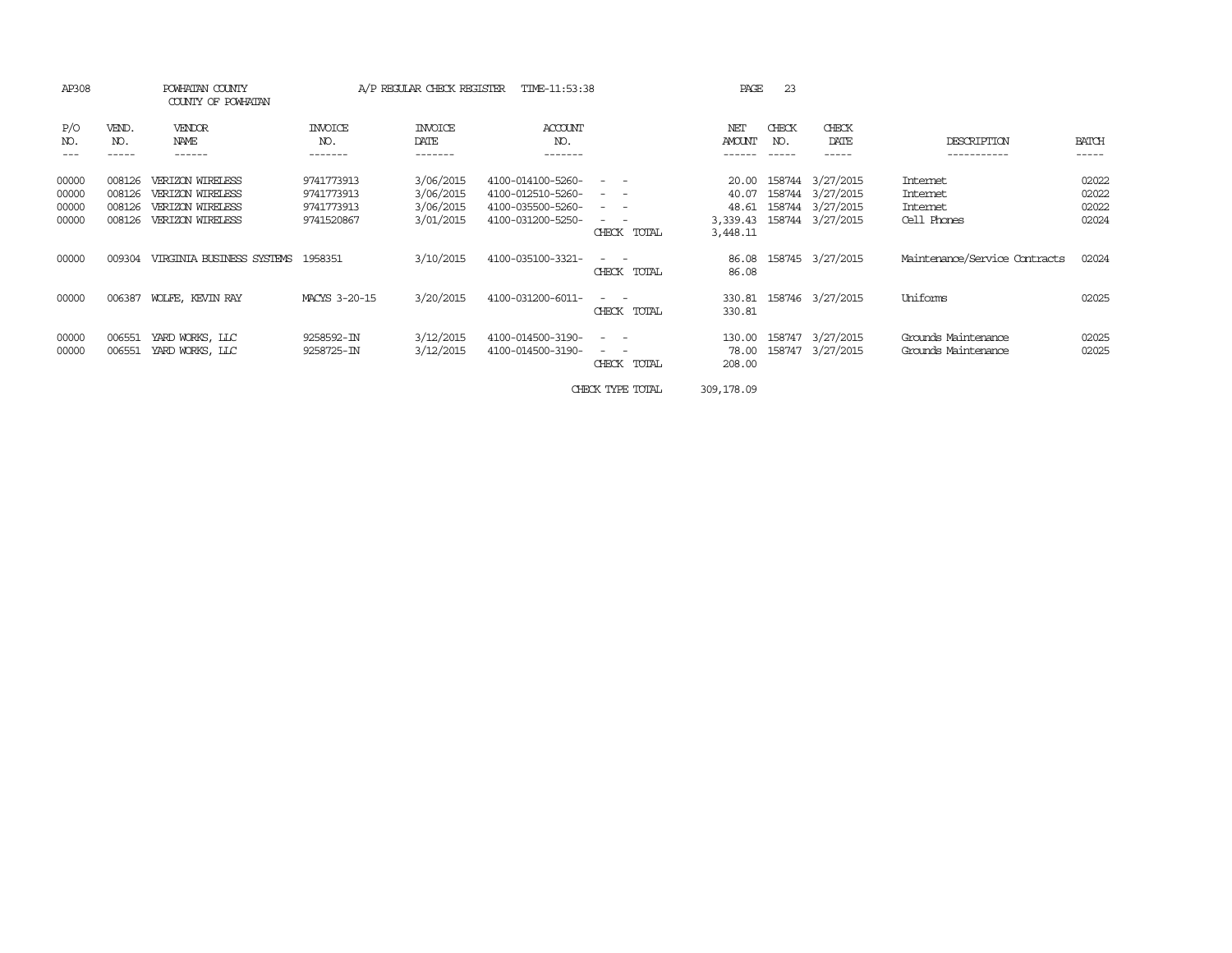| AP308              |                       | POWHATAN COUNTY<br>COUNTY OF POWHATAN |                           |                            | A/P VOID CHECK REGISTER TIME-11:53:38 |                  | PAGE          | -24          |                         |                                     |                       |
|--------------------|-----------------------|---------------------------------------|---------------------------|----------------------------|---------------------------------------|------------------|---------------|--------------|-------------------------|-------------------------------------|-----------------------|
| P/O<br>NO.<br>$--$ | VEND.<br>NO.<br>----- | VENDOR<br>NAME<br>-------             | INVOICE<br>NO.<br>------- | INVOICE<br>DATE<br>------- | ACCOUNT<br>NO.<br>$- - - - - - -$     |                  | NET<br>AMOUNT | CHECK<br>NO. | CHECK<br>DATE<br>------ | DESCRIPTION<br>-----------          | <b>BATCH</b><br>----- |
| 00000              |                       | 006139 PLAZA PHARMACY                 | 3-POWHCO1/26/15           | 1/26/2015                  | 4100-053910-5643- - -                 | CHECK TOTAL      | $41.24 -$     |              | 41.24-158716 3/27/2015  | PCCAA Services - Federal CSBG 00305 |                       |
|                    |                       |                                       |                           |                            |                                       | CHECK TYPE TOTAL | $41.24 -$     |              |                         |                                     |                       |
|                    |                       |                                       |                           |                            |                                       | FINAL TOTAL      | 309, 136, 85  |              |                         |                                     |                       |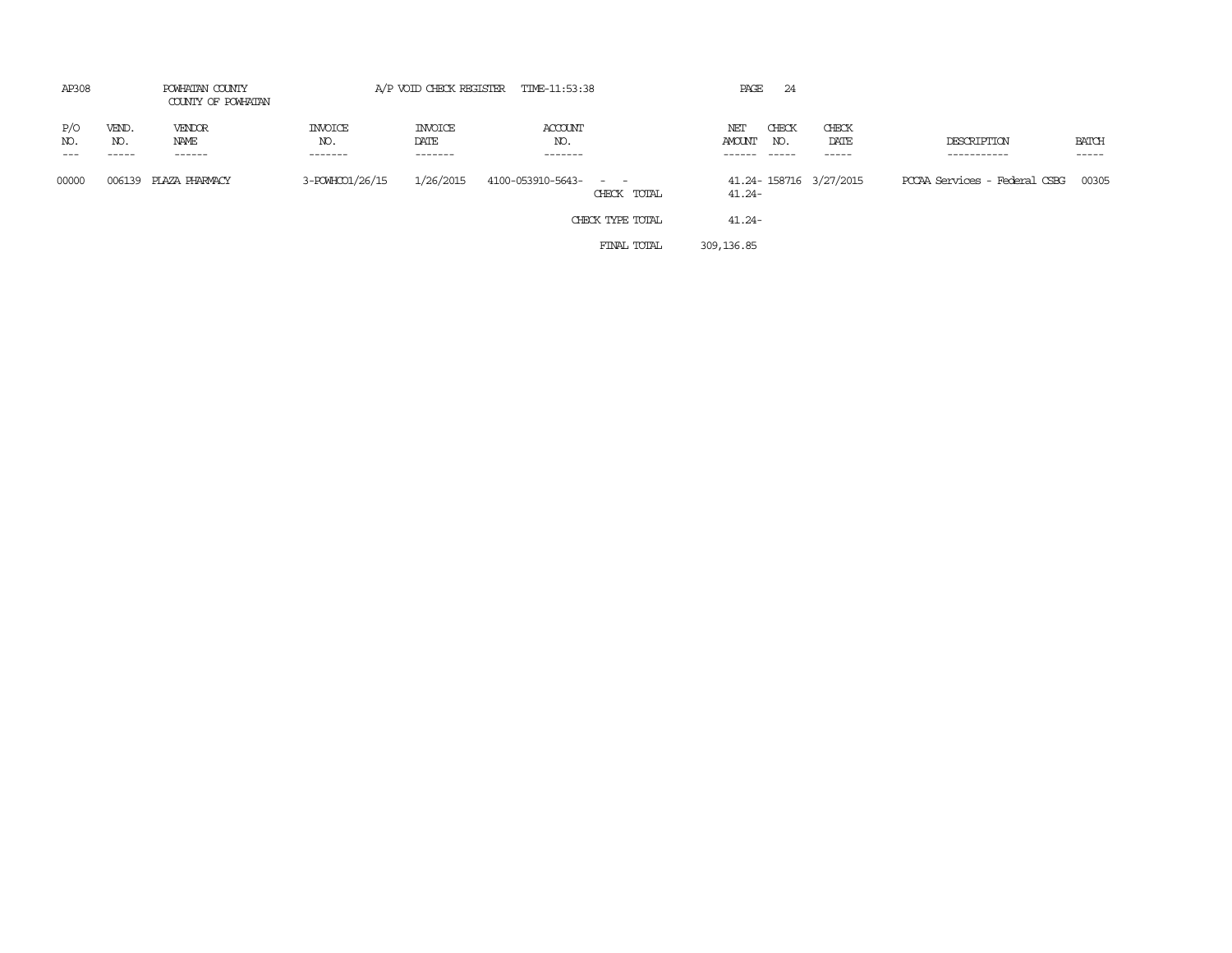| AP308                                              |                                                | POWHATAN COUNTY<br>COUNTY OF POWHATAN                                                                                                                                                       |                                                               | A/P REGULAR CHECK REGISTER                                                 | TIME-11:56:20                                                                                                              |                                                                                           | PAGE                                                            | $\mathbf{1}$               |                                                                                                 |                                                                                                                                                    |                                                    |
|----------------------------------------------------|------------------------------------------------|---------------------------------------------------------------------------------------------------------------------------------------------------------------------------------------------|---------------------------------------------------------------|----------------------------------------------------------------------------|----------------------------------------------------------------------------------------------------------------------------|-------------------------------------------------------------------------------------------|-----------------------------------------------------------------|----------------------------|-------------------------------------------------------------------------------------------------|----------------------------------------------------------------------------------------------------------------------------------------------------|----------------------------------------------------|
| P/O<br>NO.<br>$---$                                | VEND.<br>NO.<br>$- - - - -$                    | VENDOR<br>NAME<br>------                                                                                                                                                                    | <b>INVOICE</b><br>NO.<br>-------                              | <b>INVOICE</b><br><b>DATE</b><br>-------                                   | <b>ACCOUNT</b><br>NO.<br>-------                                                                                           |                                                                                           | NET<br>AMOUNT<br>$- - - - - -$                                  | CHECK<br>NO.               | CHECK<br>DATE<br>$- - - - -$                                                                    | DESCRIPTION<br>-----------                                                                                                                         | <b>BATCH</b><br>-----                              |
| 00000                                              | 010754 CIGNA                                   |                                                                                                                                                                                             | 2014-010159-002                                               | 7/31/2014                                                                  | 3120-016050-0001-                                                                                                          | $\sim$<br>CHECK TOTAL                                                                     | 8.00<br>8.00                                                    |                            | 158489 3/06/2015                                                                                | Fees for Rescue Transport Serv 02013                                                                                                               |                                                    |
| 00000                                              |                                                | 006510 EMERGENCY SERVICES                                                                                                                                                                   | 2015<br>89                                                    | 2/26/2015                                                                  | 4120-032300-3110-                                                                                                          | $\sim$<br>$\overline{\phantom{a}}$<br>CHECK TOTAL                                         | 26,462.76<br>26, 462.76                                         |                            | 158490 3/06/2015                                                                                | Contract Services-Daytime Cove 02013                                                                                                               |                                                    |
| 00000                                              |                                                | 007297 NAFECO, INC.                                                                                                                                                                         | 770413                                                        | 2/16/2015                                                                  | 4120-032200-8215-                                                                                                          | CHECK TOTAL                                                                               | 142.50<br>142.50                                                |                            | 158491 3/06/2015                                                                                | State Dept of Fire Programs Fu 02013                                                                                                               |                                                    |
| 00000                                              |                                                | 007147 DRAPER ADEN ASSOCIATES,                                                                                                                                                              | 2015010443                                                    | 1/31/2015                                                                  | 4301-044000-8201-                                                                                                          | $\sim$ $\sim$<br>CHECK TOTAL                                                              | 703.50<br>703.50                                                |                            | 158492 3/06/2015                                                                                | Water/Sewer Extension Construc 02015                                                                                                               |                                                    |
| 00000                                              |                                                | 007750 SHEEHY FORD AUTO STORES                                                                                                                                                              | 98559                                                         | 12/11/2014                                                                 | 4301-012500-8302-                                                                                                          | $\sim$ $\sim$<br>CHECK TOTAL                                                              | 37,279.00<br>37,279.00                                          |                            | 158493 3/06/2015                                                                                | Other County Vehicles                                                                                                                              | 02015                                              |
| 00000<br>00000<br>00000<br>00000<br>00000<br>00000 | 009183<br>009183<br>009183<br>009183<br>009183 | AIR, WATER & SOIL LABORA-<br>AIR, WATER & SOIL LABORA-<br>AIR, WATER & SOIL LABORA-<br>AIR, WATER & SOIL LABORA-<br>AIR, WATER & SOIL LABORA-<br>009183 AIR, WATER & SOIL LABORA- V15000900 | V15000631<br>V15000858<br>V15000859<br>V15000860<br>V15000899 | 2/10/2015<br>2/26/2015<br>2/26/2015<br>2/26/2015<br>2/28/2015<br>2/28/2015 | 4501-043400-3140-<br>4501-043400-3140-<br>4501-043400-3140-<br>4501-043400-3140-<br>4501-043400-3140-<br>4501-043400-3140- | $\overline{\phantom{a}}$<br>$\overline{\phantom{a}}$<br>$\equiv$<br>$\sim$<br>CHECK TOTAL | 119.08<br>119.08<br>102.26<br>40.00<br>40.00<br>40.00<br>460.42 | 158494<br>158494<br>158494 | 158494 3/06/2015<br>3/06/2015<br>3/06/2015<br>3/06/2015<br>158494 3/06/2015<br>158494 3/06/2015 | Professional Services<br>Professional Services<br>Professional Services<br>Professional Services<br>Professional Services<br>Professional Services | 02013<br>02013<br>02013<br>02013<br>02015<br>02015 |
| 00000<br>00000                                     | 006655                                         | BLOSSMAN GAS COMPANIES,<br>006655 BLOSSMAN GAS COMPANIES,                                                                                                                                   | 504303<br>66811                                               | 2/24/2015<br>2/18/2015                                                     | 4501-043400-5120-<br>4501-043400-5120-                                                                                     | $\sim$ 100 $\mu$<br>$\overline{\phantom{a}}$<br>CHECK TOTAL                               | 351.63<br>440.90<br>792.53                                      |                            | 158495 3/06/2015<br>158495 3/06/2015                                                            | Fuel (htg)<br>Fuel (htg)                                                                                                                           | 02013<br>02013                                     |
| 00000                                              |                                                | 008336 FERGUSON ENTERPRISES INC. 1791007                                                                                                                                                    |                                                               | 2/18/2015                                                                  | 4501-043400-3310-                                                                                                          | $\omega_{\rm{max}}$ , $\omega_{\rm{max}}$<br>CHECK TOTAL                                  | 128.58<br>128.58                                                |                            | 158496 3/06/2015                                                                                | Repairs and Maintenance                                                                                                                            | 02013                                              |
| 00000                                              |                                                | 006405 HACH COMPANY                                                                                                                                                                         | 9240247                                                       | 2/12/2015                                                                  | 4501-043400-6015-                                                                                                          | $\sim$ $ \sim$<br>CHECK TOTAL                                                             | 353.39<br>353.39                                                |                            | 158497 3/06/2015                                                                                | Lab Supplies                                                                                                                                       | 02013                                              |
| 00000                                              |                                                | 000166 LUCK STONE CORP.                                                                                                                                                                     | ACCT #10101                                                   | 1/31/2015                                                                  | 4501-043400-3310-                                                                                                          | $\sim$ $  -$<br>CHECK TOTAL                                                               | 1,336.39<br>1,336.39                                            |                            | 158498 3/06/2015                                                                                | Repairs and Maintenance                                                                                                                            | 02013                                              |
| 00000                                              |                                                | 010275 MICHAEL BAKER, JR., INC.                                                                                                                                                             | 0711072P64, C501                                              | 2/01/2015                                                                  | 4501-043400-8107-                                                                                                          | $\sim$<br>CHECK TOTAL                                                                     | 7,285.57<br>7,285.57                                            |                            | 158499 3/06/2015                                                                                | Huquenot Trail Utility Design                                                                                                                      | 02015                                              |
| 00000                                              | 006594                                         | SOUTHSIDE ELECTRIC COOP                                                                                                                                                                     | 63504003 2/15                                                 | 2/16/2015                                                                  | 4501-043400-5110-                                                                                                          | CHECK TOTAL                                                                               | 3,042.84<br>3,042.84                                            |                            | 158500 3/06/2015                                                                                | Electricity                                                                                                                                        | 02013                                              |
| 00000                                              | 001940                                         | STANDBY SYSTEMS, INC.                                                                                                                                                                       | 02150288                                                      | 2/18/2015                                                                  | 4501-043400-3310-                                                                                                          | $\overline{\phantom{a}}$<br>CHECK TOTAL                                                   | 101.97<br>101.97                                                |                            | 158501 3/06/2015                                                                                | Repairs and Maintenance                                                                                                                            | 02013                                              |
| 00000                                              |                                                | 006722 SYDNOR HYDRO INC.                                                                                                                                                                    | 31811                                                         | 3/01/2015                                                                  | 4501-043400-3320-                                                                                                          | $\overline{\phantom{a}}$<br>CHECK TOTAL                                                   | 638.00<br>638.00                                                |                            | 158502 3/06/2015                                                                                | Maintenance and Service Contra                                                                                                                     | 02015                                              |
| 00000<br>00000                                     |                                                | 007843 TENCARVA MACHINERY CO.<br>007843 TENCARVA MACHINERY CO.                                                                                                                              | W13061<br>489810                                              | 2/23/2015<br>2/26/2015                                                     | 4501-043400-3310-<br>4501-043400-8109-                                                                                     | $\sim$<br>$\sim$<br>CHECK TOTAL                                                           | 828.60<br>2,423.00<br>3,251.60                                  |                            | 158503 3/06/2015<br>158503 3/06/2015                                                            | Repairs and Maintenance<br>Capital Outlay - New Pumps                                                                                              | 02015<br>02015                                     |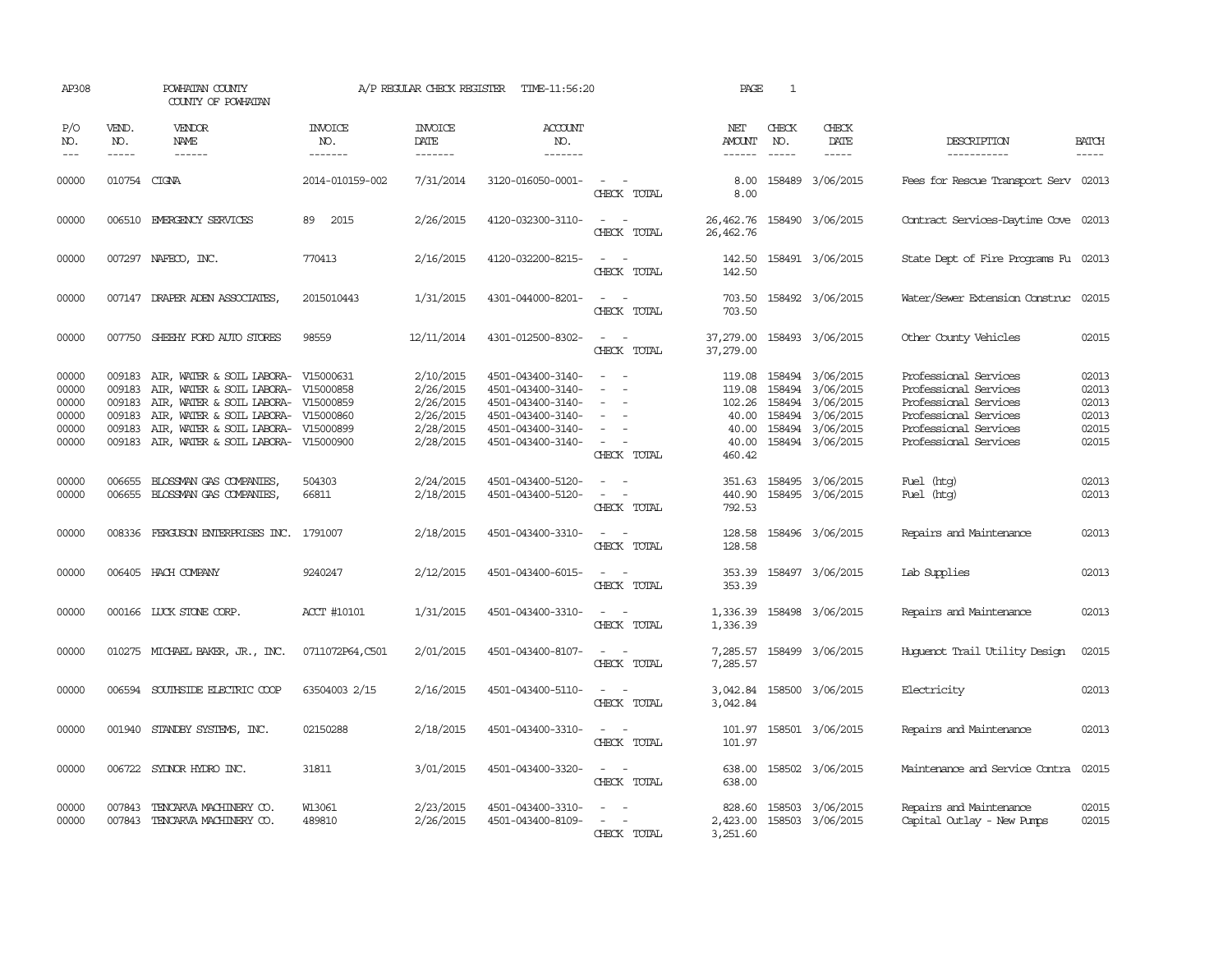| AP308                                                       |                                                          | POWHATAN COUNTY<br>COUNTY OF POWHATAN                                                                                                    |                                                                                                | A/P REGULAR CHECK REGISTER                                                              | TIME-11:56:20                                                                                                                                   |                                         | PAGE                                                               | 2                                                        |                                                                                                |                                                                                                                                                                                           |                                                             |
|-------------------------------------------------------------|----------------------------------------------------------|------------------------------------------------------------------------------------------------------------------------------------------|------------------------------------------------------------------------------------------------|-----------------------------------------------------------------------------------------|-------------------------------------------------------------------------------------------------------------------------------------------------|-----------------------------------------|--------------------------------------------------------------------|----------------------------------------------------------|------------------------------------------------------------------------------------------------|-------------------------------------------------------------------------------------------------------------------------------------------------------------------------------------------|-------------------------------------------------------------|
| P/O<br>NO.<br>$---$                                         | VEND.<br>NO.<br>$- - - - -$                              | VENDOR<br>NAME<br>------                                                                                                                 | <b>INVOICE</b><br>NO.<br>-------                                                               | <b>INVOICE</b><br>DATE<br>-------                                                       | <b>ACCOUNT</b><br>NO.<br>-------                                                                                                                |                                         | NET<br>AMOUNT<br>$- - - - - -$                                     | CHECK<br>NO.<br>$- - - - -$                              | CHECK<br>DATE                                                                                  | DESCRIPTION<br>-----------                                                                                                                                                                | <b>BATCH</b><br>-----                                       |
|                                                             |                                                          |                                                                                                                                          |                                                                                                |                                                                                         |                                                                                                                                                 |                                         |                                                                    |                                                          |                                                                                                |                                                                                                                                                                                           |                                                             |
| 00000                                                       | 008579                                                   | POWHATAN COMMERCIAL                                                                                                                      | 0085201503                                                                                     | 3/06/2015                                                                               | 4501-043400-5420-                                                                                                                               | $\overline{\phantom{a}}$<br>CHECK TOTAL | 2,455.09<br>2,455.09                                               |                                                          | 158512 3/07/2015                                                                               | Rent - Office Space                                                                                                                                                                       | 02016                                                       |
| 00000<br>00000<br>00000<br>00000<br>00000                   | 008668<br>008668<br>008668<br>008668<br>008668           | BANK OF AMERICA<br>BANK OF AMERICA<br>BANK OF AMERICA<br>BANK OF AMERICA<br>BANK OF AMERICA                                              | 03/02/2015<br>03/02/2015<br>03/02/2015<br>03/02/2015<br>03/02/2015                             | 3/02/2015<br>3/02/2015<br>3/02/2015<br>3/02/2015<br>3/02/2015                           | 4116-083500-8215-<br>4501-043400-6014-<br>4501-043400-3310-<br>4501-043400-3310-<br>4501-043400-3310-                                           |                                         | 1,639.98<br>82.54<br>146.94<br>179.94<br>52.98                     | 158519<br>158519<br>158519<br>158519                     | 158519 3/13/2015<br>3/13/2015<br>3/13/2015<br>3/13/2015<br>3/13/2015                           | DEO - Grant for Litter Control<br>Other Operating Supplies<br>Repairs and Maintenance<br>Repairs and Maintenance<br>Repairs and Maintenance                                               | 02020<br>02020<br>02020<br>02020<br>02020                   |
| 00000<br>00000<br>00000<br>00000<br>00000<br>00000<br>00000 | 008668<br>008668<br>008668<br>008668<br>008668<br>008668 | BANK OF AMERICA<br>BANK OF AMERICA<br>BANK OF AMERICA<br>BANK OF AMERICA<br>BANK OF AMERICA<br>BANK OF AMERICA<br>008668 BANK OF AMERICA | 03/02/2015<br>03/02/2015<br>03/02/2015<br>03/02/2015<br>03/02/2015<br>03/02/2015<br>03/02/2015 | 3/02/2015<br>3/02/2015<br>3/02/2015<br>3/02/2015<br>3/02/2015<br>3/02/2015<br>3/02/2015 | 4501-043400-3310-<br>4501-043400-3310-<br>4501-043400-3310-<br>4501-043400-3310-<br>4501-043400-3310-<br>4501-043400-3310-<br>4501-043400-3310- | $\equiv$                                | 17.99<br>151.94<br>42.98<br>689.00<br>818.49<br>215.90<br>1,304.93 | 158519<br>158519<br>158519<br>158519<br>158519<br>158519 | 3/13/2015<br>3/13/2015<br>3/13/2015<br>3/13/2015<br>3/13/2015<br>3/13/2015<br>158519 3/13/2015 | Repairs and Maintenance<br>Repairs and Maintenance<br>Repairs and Maintenance<br>Repairs and Maintenance<br>Repairs and Maintenance<br>Repairs and Maintenance<br>Repairs and Maintenance | 02020<br>02020<br>02020<br>02020<br>02020<br>02020<br>02020 |
| 00000                                                       | 007310                                                   | SOUTHEASTERN EMERGENCY                                                                                                                   | 569749                                                                                         | 2/28/2015                                                                               | 4120-032301-6013-                                                                                                                               | CHECK TOTAL                             | 5,343.61<br>1,649.30                                               |                                                          | 158571 3/13/2015                                                                               | Medical Supplies                                                                                                                                                                          | 02018                                                       |
| 00000                                                       |                                                          | 008140 VERIZON                                                                                                                           | 1357471455Y0315                                                                                | 2/28/2015                                                                               | 4501-043400-5230-                                                                                                                               | CHECK TOTAL<br>CHECK TOTAL              | 1,649.30<br>41.29<br>41.29                                         |                                                          | 158582 3/13/2015                                                                               | Telephone System                                                                                                                                                                          | 02018                                                       |
| 00000                                                       |                                                          | 001714 INTOXIMETERS, INC.                                                                                                                | 491753                                                                                         | 2/27/2015                                                                               | 4116-031207-8107-                                                                                                                               | CHECK TOTAL                             | 750.00<br>750.00                                                   |                                                          | 158590 3/13/2015                                                                               | Capital Outlay                                                                                                                                                                            | 02017                                                       |
| 00000                                                       |                                                          | 010764 CIVICPLUS                                                                                                                         | 153382                                                                                         | 2/18/2015                                                                               | 4301-012510-8305-                                                                                                                               | CHECK TOTAL                             | 20,225.04<br>20,225.04                                             |                                                          | 158591 3/13/2015                                                                               | County Website Replacement                                                                                                                                                                | 02017                                                       |
| 00000                                                       |                                                          | 007537 FERGUSON ENTERPRISES, INC 3240754                                                                                                 |                                                                                                | 2/05/2015                                                                               | 4301-014500-0025-                                                                                                                               | CHECK TOTAL                             | 32.29<br>32.29                                                     |                                                          | 158592 3/13/2015                                                                               | Sprinkler Repairs                                                                                                                                                                         | 02017                                                       |
| 00000<br>00000                                              | 009183<br>009183                                         | AIR, WATER & SOIL LABORA- V15000959<br>AIR, WATER & SOIL LABORA- V15000960                                                               |                                                                                                | 3/04/2015<br>3/04/2015                                                                  | 4501-043400-3140-<br>4501-043400-3140-                                                                                                          | $\equiv$<br>CHECK TOTAL                 | 119.08<br>102.26<br>221.34                                         |                                                          | 158593 3/13/2015<br>158593 3/13/2015                                                           | Professional Services<br>Professional Services                                                                                                                                            | 02017<br>02017                                              |
| 00000                                                       |                                                          | 009944 BELTON, SR., AVERY SHABAR 991059                                                                                                  |                                                                                                | 2/27/2015                                                                               | 4501-043400-3320-                                                                                                                               | CHECK TOTAL                             | 600.00<br>600.00                                                   |                                                          | 158594 3/13/2015                                                                               | Maintenance and Service Contra                                                                                                                                                            | 02017                                                       |
| 00000<br>00000                                              | 006655<br>006655                                         | BLOSSMAN GAS COMPANIES,<br>BLOSSMAN GAS COMPANIES,                                                                                       | 304963<br>504405                                                                               | 2/27/2015<br>3/03/2015                                                                  | 4501-043400-5120-<br>4501-043400-5120-                                                                                                          | CHECK TOTAL                             | 378.62<br>468.62<br>847.24                                         |                                                          | 158595 3/13/2015<br>158595 3/13/2015                                                           | Fuel (htg)<br>Fuel (htg)                                                                                                                                                                  | 02017<br>02017                                              |
| 00000                                                       | 006811                                                   | COLONIAL SCIENTIFIC INC.                                                                                                                 | INV96917                                                                                       | 2/24/2015                                                                               | 4501-043400-6015-                                                                                                                               | CHECK TOTAL                             | 165.50<br>165.50                                                   |                                                          | 158596 3/13/2015                                                                               | Lab Supplies                                                                                                                                                                              | 02017                                                       |
| 00000                                                       | 008079                                                   | PAETEC/CAVALIER BUSINESS                                                                                                                 | 3802785 022215                                                                                 | 2/22/2015                                                                               | 4501-043400-5230-                                                                                                                               | $\equiv$<br>CHECK TOTAL                 | 82.09<br>82.09                                                     |                                                          | 158597 3/13/2015                                                                               | Telephone System                                                                                                                                                                          | 02017                                                       |
| 00000<br>00000                                              | 008308<br>008308                                         | TREASURER, CHESTERFIELD<br>TREASURER, CHESTERFIELD                                                                                       | 001413602015393<br>2015393 02/15                                                               | 2/25/2015<br>2/25/2015                                                                  | 4501-043400-5112-<br>4501-043400-5112-                                                                                                          | CHECK TOTAL                             | 27,804.68<br>27,804.68<br>55,609.36                                |                                                          | 158598 3/13/2015<br>158598 3/13/2015                                                           | Chesterfield Water Bi-monthly<br>Chesterfield Water Bi-monthly                                                                                                                            | 02017<br>02018                                              |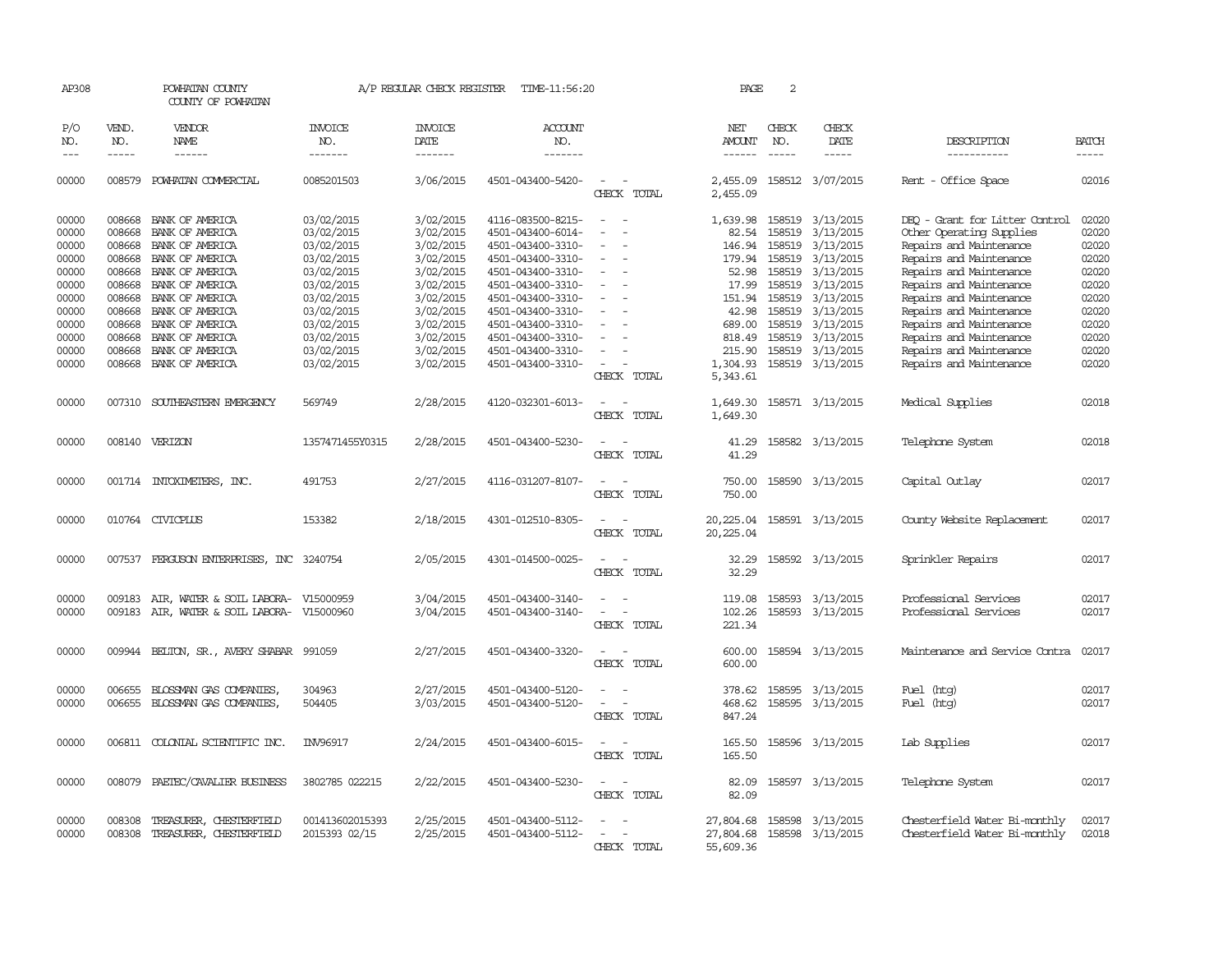| AP308                                                       |                                                          | POWHATAN COUNTY<br>COUNTY OF POWHATAN                                                                                                                                                                    |                                                                                                                                   | A/P REGULAR CHECK REGISTER                                                              | TIME-11:56:20                                                                                                                                   |                                                                                                                                 | PAGE                                                                  | 3                             |                                                                                                                                                 |                                                                                                                                                    |                                                             |
|-------------------------------------------------------------|----------------------------------------------------------|----------------------------------------------------------------------------------------------------------------------------------------------------------------------------------------------------------|-----------------------------------------------------------------------------------------------------------------------------------|-----------------------------------------------------------------------------------------|-------------------------------------------------------------------------------------------------------------------------------------------------|---------------------------------------------------------------------------------------------------------------------------------|-----------------------------------------------------------------------|-------------------------------|-------------------------------------------------------------------------------------------------------------------------------------------------|----------------------------------------------------------------------------------------------------------------------------------------------------|-------------------------------------------------------------|
| P/O<br>NO.<br>$---$                                         | VEND.<br>NO.<br>$- - - - -$                              | <b>VENDOR</b><br>NAME                                                                                                                                                                                    | <b>INVOICE</b><br>NO.<br>-------                                                                                                  | <b>INVOICE</b><br>DATE<br>-------                                                       | <b>ACCOUNT</b><br>NO.<br>-------                                                                                                                |                                                                                                                                 | NET<br>AMOUNT<br>------                                               | CHECK<br>NO.<br>$\frac{1}{2}$ | CHECK<br>DATE<br>$- - - - -$                                                                                                                    | DESCRIPTION<br>------------                                                                                                                        | <b>BATCH</b><br>-----                                       |
| 00000                                                       |                                                          | 008710 VIRGINIA BUSINESS SYSTEMS 16632068                                                                                                                                                                |                                                                                                                                   | 3/02/2015                                                                               | 4501-043400-3320-                                                                                                                               | $\overline{a}$<br>CHECK TOTAL                                                                                                   | 234.95<br>234.95                                                      |                               | 158599 3/13/2015                                                                                                                                | Maintenance and Service Contra                                                                                                                     | 02018                                                       |
| 00000                                                       |                                                          | 007415 VIRGINIA UTILITY                                                                                                                                                                                  | 02150319                                                                                                                          | 2/28/2015                                                                               | 4501-043400-3140-                                                                                                                               | $\sim$ $-$<br>$\overline{\phantom{a}}$<br>CHECK TOTAL                                                                           | 27.30<br>27.30                                                        |                               | 158600 3/13/2015                                                                                                                                | Professional Services                                                                                                                              | 02018                                                       |
| 00000                                                       |                                                          | 000620 R. C. GOODWYN & SONS, INC 661307                                                                                                                                                                  |                                                                                                                                   | 3/03/2015                                                                               | 4501-043400-3310-                                                                                                                               | CHECK TOTAL                                                                                                                     | 8.96<br>8.96                                                          |                               | 158619 3/17/2015                                                                                                                                | Repairs and Maintenance                                                                                                                            | 02021                                                       |
| 00000                                                       |                                                          | 008126 VERIZON WIRELESS                                                                                                                                                                                  | 9741520868                                                                                                                        | 3/01/2015                                                                               | 4501-043400-5250-                                                                                                                               | CHECK TOTAL                                                                                                                     | $30.04 -$                                                             |                               | 30.04-158625 3/17/2015                                                                                                                          | Cell Phones                                                                                                                                        | 02021                                                       |
| 00000                                                       |                                                          | 009639 EMS MANAGEMENT &                                                                                                                                                                                  | 24025                                                                                                                             | 2/28/2015                                                                               | 4120-032300-5845-                                                                                                                               | CHECK TOTAL                                                                                                                     | 2,563.64                                                              |                               | 2,563.64 158629 3/17/2015                                                                                                                       | EMS Transport Third Party Bill                                                                                                                     | 02021                                                       |
| 00000                                                       |                                                          | 006139 PLAZA PHARMACY                                                                                                                                                                                    | 373505 EPIPENS                                                                                                                    | 3/15/2015                                                                               | 4120-032301-6013-                                                                                                                               | $\frac{1}{2} \left( \frac{1}{2} \right) \left( \frac{1}{2} \right) = \frac{1}{2} \left( \frac{1}{2} \right)$<br>CHECK TOTAL     | 1,540.68                                                              |                               | 1,540.68 158630 3/17/2015                                                                                                                       | Medical Supplies                                                                                                                                   | 02021                                                       |
| 00000<br>00000<br>00000                                     | 007310<br>007310                                         | SOUTHEASTERN EMERGENCY<br>SOUTHEASTERN EMERGENCY<br>007310 SOUTHEASTERN EMERGENCY                                                                                                                        | 570825<br>COUNTY<br>570882<br>571242                                                                                              | 3/06/2015<br>3/06/2015<br>3/10/2015                                                     | 4120-032301-6013-<br>4120-032301-6013-<br>4120-032301-6013-                                                                                     | $\sim$<br>$\sim$<br>CHECK TOTAL                                                                                                 | 166.96<br>114.26<br>65.59<br>346.81                                   |                               | 158631 3/17/2015<br>158631 3/17/2015<br>158631 3/17/2015                                                                                        | Medical Supplies<br>Medical Supplies<br>Medical Supplies                                                                                           | 02021<br>02021<br>02021                                     |
| 00000<br>00000<br>00000<br>00000<br>00000<br>00000          | 009183<br>009183<br>009183<br>009183<br>009183<br>009183 | AIR, WATER & SOIL LABORA- V15001092<br>AIR, WATER & SOIL LABORA- V15001093<br>AIR, WATER & SOIL LABORA- V15001094<br>AIR, WATER & SOIL LABORA-<br>AIR, WATER & SOIL LABORA-<br>AIR, WATER & SOIL LABORA- | V15001095<br>V15001096<br>V15001146                                                                                               | 3/12/2015<br>3/12/2015<br>3/12/2015<br>3/12/2015<br>3/12/2015<br>3/13/2015              | 4501-043400-3140-<br>4501-043400-3140-<br>4501-043400-3140-<br>4501-043400-3140-<br>4501-043400-3140-<br>4501-043400-3140-                      | $\equiv$<br>$\sim$<br>$\overline{\phantom{a}}$<br>$\sim$<br>$\overline{\phantom{a}}$<br>$\overline{\phantom{a}}$<br>CHECK TOTAL | 226.92<br>314.21<br>40.00<br>40.00<br>40.00<br>40.00<br>701.13        |                               | 158632 3/17/2015<br>158632 3/17/2015<br>158632 3/17/2015<br>158632 3/17/2015<br>158632 3/17/2015<br>158632 3/17/2015                            | Professional Services<br>Professional Services<br>Professional Services<br>Professional Services<br>Professional Services<br>Professional Services | 02021<br>02021<br>02021<br>02021<br>02021<br>02021          |
| 00000<br>00000<br>00000<br>00000<br>00000<br>00000<br>00000 | 000860<br>000860<br>000860<br>000860<br>000860<br>000860 | DOMINION VIRGINIA POWER<br>DOMINION VIRGINIA POWER<br>DOMINION VIRGINIA POWER<br>DOMINION VIRGINIA POWER<br>DOMINION VIRGINIA POWER<br>DOMINION VIRGINIA POWER<br>000860 DOMINION VIRGINIA POWER         | 0998223150 3/15<br>1875198911 3/15<br>2907028530 3/15<br>3085476897 3/15<br>6656300552 3/15<br>7897055856 3/15<br>9052426195 3/15 | 3/04/2015<br>3/04/2015<br>3/04/2015<br>3/04/2015<br>3/04/2015<br>3/04/2015<br>3/04/2015 | 4501-043400-5110-<br>4501-043400-5110-<br>4501-043400-5110-<br>4501-043400-5110-<br>4501-043400-5110-<br>4501-043400-5110-<br>4501-043400-5110- | $\sim$<br>$\sim$<br>CHECK TOTAL                                                                                                 | 217.88<br>152.09<br>39.89<br>667.73<br>3,561.75<br>211.51<br>5,034.35 |                               | 158633 3/17/2015<br>158633 3/17/2015<br>158633 3/17/2015<br>183.50 158633 3/17/2015<br>158633 3/17/2015<br>158633 3/17/2015<br>158633 3/17/2015 | Electricity<br>Electricity<br>Electricity<br>Electricity<br>Electricity<br>Electricity<br>Electricity                                              | 02021<br>02021<br>02021<br>02021<br>02021<br>02021<br>02021 |
| 00000                                                       |                                                          | 008336 FERGUSON ENTERPRISES INC. 17914308                                                                                                                                                                |                                                                                                                                   | 2/25/2015                                                                               | 4501-043400-3310-                                                                                                                               | CHECK TOTAL                                                                                                                     | 40.60<br>40.60                                                        |                               | 158634 3/17/2015                                                                                                                                | Repairs and Maintenance                                                                                                                            | 02021                                                       |
| 00000                                                       |                                                          | 009245 INNOVATIVE BIO                                                                                                                                                                                    | 0103015                                                                                                                           | 3/06/2015                                                                               | 4501-043400-3320-                                                                                                                               | CHECK TOTAL                                                                                                                     | 2,850.00<br>2,850.00                                                  |                               | 158635 3/17/2015                                                                                                                                | Maintenance and Service Contra                                                                                                                     | 02021                                                       |
| 00000                                                       |                                                          | 001250 POWHATAN AUTO & TRACTOR                                                                                                                                                                           | 337254                                                                                                                            | 2/05/2015                                                                               | 4501-043400-3310-                                                                                                                               | $\frac{1}{2} \left( \frac{1}{2} \right) \left( \frac{1}{2} \right) = \frac{1}{2} \left( \frac{1}{2} \right)$<br>CHECK TOTAL     | 42.24                                                                 |                               | 42.24 158636 3/17/2015                                                                                                                          | Repairs and Maintenance                                                                                                                            | 02021                                                       |
| 00000                                                       |                                                          | 009055 CLANTUM CONTROLS, INC.                                                                                                                                                                            | 12160                                                                                                                             | 3/11/2015                                                                               | 4501-043400-3310-                                                                                                                               | CHECK TOTAL                                                                                                                     | 267.50<br>267.50                                                      |                               | 158637 3/17/2015                                                                                                                                | Repairs and Maintenance                                                                                                                            | 02021                                                       |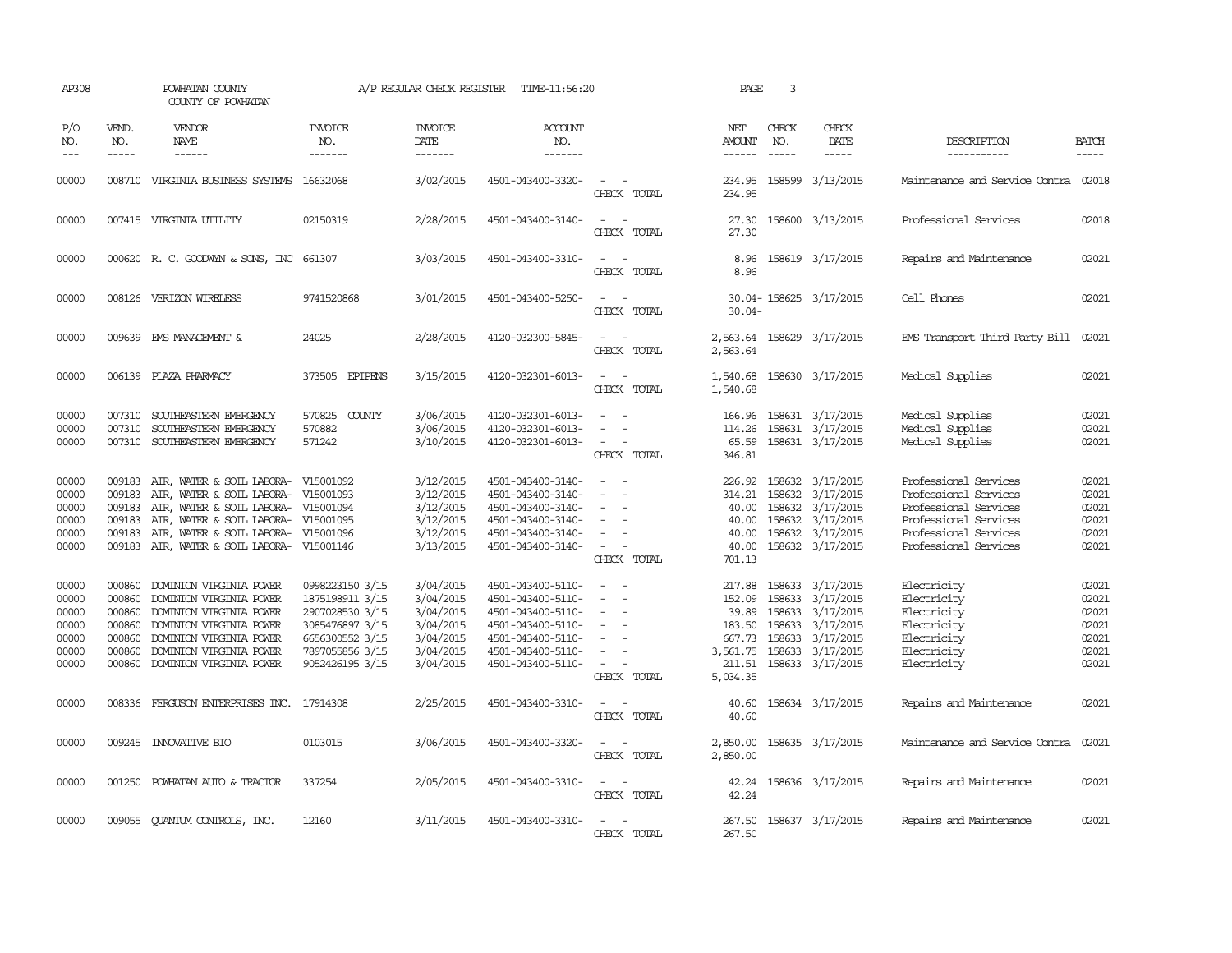| AP308                            |                             | POWHATAN COUNTY<br>COUNTY OF POWHATAN                                                                                                       |                                             | A/P REGULAR CHECK REGISTER                       | TIME-11:56:20                                                                    |                                           | PAGE                                           | 4                             |                                                                       |                                                                                                                                            |                                  |
|----------------------------------|-----------------------------|---------------------------------------------------------------------------------------------------------------------------------------------|---------------------------------------------|--------------------------------------------------|----------------------------------------------------------------------------------|-------------------------------------------|------------------------------------------------|-------------------------------|-----------------------------------------------------------------------|--------------------------------------------------------------------------------------------------------------------------------------------|----------------------------------|
| P/O<br>NO.<br>$---$              | VEND.<br>NO.<br>$- - - - -$ | VENDOR<br>NAME<br>$- - - - - -$                                                                                                             | INVOICE<br>NO.<br>-------                   | <b>INVOICE</b><br>DATE<br>-------                | <b>ACCOUNT</b><br>NO.<br>-------                                                 |                                           | NET<br>AMOUNT<br>------                        | CHECK<br>NO.<br>$\frac{1}{2}$ | CHECK<br>DATE<br>$- - - - -$                                          | DESCRIPTION<br>-----------                                                                                                                 | <b>BATCH</b><br>$- - - - -$      |
| 00000<br>00000<br>00000<br>00000 | 001940<br>001940<br>001940  | STANDBY SYSTEMS, INC.<br>STANDBY SYSTEMS, INC.<br>STANDBY SYSTEMS, INC.<br>001940 STANDBY SYSTEMS, INC.                                     | 02150353<br>03150361<br>03150362<br>3150360 | 2/27/2015<br>3/04/2015<br>3/04/2015<br>3/04/2015 | 4501-043400-3320-<br>4501-043400-3320-<br>4501-043400-3320-<br>4501-043400-3320- | $\sim$<br>CHECK TOTAL                     | 160.00<br>150.00<br>153.00<br>153.00<br>616.00 | 158638<br>158638              | 158638 3/17/2015<br>3/17/2015<br>3/17/2015<br>158638 3/17/2015        | Maintenance and Service Contra 02021<br>Maintenance and Service Contra<br>Maintenance and Service Contra<br>Maintenance and Service Contra | 02021<br>02021<br>02021          |
| 00000                            |                             | 008308 TREASURER, CHESTERFIELD                                                                                                              | 2015393 2/25/15                             | 2/25/2015                                        | 4501-043400-5112-                                                                | CHECK TOTAL                               | 27,804.68<br>27,804.68                         |                               | 158639 3/17/2015                                                      | Chesterfield Water Bi-monthly                                                                                                              | 02021                            |
| 00000                            |                             | 008073 PROJECT LIFESAVER                                                                                                                    | 15-9238-351                                 | 3/03/2015                                        | 4116-031210-6015-                                                                | CHECK TOTAL                               | 448.51<br>448.51                               |                               | 158774 3/27/2015                                                      | Project Lifesaver expenses                                                                                                                 | 02022                            |
| 00000                            |                             | 007450 THOMSON REUTERS -                                                                                                                    | 831377944                                   | 3/01/2015                                        | 4116-021100-6012-                                                                | CHECK TOTAL                               | 363.20<br>363.20                               |                               | 158775 3/27/2015                                                      | Law Library Expenses                                                                                                                       | 02022                            |
| 00000                            |                             | 010773 COLE, ROE                                                                                                                            | 2014-002751-003                             | 3/05/2015                                        | 3120-016050-0001-                                                                | CHECK TOTAL                               | 10.00<br>10.00                                 |                               | 158776 3/27/2015                                                      | Fees for Rescue Transport Serv                                                                                                             | 02022                            |
| 00000                            |                             | 006510 EMERGENCY SERVICES                                                                                                                   | 93                                          | 3/25/2015                                        | 4120-032300-3110-                                                                | - -<br>CHECK TOTAL                        | 28, 267.32<br>28, 267.32                       |                               | 158777 3/27/2015                                                      | Contract Services-Daytime Cove 02027                                                                                                       |                                  |
| 00000                            |                             | 008255 LANCASTER MASONRY, INC.                                                                                                              | 03192015                                    | 3/19/2015                                        | 4301-014100-6009-                                                                | CHECK TOTAL                               | 417.36<br>417.36                               |                               | 158778 3/27/2015                                                      | Human Services Building Facade                                                                                                             | 02025                            |
| 00000                            |                             | 009507 MTS RECREATIONS                                                                                                                      | 326                                         | 11/06/2014                                       | 4301-071110-8301-                                                                | $\sim$ 100 $\mu$<br>$\sim$<br>CHECK TOTAL | 735.00<br>735.00                               |                               | 158779 3/27/2015                                                      | Playground Equipment                                                                                                                       | 02024                            |
| 00000                            |                             | 010664 PINEY RIDGE CONTRACTING                                                                                                              | 214-059 #3                                  | 2/16/2015                                        | 4301-014100-6008-                                                                | $\sim$<br>$\equiv$<br>CHECK TOTAL         | 15,350.00<br>15,350.00                         |                               | 158780 3/27/2015                                                      | Warehouse Construction                                                                                                                     | 02022                            |
| 00000<br>00000<br>00000          | 006261<br>006261            | TIMMONS GROUP<br>TIMMONS GROUP<br>006261 TIMMONS GROUP                                                                                      | 167231<br>167232<br>167453                  | 3/10/2015<br>3/10/2015<br>3/10/2015              | 4301-014100-6009-<br>4301-014200-6004-<br>4301-014100-6008-                      | $\equiv$<br>CHECK TOTAL                   | 996.00<br>10,945.00<br>150.00<br>12,091.00     |                               | 158781 3/27/2015<br>158781 3/27/2015<br>158781 3/27/2015              | Human Services Building Facade<br>Paving Village Building<br>Warehouse Construction                                                        | 02024<br>02024<br>02024          |
| 00000<br>00000<br>00000<br>00000 | 009183<br>009183<br>009183  | AIR, WATER & SOIL LABORA- V15001165<br>AIR, WATER & SOIL LABORA-<br>AIR, WATER & SOIL LABORA-<br>009183 AIR, WATER & SOIL LABORA- V15001310 | V15001166<br>V15001309                      | 3/18/2015<br>3/18/2015<br>3/23/2015<br>3/23/2015 | 4501-043400-3140-<br>4501-043400-3140-<br>4501-043400-3140-<br>4501-043400-3140- | $\equiv$<br>CHECK TOTAL                   | 119.08<br>102.26<br>40.00<br>40.00<br>301.34   | 158782                        | 158782 3/27/2015<br>158782 3/27/2015<br>3/27/2015<br>158782 3/27/2015 | Professional Services<br>Professional Services<br>Professional Services<br>Professional Services                                           | 02025<br>02025<br>02025<br>02025 |
| 00000<br>00000                   |                             | 007436 AQUA VIRGINIA, INC.<br>007436 AQUA VIRGINIA, INC.                                                                                    | 1188328 3/11/15<br>574661 3/11/15           | 3/11/2015<br>3/11/2015                           | 4501-043400-5130-<br>4501-043400-5130-                                           | CHECK TOTAL                               | 17.87<br>17.87<br>35.74                        |                               | 158783 3/27/2015<br>158783 3/27/2015                                  | Water<br>Water                                                                                                                             | 02024<br>02024                   |
| 00000<br>00000<br>00000          | 006655<br>006655            | BLOSSMAN GAS COMPANIES,<br>BLOSSMAN GAS COMPANIES,<br>006655 BLOSSMAN GAS COMPANIES,                                                        | 305227<br>504550<br>504652                  | 3/13/2015<br>3/10/2015<br>3/17/2015              | 4501-043400-5120-<br>4501-043400-5120-<br>4501-043400-5120-                      | $\sim$<br>CHECK TOTAL                     | 629.42<br>477.86<br>453.63<br>1,560.91         |                               | 158784 3/27/2015<br>158784 3/27/2015<br>158784 3/27/2015              | Fuel (htg)<br>Fuel (htg)<br>Fuel (htg)                                                                                                     | 02022<br>02022<br>02025          |
| 00000                            |                             | 007147 DRAPER ADEN ASSOCIATES                                                                                                               | 2015010459                                  | 1/31/2015                                        | 4501-043400-3140-                                                                | $ -$<br>CHECK TOTAL                       | 2,550.00<br>2,550.00                           |                               | 158785 3/27/2015                                                      | Professional Services                                                                                                                      | 02024                            |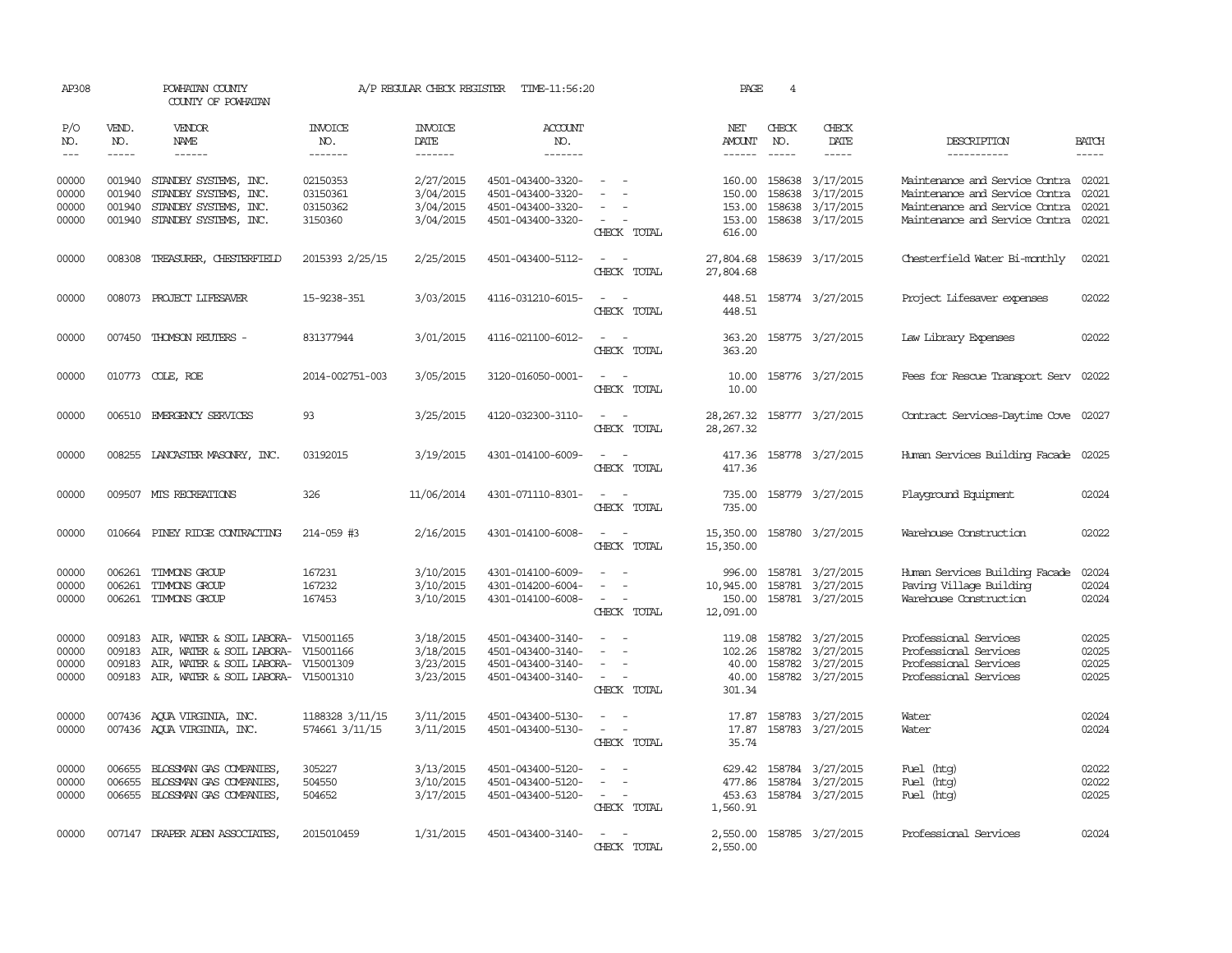| AP308                   |                             | POWHATAN COUNTY<br>A/P REGULAR CHECK REGISTER<br>TIME-11:56:20<br>COUNTY OF POWHATAN                        |                                  |                                     | PAGE<br>5                                                   |                                  |                                |                               |                                                                      |                                                                               |                         |
|-------------------------|-----------------------------|-------------------------------------------------------------------------------------------------------------|----------------------------------|-------------------------------------|-------------------------------------------------------------|----------------------------------|--------------------------------|-------------------------------|----------------------------------------------------------------------|-------------------------------------------------------------------------------|-------------------------|
| P/O<br>NO.<br>$---$     | VEND.<br>NO.<br>$- - - - -$ | <b>VENDOR</b><br>NAME<br>------                                                                             | <b>INVOICE</b><br>NO.<br>------- | <b>INVOICE</b><br>DATE<br>-------   | ACCOUNT<br>NO.<br>-------                                   |                                  | NET<br><b>AMOUNT</b><br>------ | CHECK<br>NO.<br>$- - - - - -$ | CHECK<br>DATE<br>-----                                               | DESCRIPTION<br>-----------                                                    | <b>BATCH</b><br>-----   |
| 00000<br>00000<br>00000 | 007537<br>007537<br>007537  | FERGUSON ENTERPRISES, INC 1791857<br>FERGUSON ENTERPRISES, INC 1790574<br>FERGUSON ENTERPRISES, INC 1792657 |                                  | 3/03/2015<br>3/11/2015<br>3/11/2015 | 4501-043400-3310-<br>4501-043400-3310-<br>4501-043400-3310- | $ -$<br>CHECK TOTAL              | 664.25<br>788.19               |                               | 78.00 158786 3/27/2015<br>158786 3/27/2015<br>45.94 158786 3/27/2015 | Repairs and Maintenance<br>Repairs and Maintenance<br>Repairs and Maintenance | 02022<br>02025<br>02025 |
| 00000<br>00000          | 006213<br>006213            | GENERAL HOME SERVICES INC 13653<br>GENERAL HOME SERVICES INC 13655                                          |                                  | 3/17/2015<br>3/17/2015              | 4501-043400-3320-<br>4501-043400-3320-                      | CHECK TOTAL                      | 95.00<br>95.00<br>190.00       |                               | 158787 3/27/2015<br>158787 3/27/2015                                 | Maintenance and Service Contra<br>Maintenance and Service Contra              | 02024<br>02024          |
| 00000                   | 008381                      | JAMES RIVER PETROLEUM                                                                                       | 73                               | 3/03/2015                           | 4501-043400-6008-                                           | CHECK TOTAL                      | 110.49<br>110.49               |                               | 158788 3/27/2015                                                     | Gas/Grease/Oil/Vehicle Repairs 02025                                          |                         |
| 00000                   | 007962                      | PITNEY BOWES GLOBAL                                                                                         | 3157666-MR15                     | 3/13/2015                           | 4501-043400-5210-                                           | $\sim$ 100 $\sim$<br>CHECK TOTAL | 7.21<br>7.21                   |                               | 158789 3/27/2015                                                     | Postage                                                                       | 02024                   |
| 00000                   | 008294                      | POWHATAN COUNTY PUBLIC                                                                                      | PAPER 3-16-15                    | 3/16/2015                           | 4501-043400-6001-                                           | CHECK TOTAL                      | 23.46                          |                               | 23.46 158790 3/27/2015                                               | Office Supplies                                                               | 02022                   |
| 00000                   | 000780                      | <b>CUILL CORPORATION</b>                                                                                    | 2045317                          | 3/04/2015                           | 4501-043400-6001-                                           | CHECK TOTAL                      | 129.54                         |                               | 129.54 158791 3/27/2015                                              | Office Supplies                                                               | 02022                   |
| 00000                   |                             | 000620 R. C. GOODWYN & SONS, INC 660615                                                                     |                                  | 2/24/2015                           | 4501-043400-3310-                                           | $ -$<br>CHECK TOTAL              | 40.93                          |                               | 40.93 158792 3/27/2015                                               | Repairs and Maintenance                                                       | 02022                   |
| 00000                   | 008126                      | VERIZON WIRELESS                                                                                            | 9741773913                       | 3/06/2015                           | 4501-043400-5260-                                           | CHECK TOTAL                      | 20.01                          |                               | 20.01 158793 3/27/2015                                               | Internet Services                                                             | 02022                   |
|                         |                             |                                                                                                             |                                  |                                     |                                                             |                                  |                                |                               |                                                                      |                                                                               |                         |

CHECK TYPE TOTAL 275,498.21